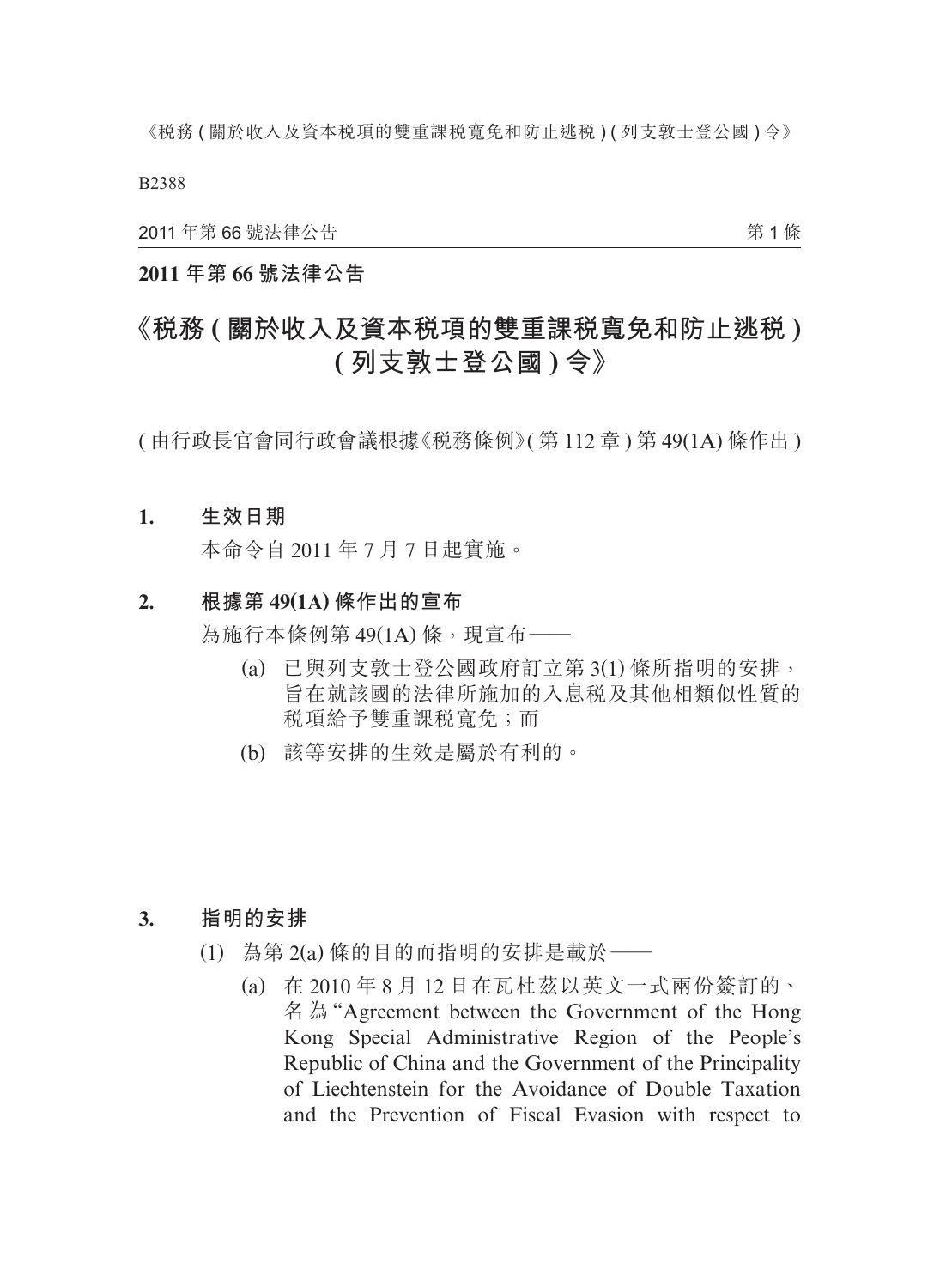B2390

2011 年第 66 號法律公告

第 3 條

Taxes on Income and on Capital" 的協定 ( 在本命令中, 該協定的中文譯名為"《中華人民共和國香港特別行政區 政府與列支敦士登公國政府就收入及資本稅項避免雙重 課税和防止逃税協定》")的第一至二十九條的安排;及

- (b) 在 2010 年 8 月 12 日在瓦杜茲以英文一式兩份簽訂的、 該協定的議定書的第 1 及 2 段的安排。
- (2) 上述協定的條文的英文本載錄於附表第 1 部;而其中文譯本 亦於該部列明。
- (3) 上述議定書的條文的英文本載錄於附表第 2 部;而其中文譯 本亦於該部列明。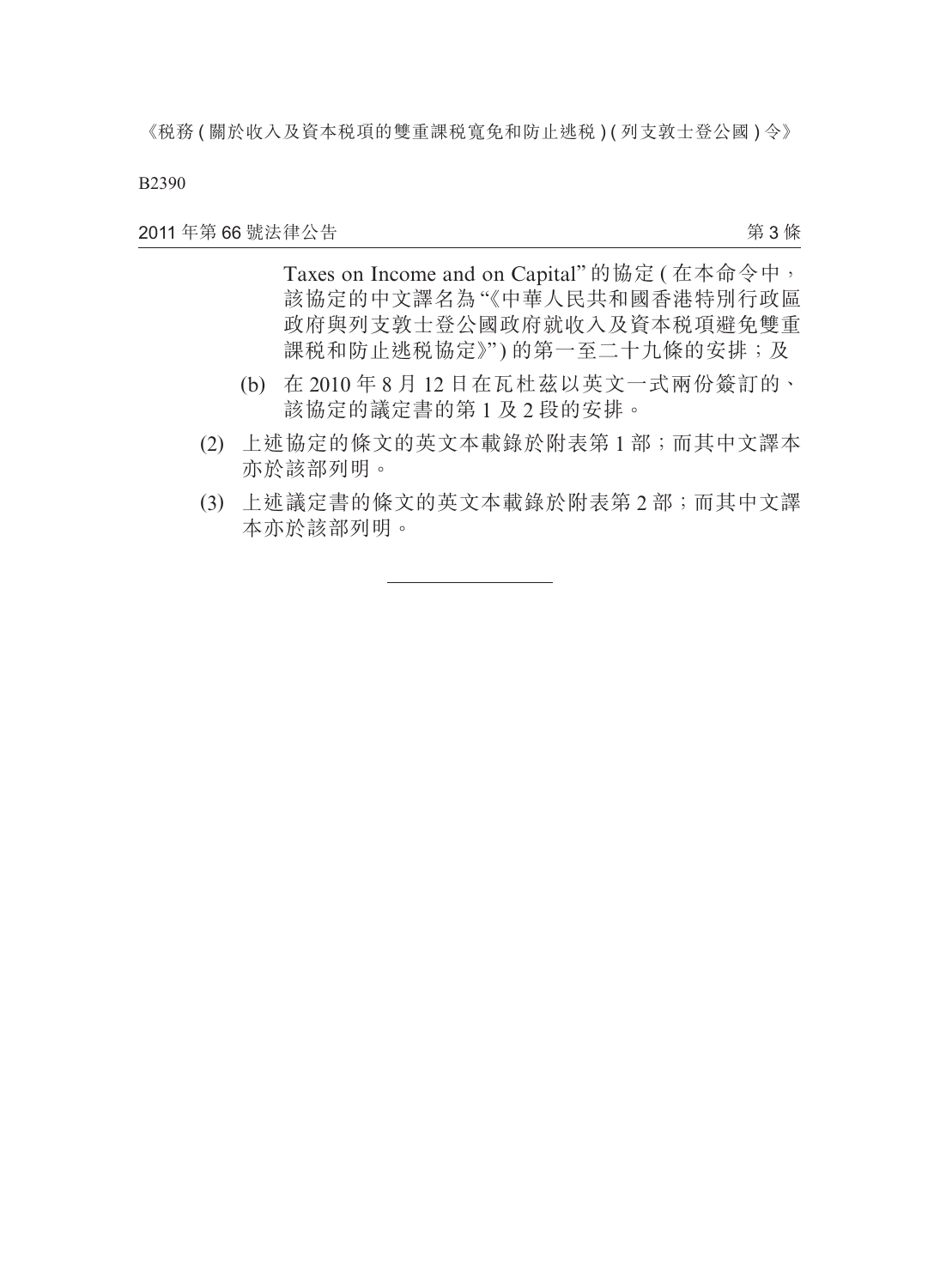B2392

附表 第 1 部

2011 年第 66 號法律公告

**附表 [第3條]** 

## **第 1 部**

**《中華人民共和國香港特別行政區政府與列支敦士登公 國政府就收入及資本稅項避免雙重課稅和**

**防止逃稅協定》第一至二十九條**

### **Article 1**

### **Persons Covered**

This Agreement shall apply to persons who are residents of one or both of the Contracting Parties.

### **Article 2**

### **Taxes Covered**

- 1. This Agreement shall apply to taxes on income and on capital imposed on behalf of a Contracting Party or of its political subdivisions or local authorities, irrespective of the manner in which they are levied.
- 2. There shall be regarded as taxes on income and on capital all taxes imposed on total income, on total capital, or on elements of income or of capital, including taxes on gains from the alienation of movable or immovable property, taxes on the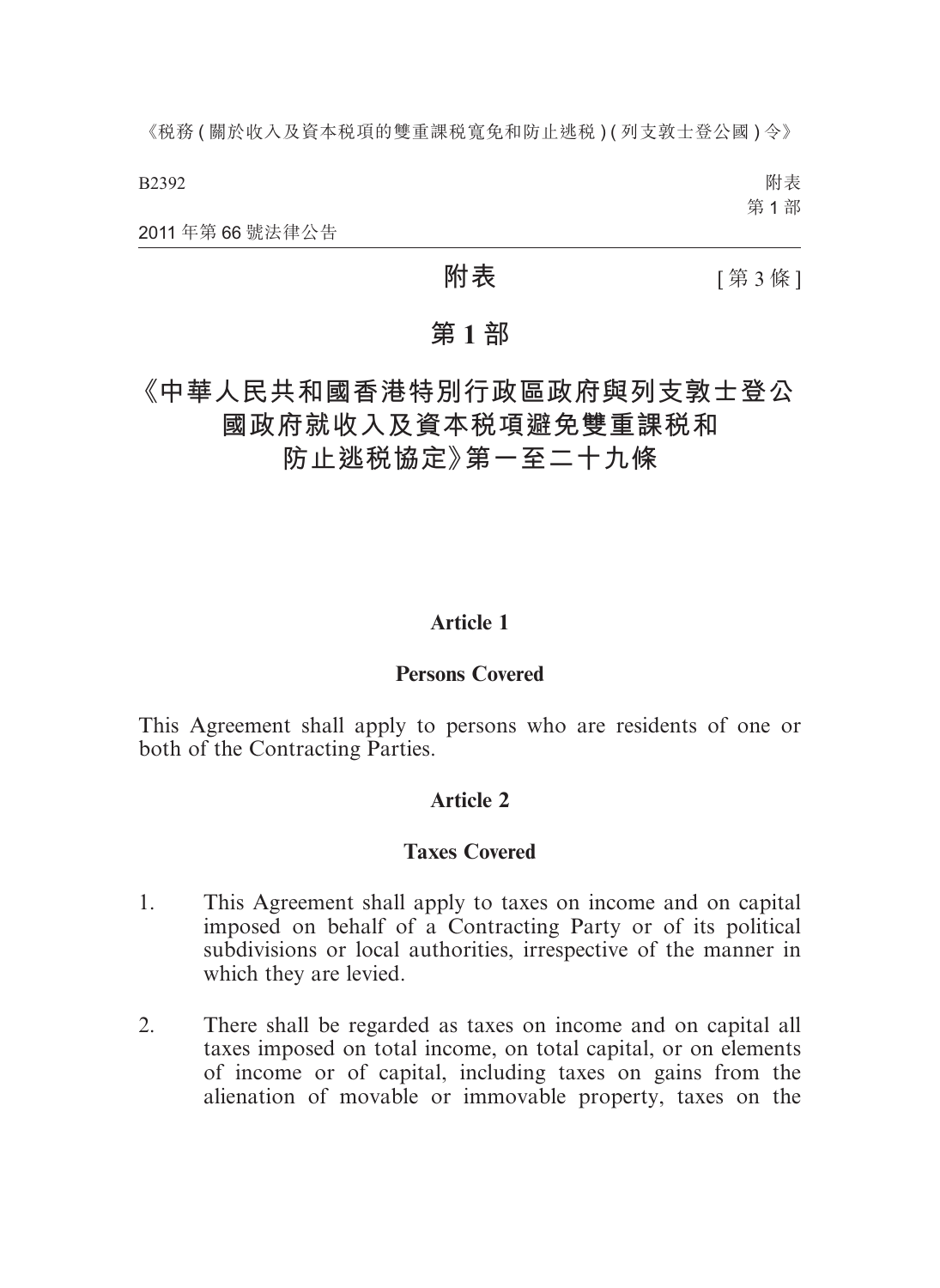B2394

附表 第 1 部

#### 2011 年第 66 號法律公告

total amounts of wages or salaries paid by enterprises, as well as taxes on capital appreciation.

- 3. The existing taxes to which this Agreement shall apply are in particular:
	- (a) in the case of the Hong Kong Special Administrative Region,
		- (i) profits tax;
		- (ii) salaries tax; and
		- (iii) property tax;

whether or not charged under personal assessment;

- (b) in the case of the Principality of Liechtenstein,
	- (i) the personal income tax (Erwerbssteuer);
	- (ii) the corporate income tax (Ertragssteuer);
	- (iii) the corporation taxes (Gesellschaftssteuern);
	- (iv) the real estate capital gains tax (Grundstücksgewinnsteuer);
	- (v) the wealth tax (Vermögenssteuer); and
	- (vi) the coupon tax (Couponsteuer);

whether or not charged under personal assessment.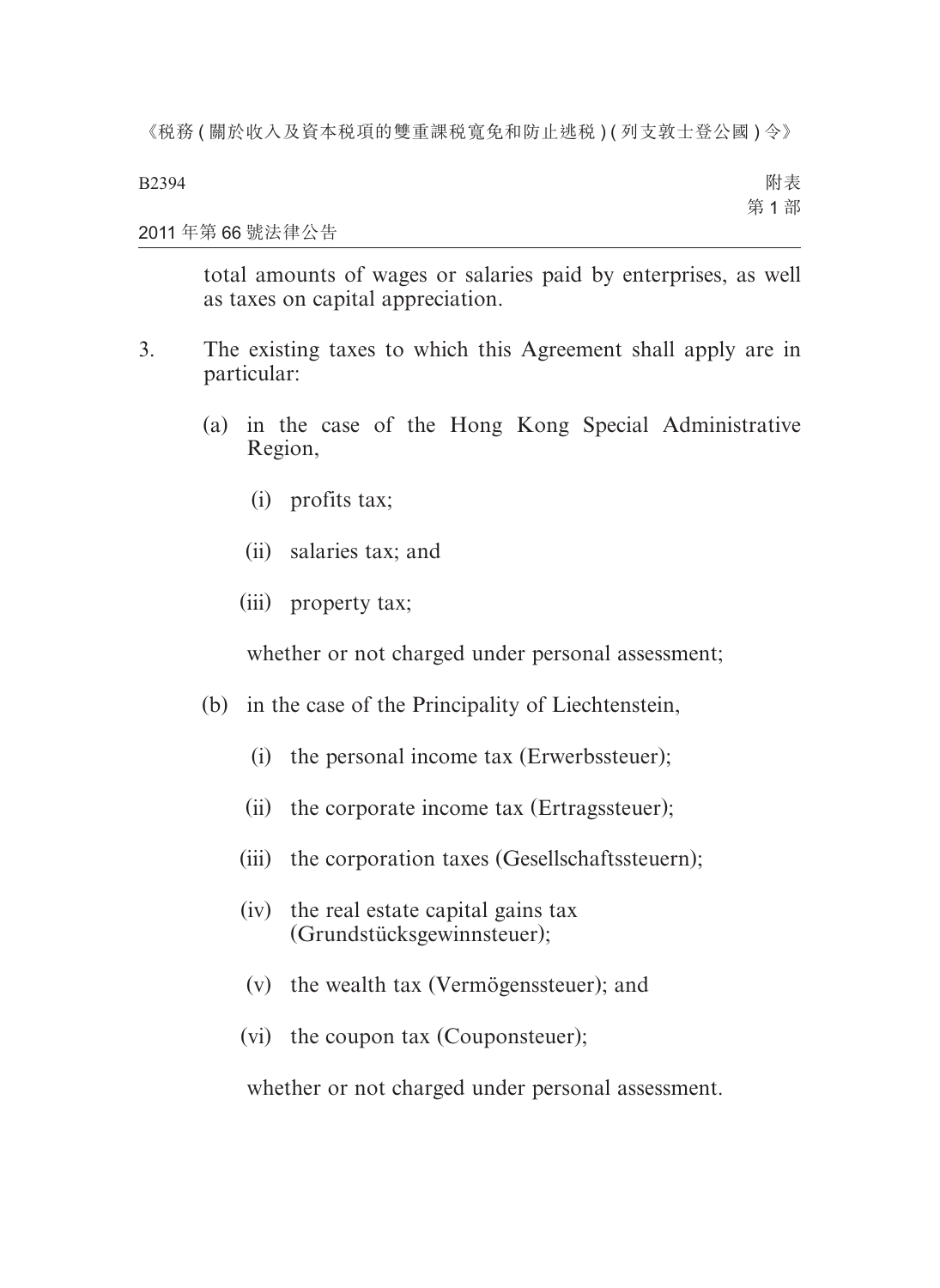B2396

附表 第 1 部

#### 2011 年第 66 號法律公告

- 4. This Agreement shall apply also to any identical or substantially similar taxes that are imposed after the date of signature of this Agreement in addition to, or in place of, the existing taxes, as well as any other taxes falling within paragraphs 1 and 2 of this Article which a Contracting Party may impose in future. The competent authorities of the Contracting Parties shall notify each other of any significant changes that have been made in their taxation laws.
- 5. The existing taxes, together with the taxes imposed after the signature of this Agreement, are hereinafter referred to as "Hong Kong Special Administrative Region tax" or "Liechtenstein tax", as the context requires.

### **Article 3**

### **General Definitions**

- 1. For the purposes of this Agreement, unless the context otherwise requires:
	- (a) (i) the term "Hong Kong Special Administrative Region" means any territory where the tax laws of the Hong Kong Special Administrative Region apply;
		- (ii) the term "Liechtenstein" means the Principality of Liechtenstein, and, when used in a geographical sense, the area in which the tax laws of the Principality of Liechtenstein apply;
	- (b) the term "business" includes the performance of professional services and of other activities of an independent character;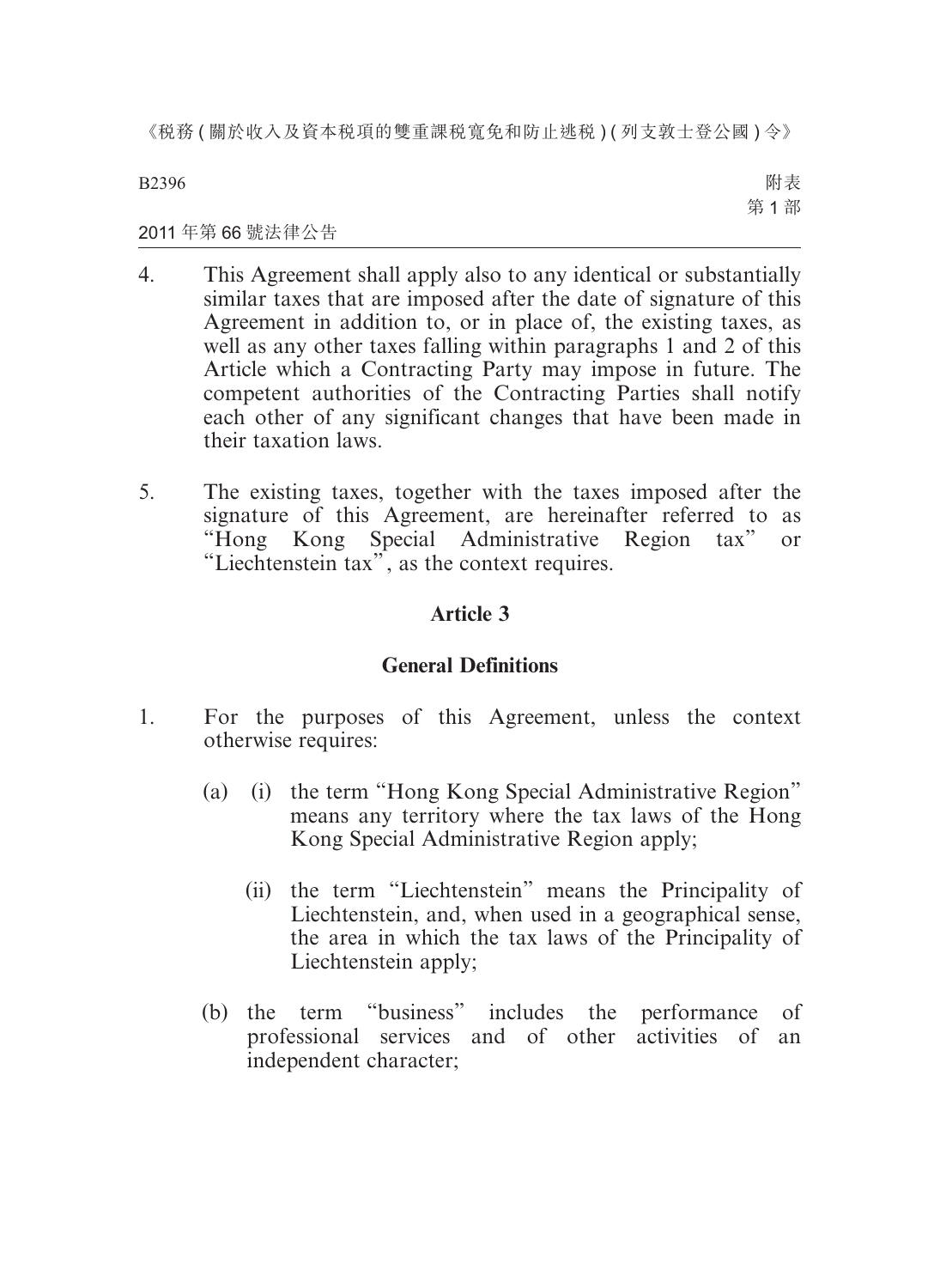B2398

附表 第 1 部

2011 年第 66 號法律公告

- (c) the term "company" means any body corporate, as well as entities and special asset endowments that are treated as a body corporate for tax purposes;
- (d) the term "competent authority" means:
	- (i) in the case of the Hong Kong Special Administrative Region, the Commissioner of Inland Revenue or his authorised representative;
	- (ii) in the case of the Principality of Liechtenstein, the Government of the Principality of Liechtenstein or its authorised representative;
- (e) the terms "a Contracting Party" and "the other Contracting Party" mean the Hong Kong Special Administrative Region or the Principality of Liechtenstein, as the context requires;
- (f) the term "enterprise" applies to the carrying on of any business;
- (g) the terms "enterprise of a Contracting Party" and "enterprise of the other Contracting Party" mean respectively an enterprise carried on by a resident of a Contracting Party and an enterprise carried on by a resident of the other Contracting Party;
- (h) the term "international traffic" means any transport by a ship or aircraft operated by an enterprise of a Contracting Party, except when the ship or aircraft is operated solely between places in the other Contracting Party;
- (i) the term "national", in relation to Liechtenstein, means: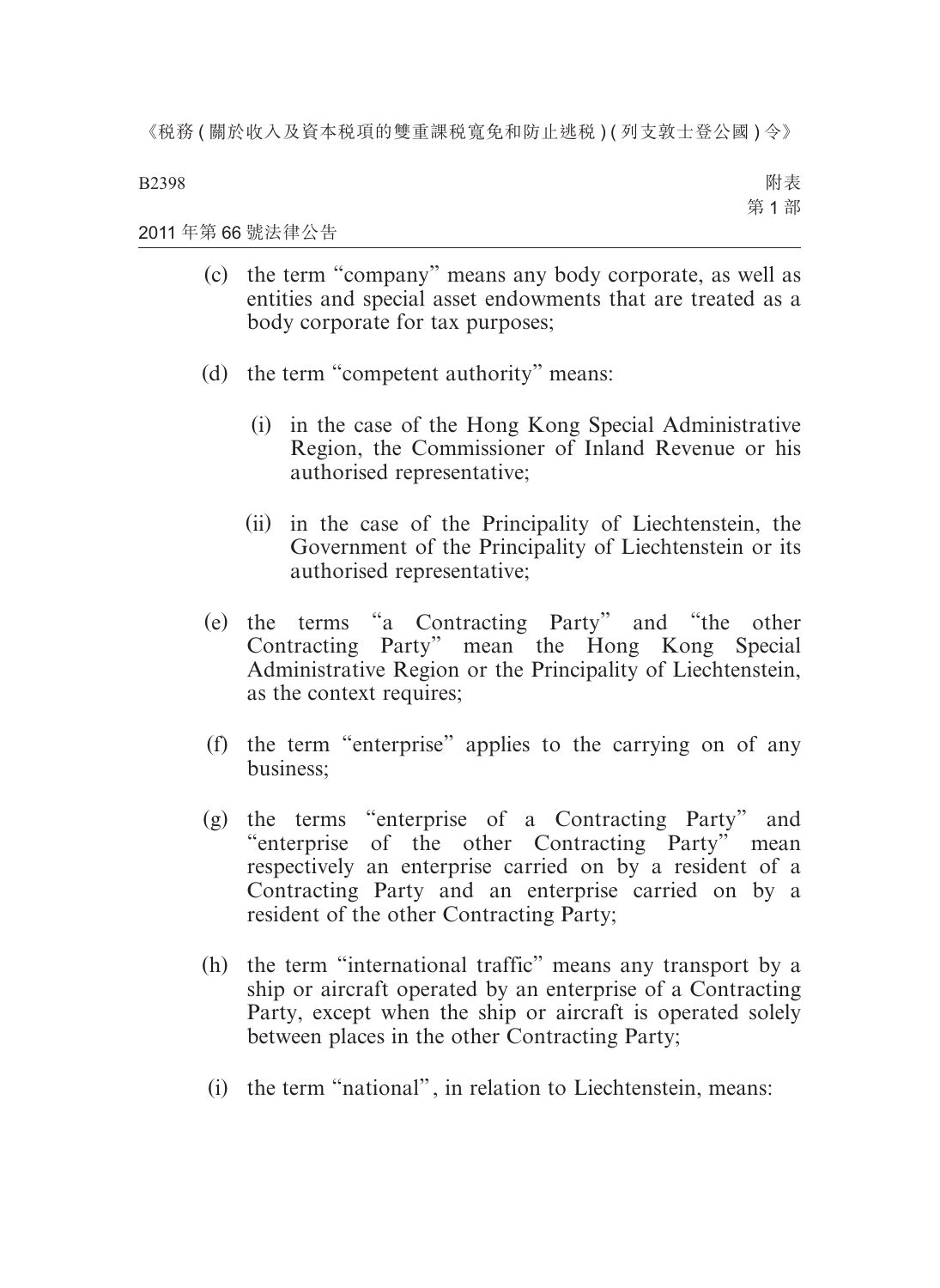B2400

2011 年第 66 號法律公告

- (i) any individual possessing the nationality or citizenship of Liechtenstein; and
- (ii) any person other than an individual deriving its status as such from the laws in force in Liechtenstein;
- (j) the term "person" includes individuals, companies, trusts, partnerships, dormant inheritances and any other body of persons;
- (k) the term "tax" means the Hong Kong Special Administrative Region tax or Liechtenstein tax, as the context requires.
- 2. As regards the application of this Agreement at any time by a Contracting Party, any term not defined therein shall, unless the context otherwise requires, have the meaning that it has at that time under the law of that Party for the purposes of the taxes to which this Agreement applies, any meaning under the applicable tax laws of that Party prevailing over a meaning given to the term under other laws of that Party.

### **Article 4**

### **Resident**

- 1. For the purposes of this Agreement, the term "resident of a Contracting Party" means:
	- (a) in the case of the Hong Kong Special Administrative Region,
		- (i) any individual who ordinarily resides in the Hong Kong Special Administrative Region;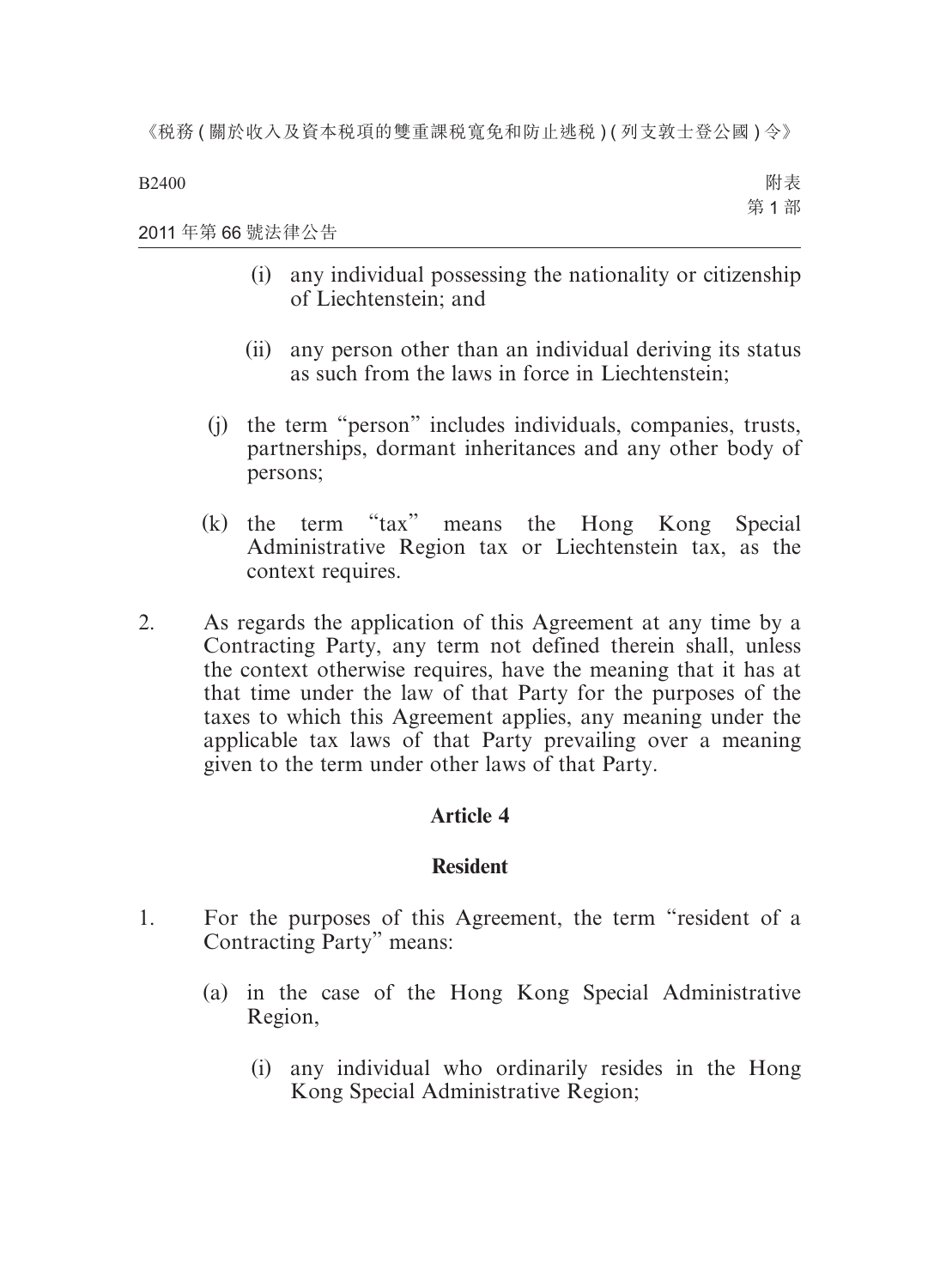B2402

附表 第 1 部

#### 2011 年第 66 號法律公告

- (ii) any individual who stays in the Hong Kong Special Administrative Region for more than 180 days during a year of assessment or for more than 300 days in two consecutive years of assessment one of which is the relevant year of assessment;
- (iii) a company incorporated in the Hong Kong Special Administrative Region or, if incorporated outside the Hong Kong Special Administrative Region, being managed or controlled in the Hong Kong Special Administrative Region;
- (iv) any other person constituted under the laws of the Hong Kong Special Administrative Region or, if constituted outside the Hong Kong Special Administrative Region, being managed or controlled in the Hong Kong Special Administrative Region;
- (b) in the case of Liechtenstein,
	- (i) any individual who, under the laws of Liechtenstein, is a resident in Liechtenstein;
	- (ii) a company incorporated in Liechtenstein or, if incorporated outside Liechtenstein, being managed or controlled in Liechtenstein;
	- (iii) any person other than an individual constituted under the laws of and established in Liechtenstein or, if constituted and established outside Liechtenstein, being managed or controlled in Liechtenstein;
- (c) in the case of either Contracting Party, the Government of that Party.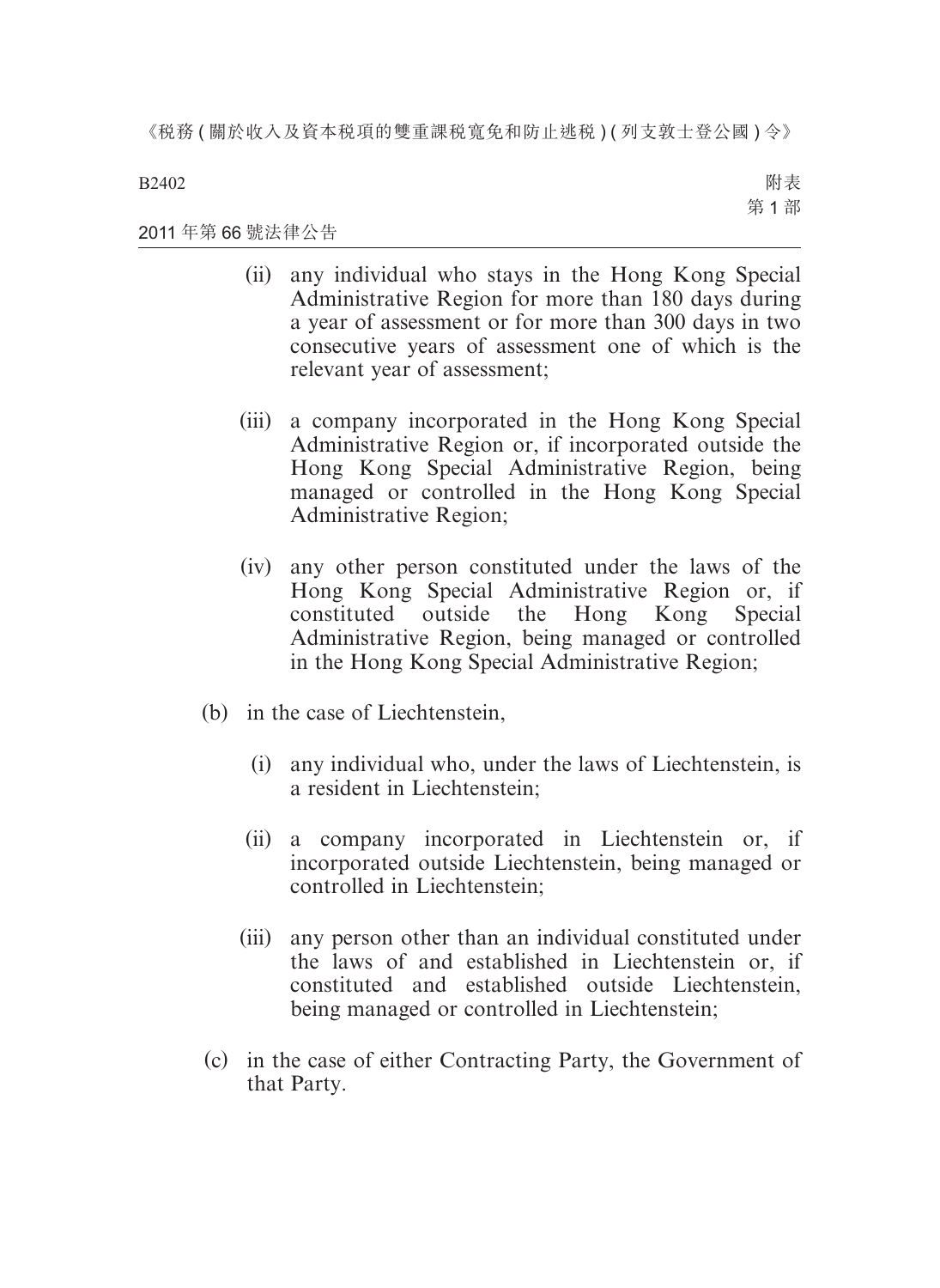B2404

附表 第 1 部

2011 年第 66 號法律公告

- 2. Where by reason of the provisions of paragraph 1 an individual is a resident of both Contracting Parties, then his status shall be determined as follows:
	- (a) he shall be deemed to be a resident only of the Party in which he has a permanent home available to him; if he has a permanent home available to him in both Parties, he shall be deemed to be a resident only of the Party with which his personal and economic relations are closer (centre of vital interests);
	- (b) if the Party in which he has his centre of vital interests cannot be determined, or if he has not a permanent home available to him in either Party, he shall be deemed to be a resident only of the Party in which he has an habitual abode;
	- (c) if he has an habitual abode in both Parties or in neither of them, he shall be deemed to be a resident only of the Party in which he has the right of abode (in the case of the Hong Kong Special Administrative Region) or of which he is a national (in the case of Liechtenstein);
	- (d) if he has the right of abode in the Hong Kong Special Administrative Region and is also a national of Liechtenstein, or if he does not have the right of abode in the Hong Kong Special Administrative Region nor is he a national of Liechtenstein, the competent authorities of the Contracting Parties shall settle the question by mutual agreement.
- 3. Where by reason of the provisions of paragraph 1 a person other than an individual is a resident of both Contracting Parties, then it shall be deemed to be a resident only of the Party in which its place of effective management is situated.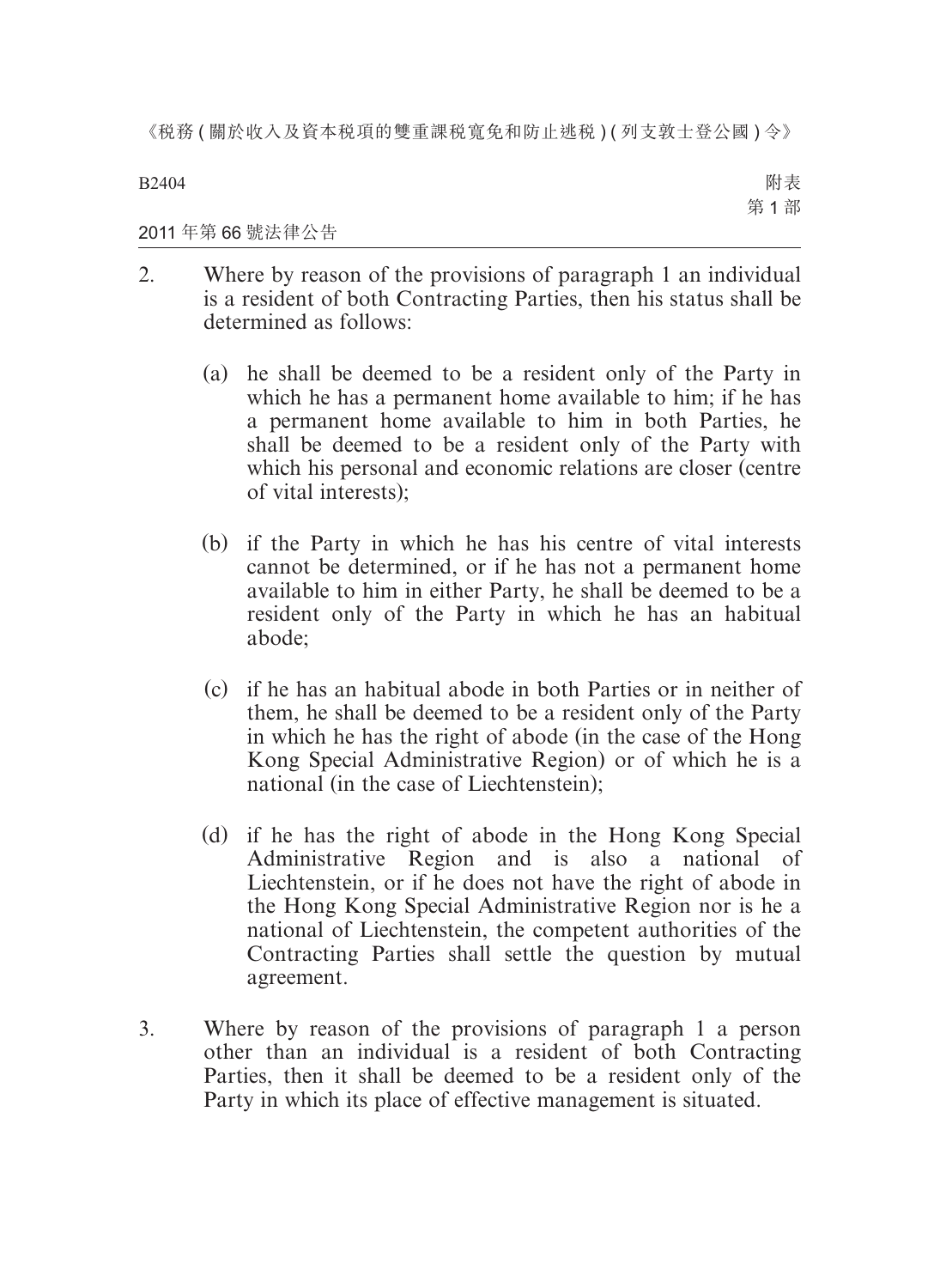B2406

附表 第 1 部

2011 年第 66 號法律公告

### **Article 5**

### **Permanent Establishment**

- 1. For the purposes of this Agreement, the term "permanent establishment" means a fixed place of business through which the business of an enterprise is wholly or partly carried on.
- 2. The term "permanent establishment" includes especially:
	- (a) a place of management;
	- (b) a branch;
	- (c) an office;
	- (d) a factory;
	- (e) a workshop; and
	- (f) a mine, an oil or gas well, a quarry or any other place of extraction of natural resources.
- 3. The term "permanent establishment" also encompasses:
	- (a) a building site, a construction, assembly or installation project or supervisory activities in connection therewith, but only if such site, project or activities last more than twelve months;
	- (b) the furnishing of services, including consultancy services, by an enterprise directly or through employees or other personnel engaged by the enterprise for such purpose, but only in connection with a site, project or supervisory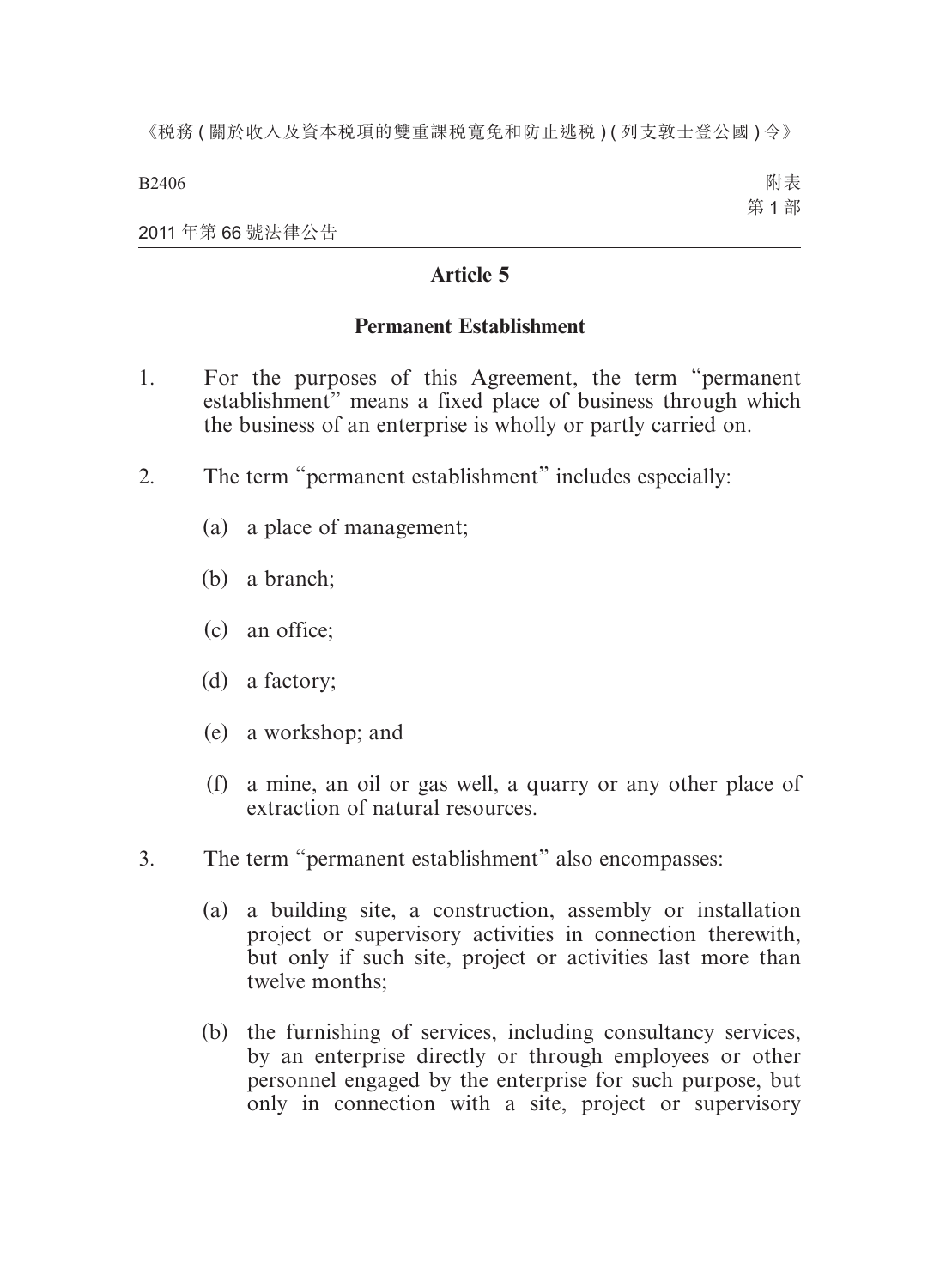B2408

附表 第 1 部

#### 2011 年第 66 號法律公告

activities referred to in subparagraph (a), and only if activities of that nature continued (for the same or a connected project) within a Contracting Party for a period or periods aggregating more than 183 days within any twelve month period.

- 4. Notwithstanding the preceding provisions of this Article, the term "permanent establishment" shall be deemed not to include:
	- (a) the use of facilities solely for the purpose of storage, display or delivery of goods or merchandise belonging to the enterprise;
	- (b) the maintenance of a stock of goods or merchandise belonging to the enterprise solely for the purpose of storage, display or delivery;
	- (c) the maintenance of a stock of goods or merchandise belonging to the enterprise solely for the purpose of processing by another enterprise;
	- (d) the maintenance of a fixed place of business solely for the purpose of purchasing goods or merchandise or of collecting information, for the enterprise;
	- (e) the maintenance of a fixed place of business solely for the purpose of carrying on, for the enterprise, any other activity of a preparatory or auxiliary character;
	- (f) the maintenance of a fixed place of business solely for any combination of activities mentioned in subparagraphs (a) to (e), provided that the overall activity of the fixed place of business resulting from this combination is of a preparatory or auxiliary character.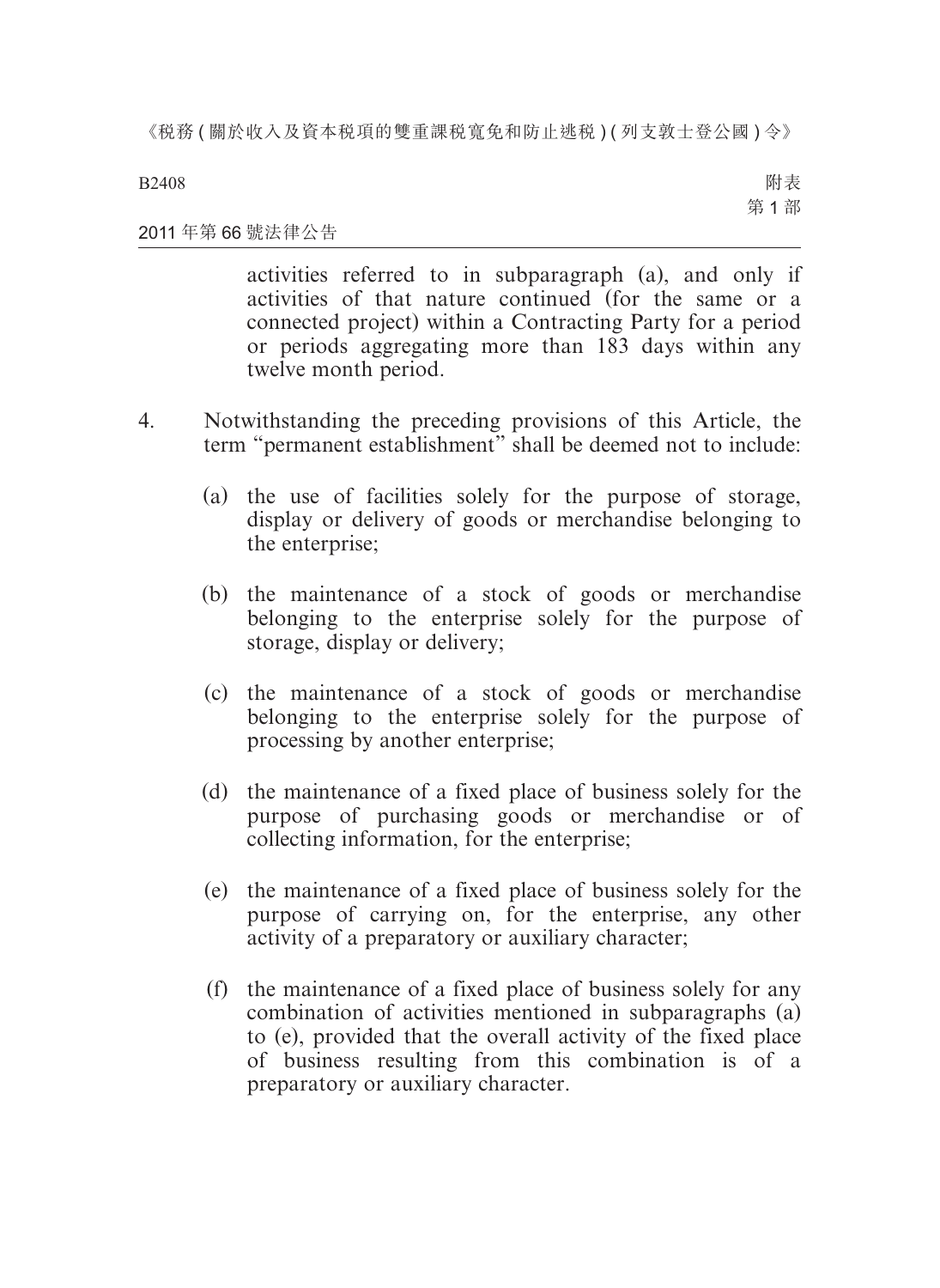B2410

附表 第 1 部

### 2011 年第 66 號法律公告

- 5. An enterprise shall not be deemed to have a permanent establishment in a Contracting Party merely because it carries on business in that Party through a broker, general commission agent or any other agent of an independent status, provided that such persons are acting in the ordinary course of their business.
- 6. The fact that a company which is a resident of a Contracting Party controls or is controlled by a company which is a resident of the other Contracting Party, or which carries on business in that other Party (whether through a permanent establishment or otherwise), shall not of itself constitute either company a permanent establishment of the other.

### **Article 6**

### **Income from Immovable Property**

- 1. Income derived by a resident of a Contracting Party from immovable property (including income from agriculture or forestry) situated in the other Contracting Party shall be taxable only in that other Party.
- 2. The term "immovable property" shall have the meaning which it has under the law of the Contracting Party in which the property in question is situated. The term shall in any case include property accessory to immovable property, livestock and equipment used in agriculture and forestry, rights to which the provisions of general law respecting landed property apply, usufruct of immovable property and rights to variable or fixed payments as consideration for the working of, or the right to work, mineral deposits, quarries, sources and other natural resources; ships, boats and aircraft shall not be regarded as immovable property.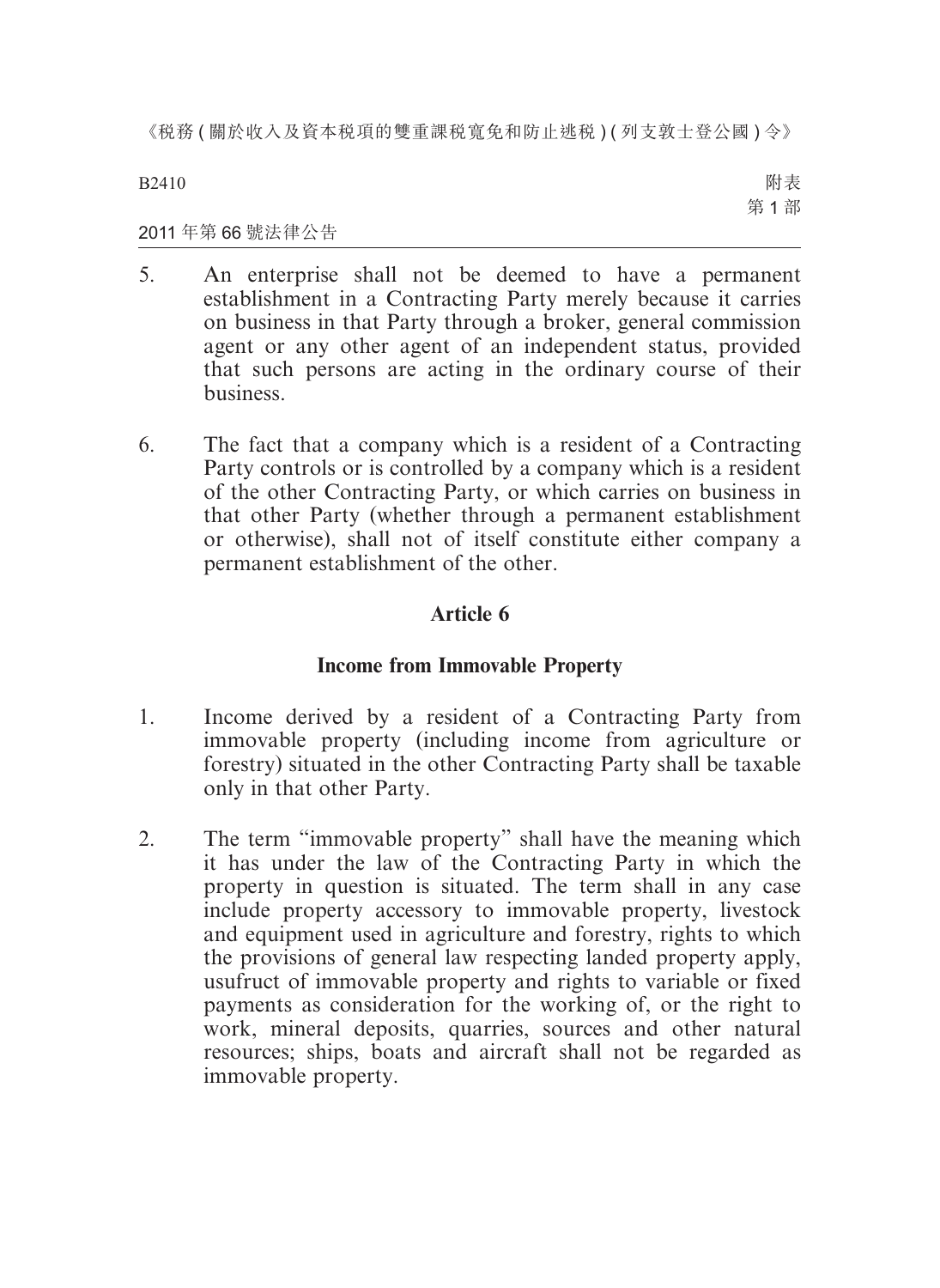B2412

附表 第 1 部

2011 年第 66 號法律公告

- 3. The provisions of paragraph 1 shall apply to income derived from the direct use, letting, or use in any other form of immovable property.
- 4. The provisions of paragraphs 1 and 3 shall also apply to the income from immovable property of an enterprise.

### **Article 7**

### **Business Profits**

- 1. The profits of an enterprise of a Contracting Party shall be taxable only in that Party unless the enterprise carries on business in the other Contracting Party through a permanent establishment situated therein. If the enterprise carries on business as aforesaid, the profits of the enterprise may be taxed in the other Party but only so much of them as is attributable to that permanent establishment.
- 2. Subject to the provisions of paragraphs 3 and 8, where an enterprise of a Contracting Party carries on business in the other Contracting Party through a permanent establishment situated therein, there shall in each Contracting Party be attributed to that permanent establishment the profits which it might be expected to make if it were a distinct and separate enterprise engaged in the same or similar activities under the same or similar conditions and dealing wholly independently with the enterprise of which it is a permanent establishment.
- 3. In determining the profits of a permanent establishment, there shall be allowed as deductions expenses which are incurred for the purposes of the permanent establishment, including executive and general administrative expenses so incurred, whether in the Party in which the permanent establishment is situated or elsewhere.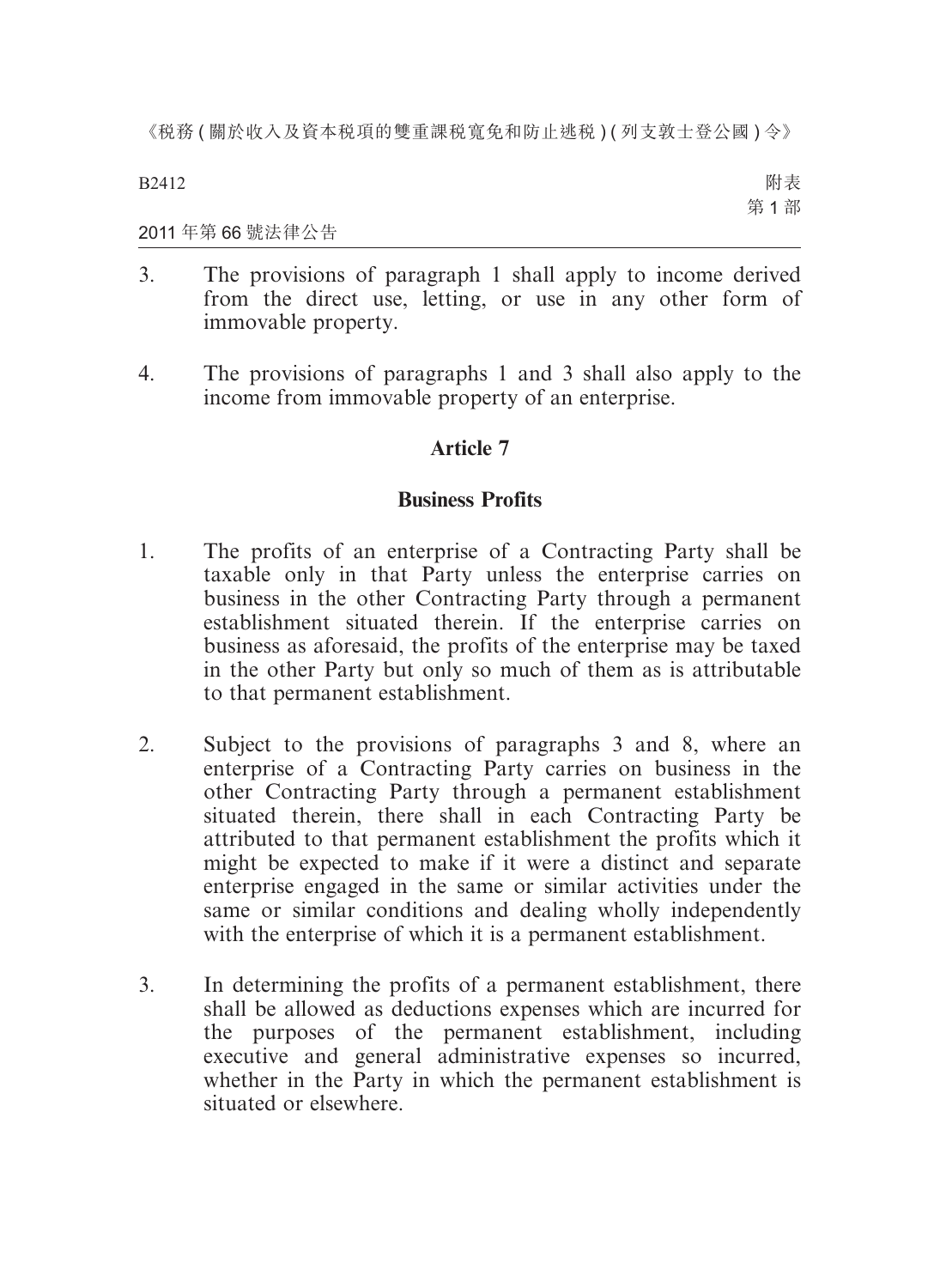B2414

附表 第 1 部

### 2011 年第 66 號法律公告

- 4. Insofar as it has been customary in a Contracting Party to determine the profits to be attributed to a permanent establishment on the basis of an apportionment of the total profits of the enterprise to its various parts, or on the basis of such other method as may be prescribed by the laws of that Party, nothing in paragraph 2 shall preclude that Contracting Party from determining the profits to be taxed by such apportionment or other method as may be customary; the method adopted shall, however, be such that the result shall be in accordance with the principles contained in this Article.
- 5. No profits shall be attributed to a permanent establishment by reason of the mere purchase by that permanent establishment of goods or merchandise for the enterprise.
- 6. For the purposes of the preceding paragraphs, the profits to be attributed to the permanent establishment shall be determined by the same method year by year unless there is good and sufficient reason to the contrary.
- 7. Where profits include items of income which are dealt with separately in other Articles of this Agreement, then the provisions of those Articles shall not be affected by the provisions of this Article.
- 8. Where, in accordance with paragraph 2, a Contracting Party adjusts the profits that are attributable to a permanent establishment of an enterprise of one of the Contracting Parties and taxes accordingly profits of the enterprise that have been charged to tax in the other Party, the other Party shall, to the extent necessary to eliminate double taxation on these profits, make an appropriate adjustment to the amount of the tax charged on those profits. In determining such adjustment, the competent authorities of the Contracting Parties shall if necessary consult each other.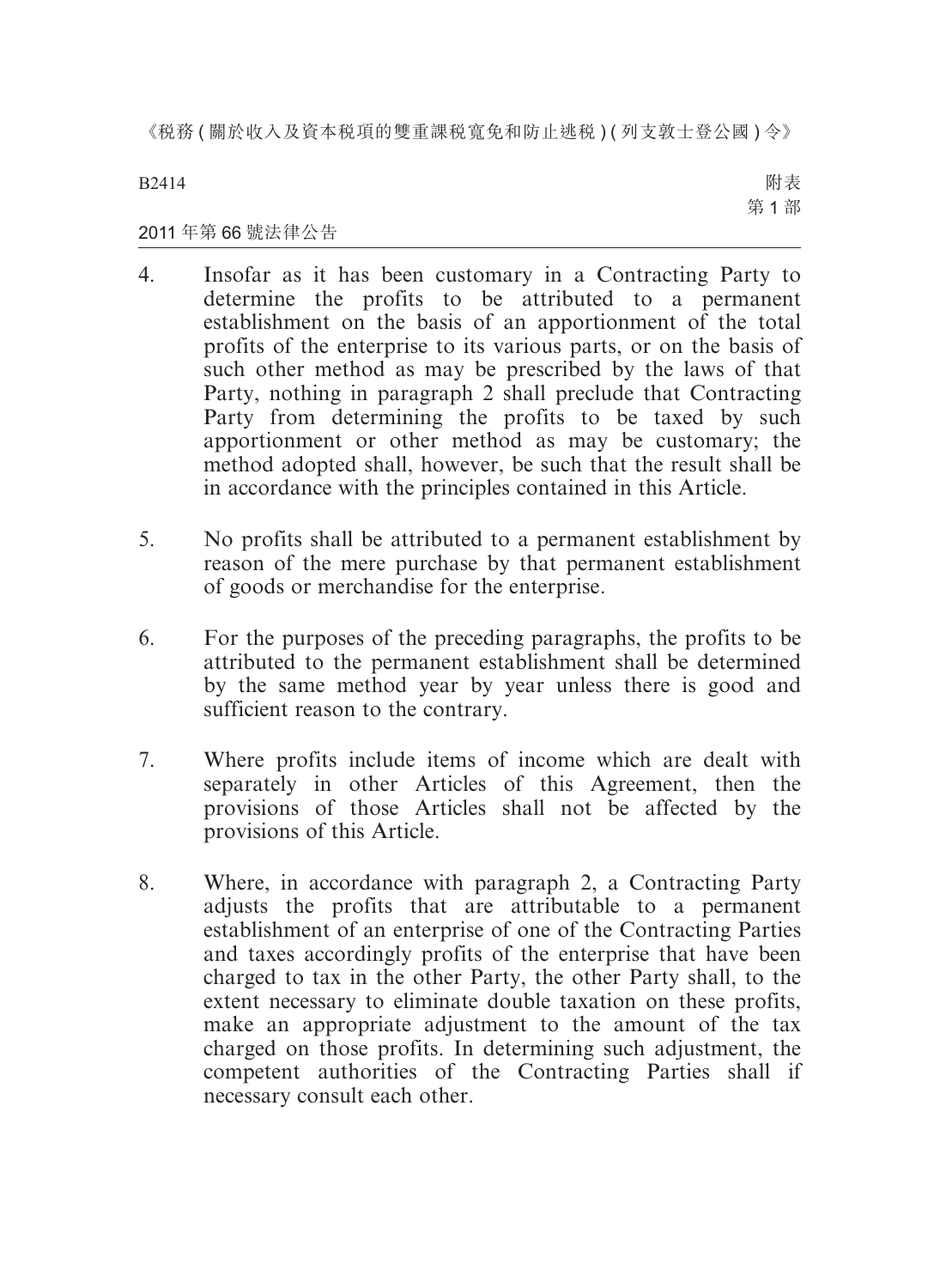B2416

附表 第 1 部

2011 年第 66 號法律公告

### **Article 8**

### **Shipping and Air Transport**

- 1. Profits of an enterprise of a Contracting Party from the operation of ships or aircraft in international traffic shall be taxable only in that Party.
- 2. The provisions of paragraph 1 shall also apply to profits from the participation in a pool, a joint business or an international operating agency.
- 3. For the purposes of this Article, profits from the operation of ships or aircraft in international traffic shall include in particular:
	- (a) revenues and gross receipts from the operation of ships or aircraft for the transport of persons, livestock, goods, mail or merchandise in international traffic including:
		- (i) income derived from the lease of ships or aircraft on a bareboat charter basis where such lease is incidental to the operation of ships or aircraft in international traffic;
		- (ii) income derived from the sale of tickets and the provision of services connected with such transport whether for the enterprise itself or for any other enterprise, provided that in the case of provision of services, such provision is incidental to the operation of ships and aircraft in international traffic;
	- (b) interest on funds directly connected with the operation of ships or aircraft in international traffic;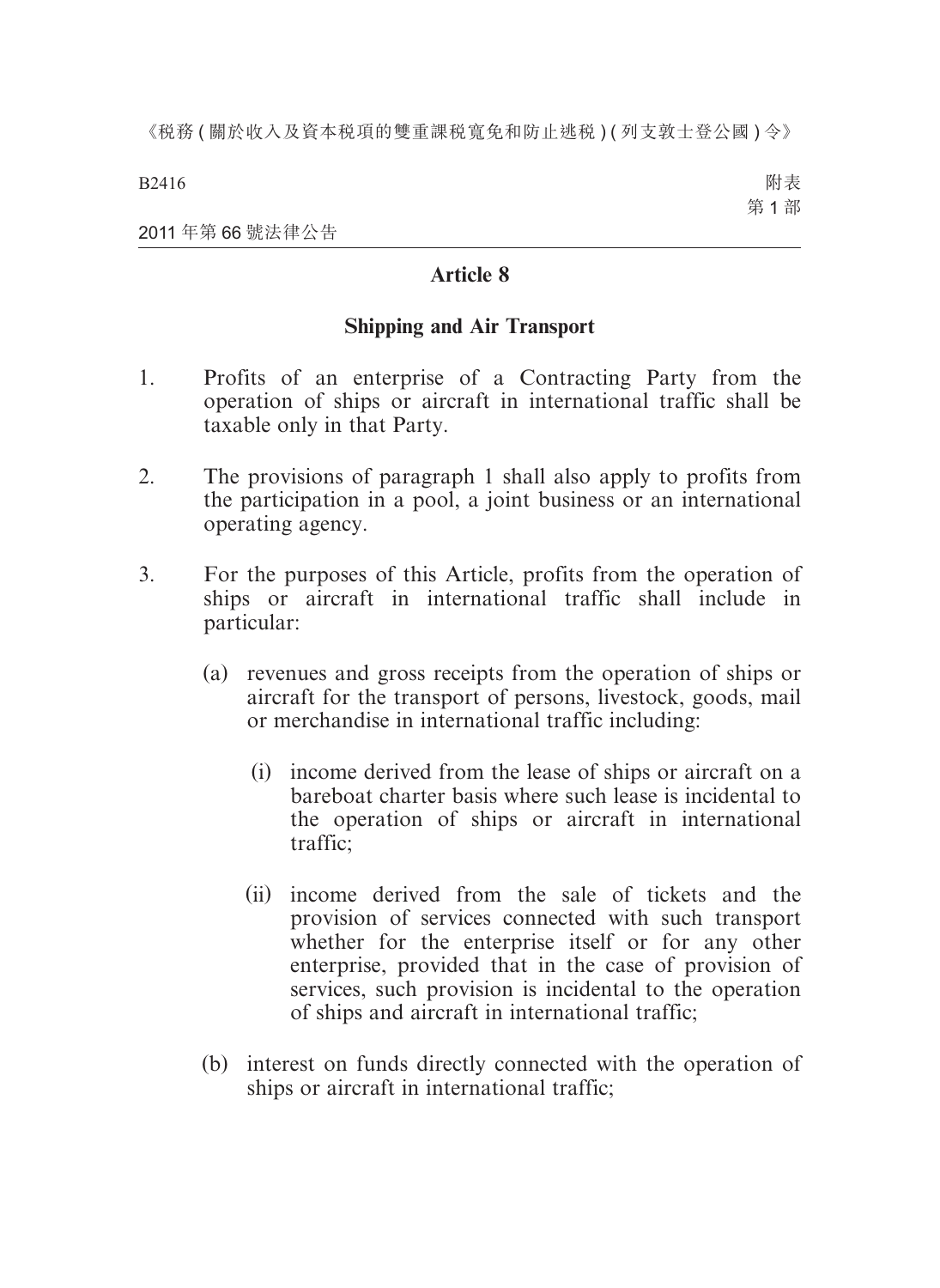B2418

附表 第 1 部

2011 年第 66 號法律公告

(c) profits from the lease of containers by the enterprise, when such lease is incidental to the operation of ships or aircraft in international traffic.

### **Article 9**

### **Associated Enterprises**

### 1. Where,

- (a) an enterprise of a Contracting Party participates directly or indirectly in the management, control or capital of an enterprise of the other Contracting Party, or
- (b) the same persons participate directly or indirectly in the management, control or capital of an enterprise of a Contracting Party and an enterprise of the other Contracting Party,

and in either case conditions are made or imposed between the two enterprises in their commercial or financial relations which differ from those which would be made between independent enterprises, then any profits which would, but for those conditions, have accrued to one of the enterprises, but, by reason of those conditions, have not so accrued, may be included in the profits of that enterprise and taxed accordingly.

2. Where a Contracting Party includes in the profits of an enterprise of that Party - and taxes accordingly - profits on which an enterprise of the other Contracting Party has been charged to tax in that other Party and the profits so included are profits which would have accrued to the enterprise of the first-mentioned Party if the conditions made between the two enterprises had been those which would have been made between independent enterprises, then that other Party shall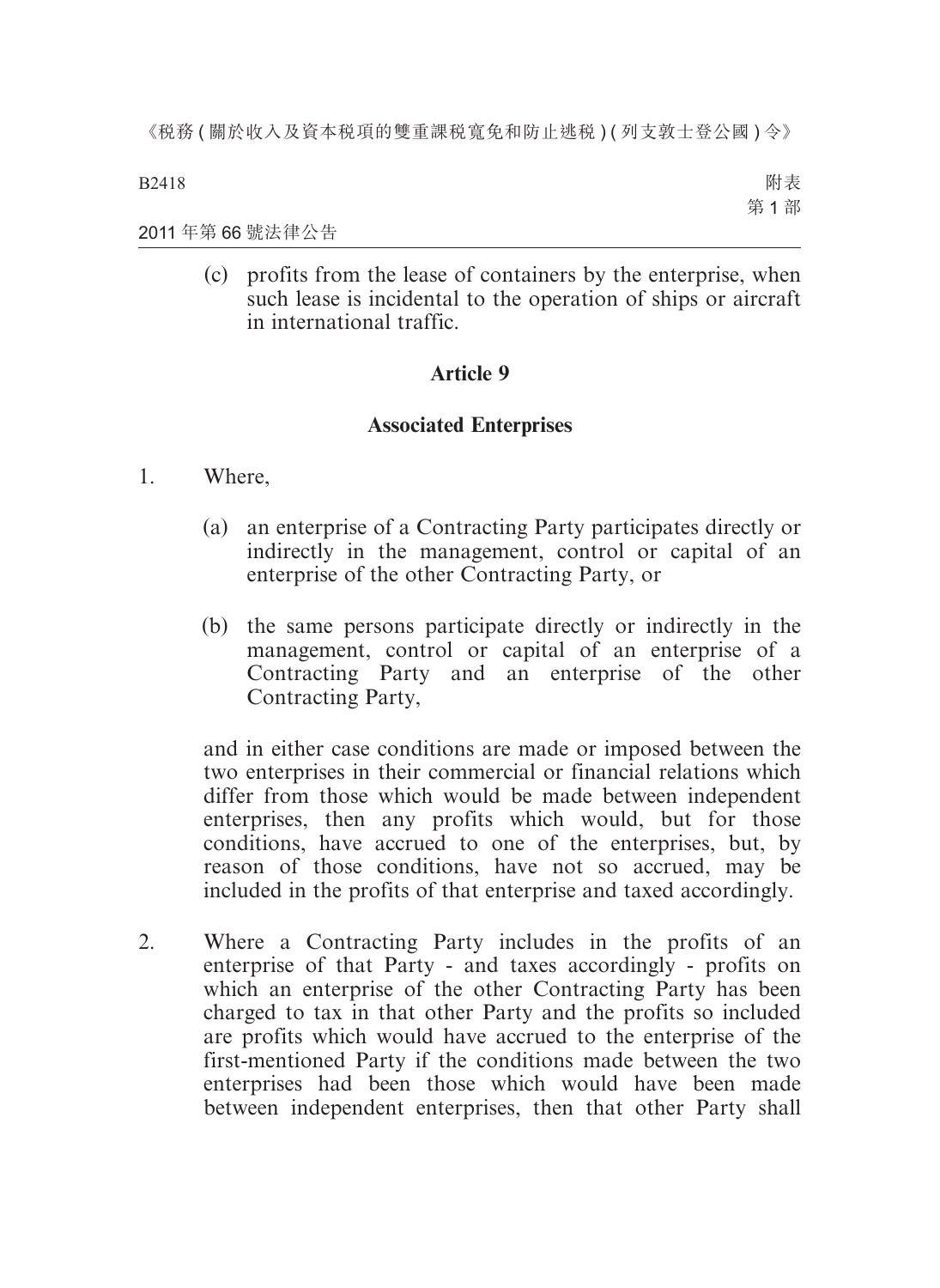B2420

附表 第 1 部

#### 2011 年第 66 號法律公告

make an appropriate adjustment to the amount of the tax charged therein on those profits. In determining such adjustment, due regard shall be had to the other provisions of this Agreement and the competent authorities of the Contracting Parties shall if necessary consult each other.

### **Article 10**

### **Dividends**

- 1. Dividends paid by a company which is a resident of a Contracting Party to a resident of the other Contracting Party shall be taxable only in that other Party. This paragraph shall not affect the taxation of the company in respect of the profits out of which the dividends are paid.
- 2. The term "dividends" as used in this Article means income from shares, "jouissance" shares or "jouissance" rights, mining shares, founders' shares or other rights, not being debt-claims, participating in profits, as well as other income which is subjected to the same taxation treatment as income from shares by the laws of the Party of which the company making the distribution is a resident.
- 3. The provisions of paragraphs 1 and 2 shall not apply if the beneficial owner of the dividends, being a resident of a Contracting Party, carries on business in the other Contracting Party of which the company paying the dividends is a resident through a permanent establishment situated therein and the holding in respect of which the dividends are paid is effectively connected with such permanent establishment. In such case the provisions of Article 7 shall apply.
- 4. Where a company which is a resident of a Contracting Party derives profits or income from the other Contracting Party, that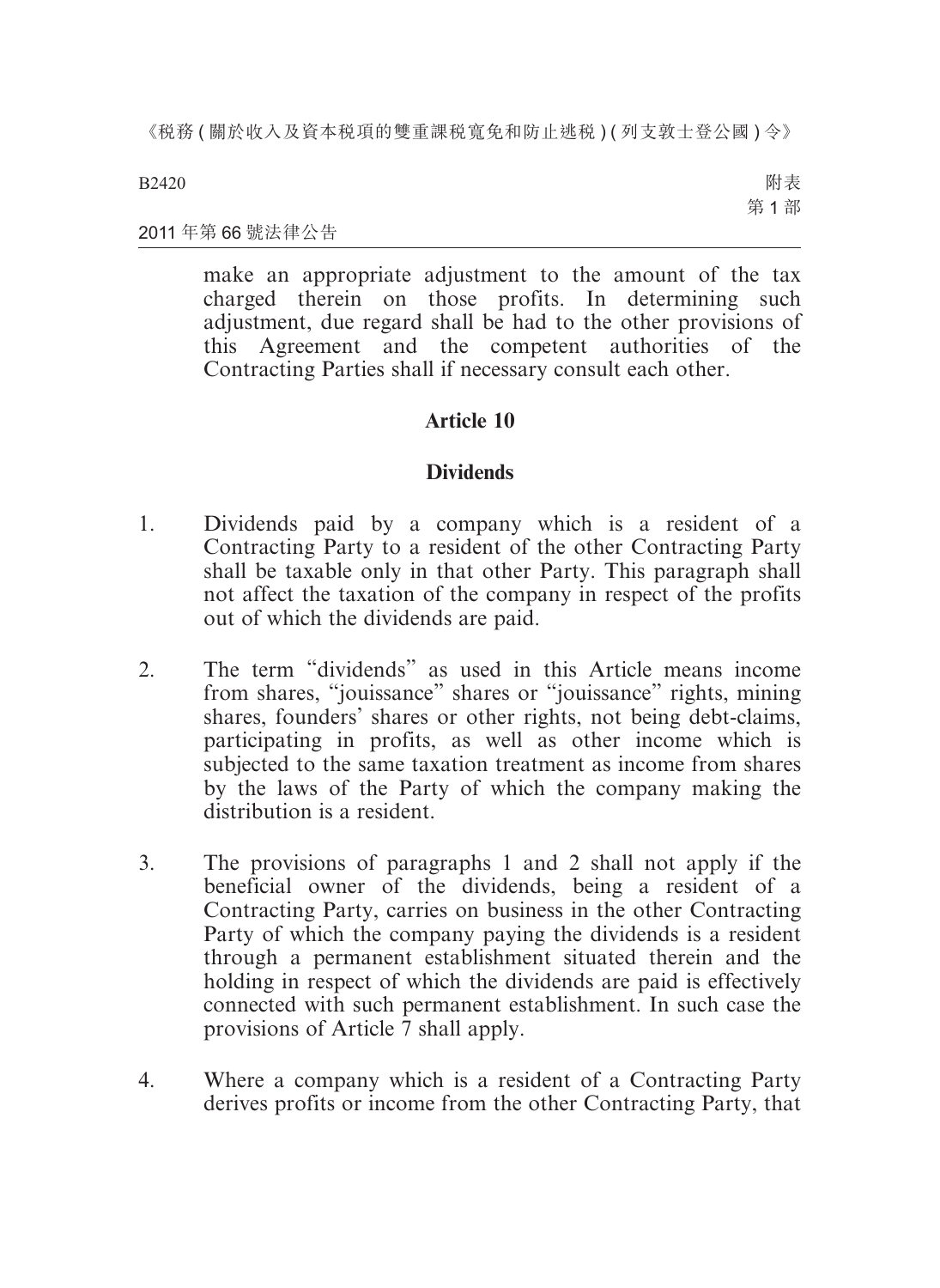B2422

附表 第 1 部

#### 2011 年第 66 號法律公告

other Party may not impose any tax on the dividends paid by the company, except insofar as such dividends are paid to a resident of that other Party or insofar as the holding in respect of which the dividends are paid is effectively connected with a permanent establishment situated in that other Party, nor subject the company's undistributed profits to a tax on the company's undistributed profits, even if the dividends paid or the undistributed profits consist wholly or partly of profits or income arising in such other Party.

### **Article 11**

### **Interest**

- 1. Interest arising in a Contracting Party and paid to a resident of the other Contracting Party shall be taxable only in that other Party.
- 2. The term "interest" as used in this Article means income from debt-claims of every kind, whether or not secured by mortgage and whether or not carrying a right to participate in the debtor's profits, and in particular, income from government securities and income from bonds or debentures, including premiums and prizes attaching to such securities, bonds or debentures. However, the term "interest" shall not include income referred to in Article 10. Penalty charges for late payment shall not be regarded as interest for the purpose of this Article.
- 3. The provisions of paragraph 1 shall not apply if the beneficial owner of the interest, being a resident of a Contracting Party, carries on business in the other Contracting Party in which the interest arises through a permanent establishment situated therein and the debt-claim in respect of which the interest is paid is effectively connected with such permanent establishment. In such case the provisions of Article  $\overline{7}$  shall apply.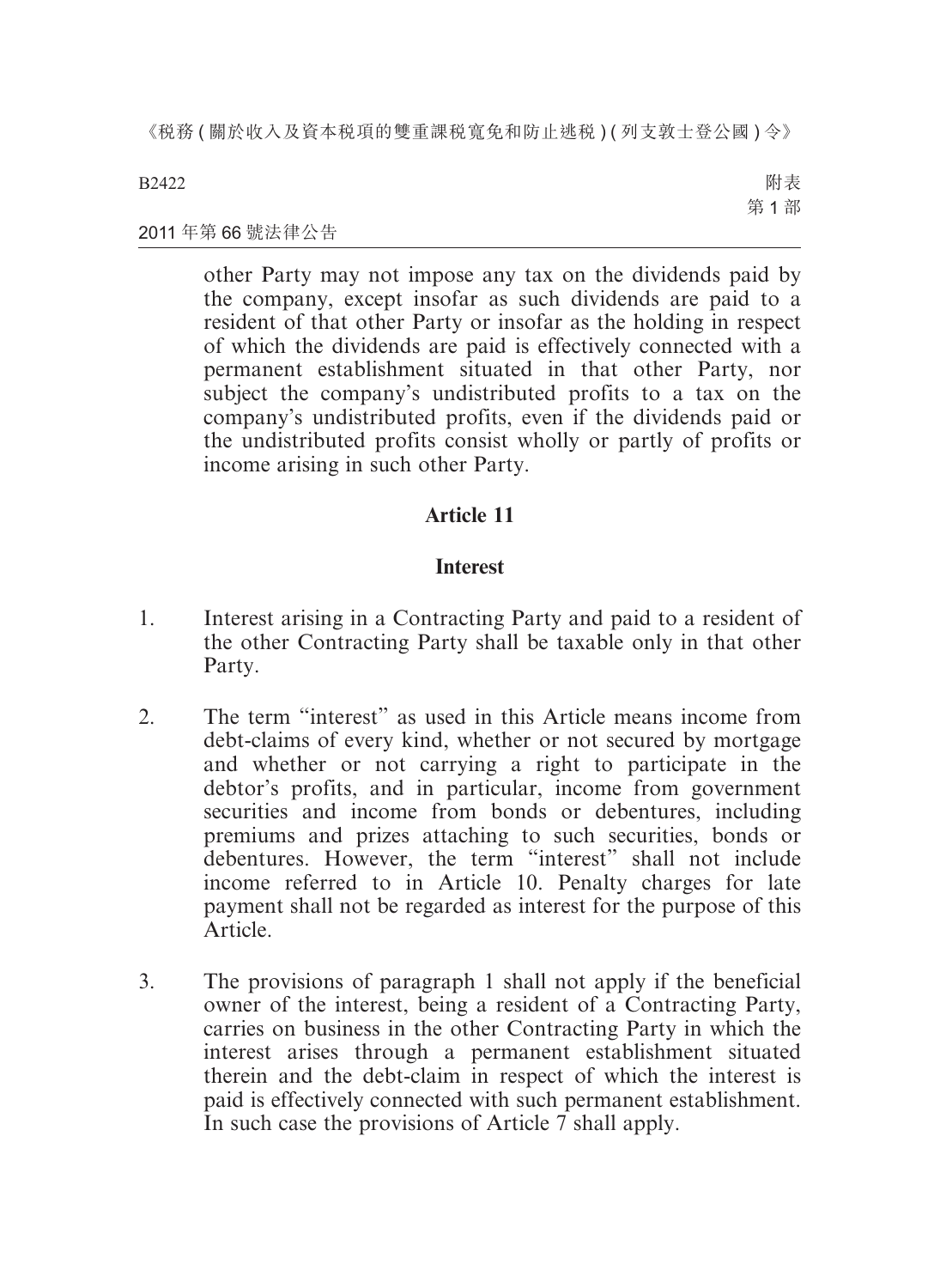B2424

附表 第 1 部

#### 2011 年第 66 號法律公告

4. Where, by reason of a special relationship between the payer and the beneficial owner or between both of them and some other person, the amount of the interest, having regard to the debt-claim for which it is paid, exceeds the amount which would have been agreed upon by the payer and the beneficial owner in the absence of such relationship, the provisions of this Article shall apply only to the last-mentioned amount. In such case, the excess part of the payments shall remain taxable according to the laws of each Contracting Party, due regard being had to the other provisions of this Agreement.

### **Article 12**

### **Royalties**

- 1. Royalties arising in a Contracting Party and paid to a resident of the other Contracting Party may be taxed in that other Party.
- 2. However, such royalties may also be taxed in the Contracting Party in which they arise and according to the laws of that Party, but if the beneficial owner of the royalties is a resident of the other Contracting Party, the tax so charged shall not exceed 3 per cent of the gross amount of the royalties. The competent authorities of the Contracting Parties shall by mutual agreement settle the mode of application of this limitation.
- 3. The term "royalties" as used in this Article means payments of any kind received as a consideration for the use of, or the right to use, any copyright of literary, artistic or scientific work including cinematograph films, or films or tapes used for radio or television broadcasting, any patent, trade mark, design or model, plan, secret formula or process, or for information concerning industrial, commercial or scientific experience.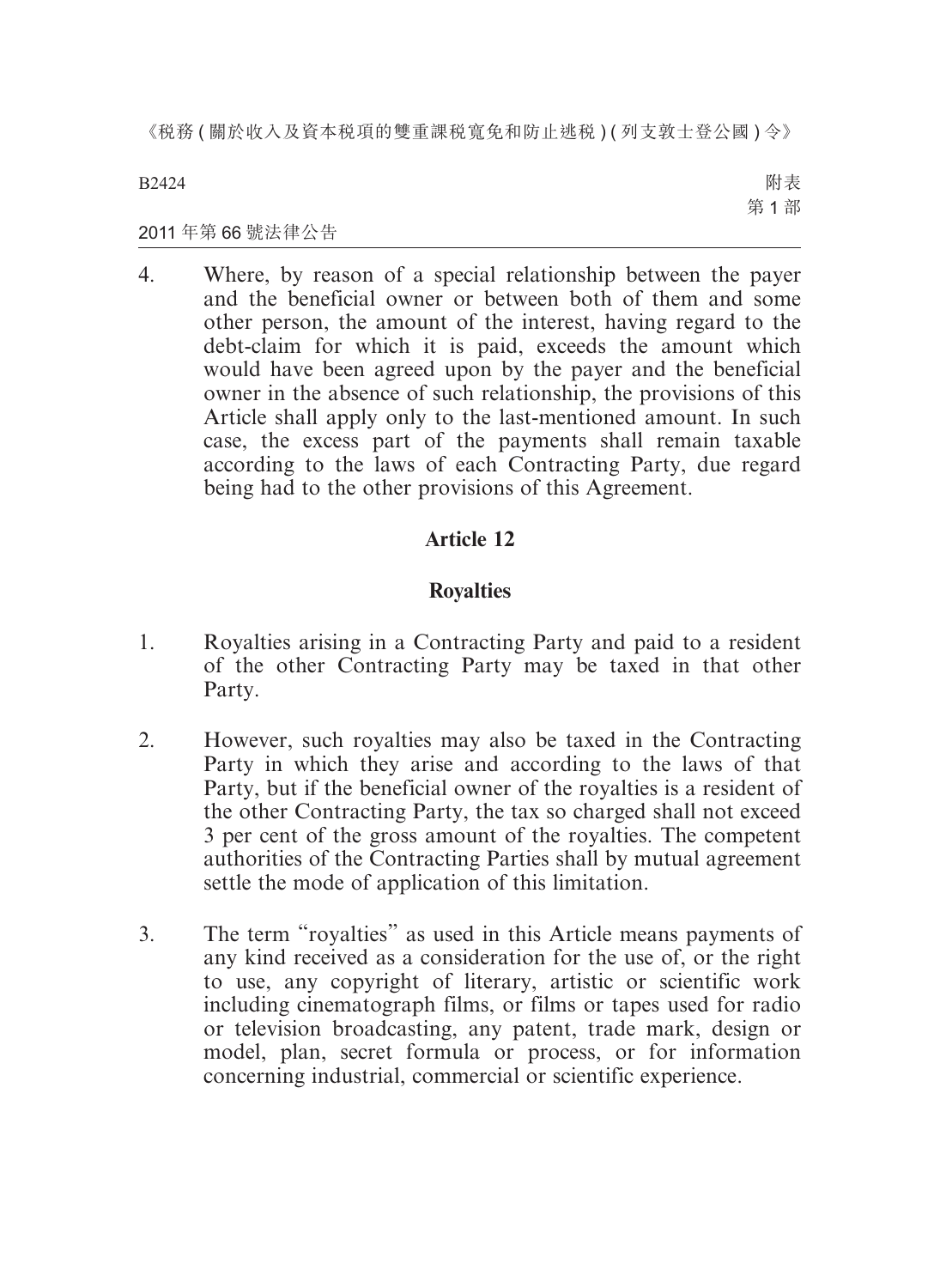B2426

附表 第 1 部

### 2011 年第 66 號法律公告

- 4. The provisions of paragraphs 1 and 2 shall not apply if the beneficial owner of the royalties, being a resident of a Contracting Party, carries on business in the other Contracting Party in which the royalties arise through a permanent establishment situated therein and the right or property in respect of which the royalties are paid is effectively connected with such permanent establishment. In such case the provisions of Article 7 shall apply.
- 5. Royalties shall be deemed to arise in a Contracting Party when the payer is a resident of that Party. Where, however, the person paying the royalties, whether he is a resident of a Contracting Party or not, has in a Contracting Party a permanent establishment in connection with which the liability to pay the royalties was incurred, and such royalties are borne by such permanent establishment, then such royalties shall be deemed to arise in the Party in which the permanent establishment is situated.
- 6. Where, by reason of a special relationship between the payer and the beneficial owner or between both of them and some other person, the amount of the royalties, having regard to the use, right or information for which they are paid, exceeds the amount which would have been agreed upon by the payer and the beneficial owner in the absence of such relationship, the provisions of this Article shall apply only to the last-mentioned amount. In such case, the excess part of the payments shall remain taxable according to the laws of each Contracting Party, due regard being had to the other provisions of this Agreement.

### **Article 13**

### **Capital Gains**

1. Gains derived by a resident of a Contracting Party from the alienation of immovable property referred to in Article 6 and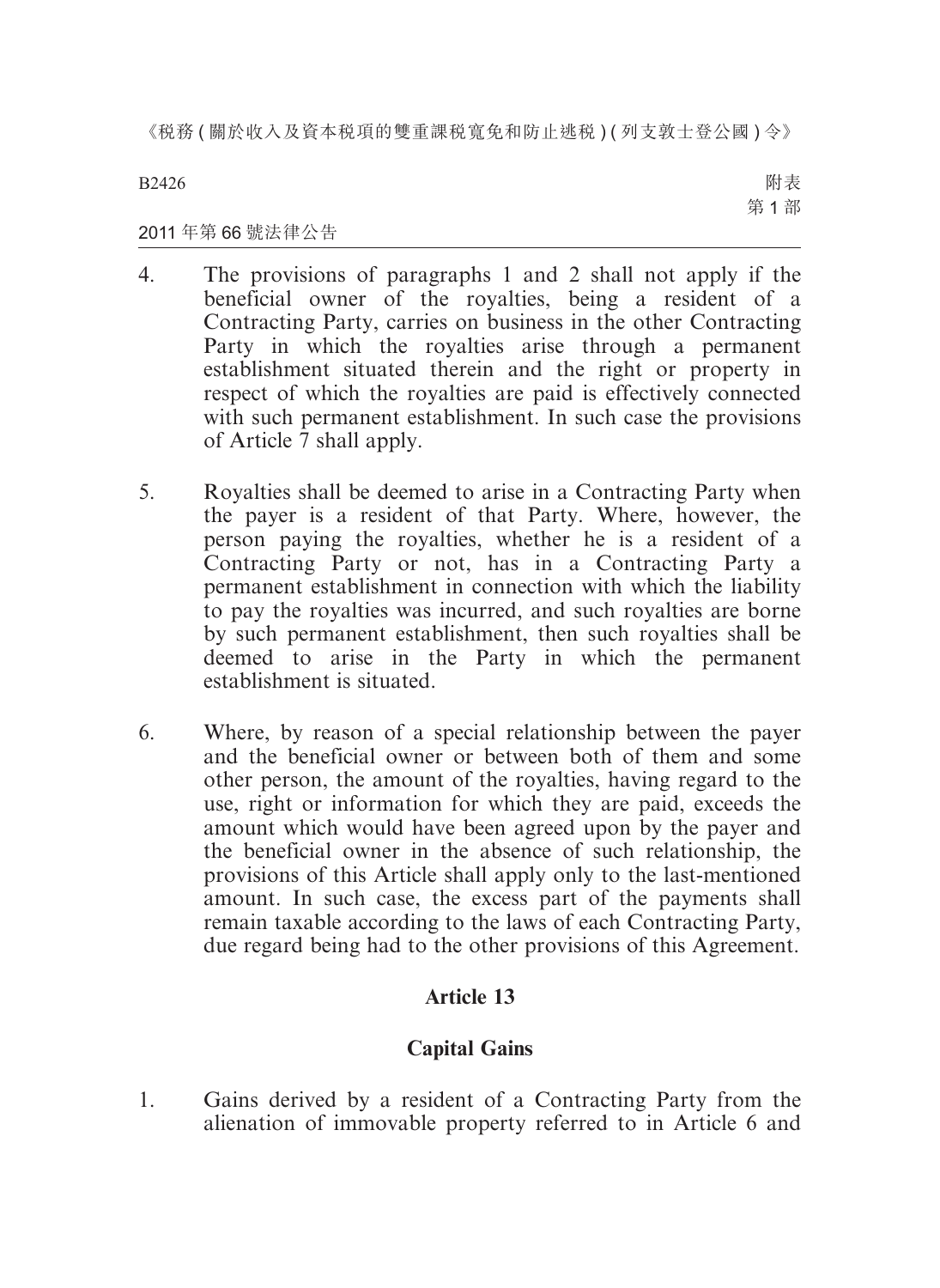B2428 2011 年第 66 號法律公告 附表 第 1 部

situated in the other Contracting Party shall be taxable only in that other Party.

- 2. Gains from the alienation of movable property forming part of the business property of a permanent establishment which an enterprise of a Contracting Party has in the other Contracting Party, including such gains from the alienation of such a permanent establishment (alone or with the whole enterprise), may be taxed in that other Party.
- 3. Gains derived by an enterprise of a Contracting Party from the alienation of ships or aircraft operated in international traffic or movable property pertaining to the operation of such ships or aircraft shall be taxable only in that Party.
- 4. Gains derived by a resident of a Contracting Party from the alienation of shares of a company deriving more than 50 per cent of its asset value directly or indirectly from immovable property situated in the other Contracting Party may be taxed in that other Party. However, this paragraph does not apply to gains derived from the alienation of shares:
	- (a) quoted on such stock exchange as may be agreed between the Parties; or
	- (b) alienated or exchanged in the framework of a reorganisation of a company, a merger, a scission or a similar operation that do not attract tax liability; or
	- (c) in a company deriving more than 50 per cent of its asset value from immovable property in which it carries on its business.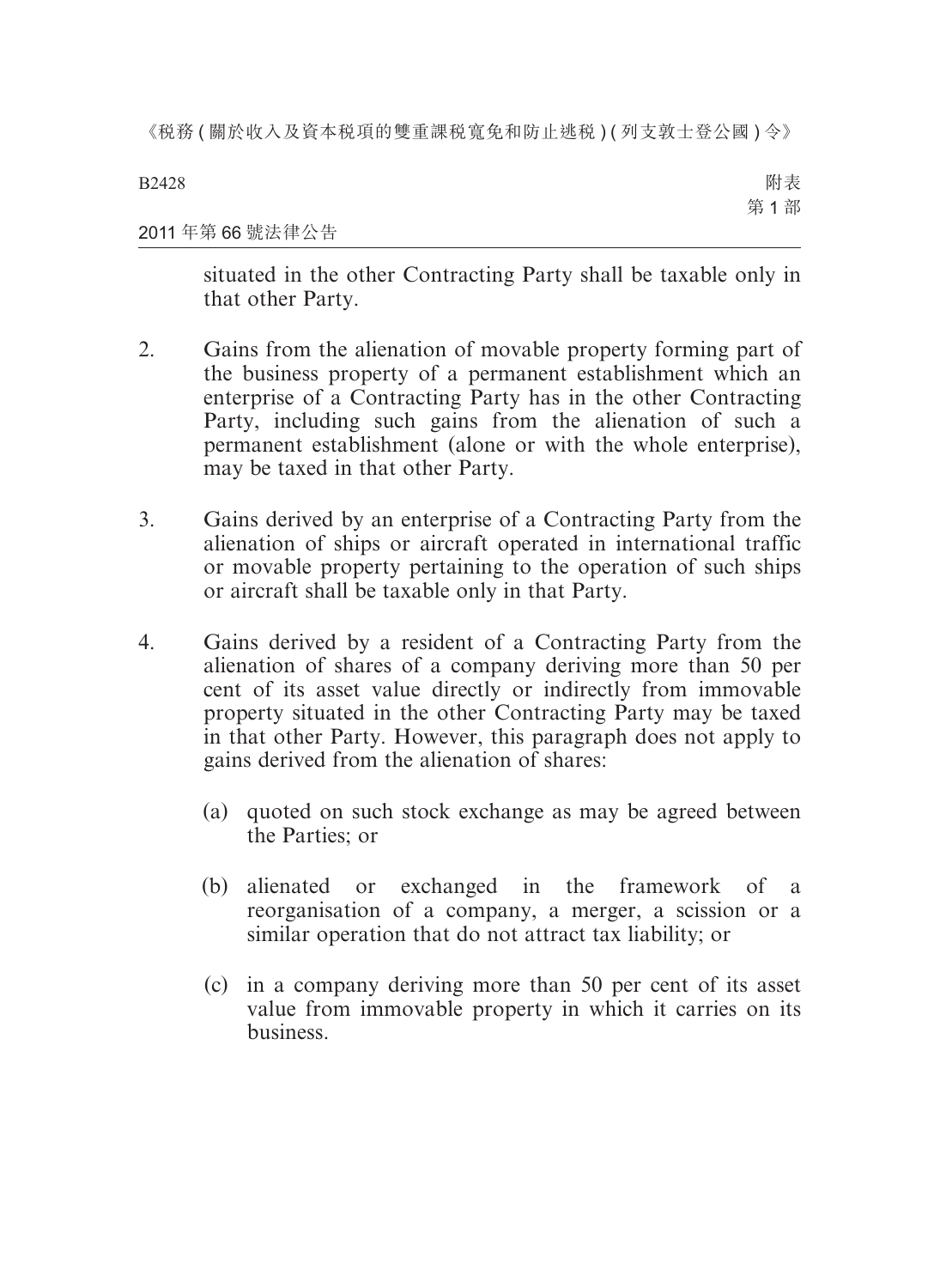B2430

附表 第 1 部

2011 年第 66 號法律公告

5. Gains from the alienation of any property, other than that referred to in paragraphs 1, 2, 3 and 4, shall be taxable only in the Contracting Party of which the alienator is a resident.

### **Article 14**

### **Income from Employment**

- 1. Subject to the provisions of Articles 15, 17 and 18, salaries, wages and other similar remuneration derived by a resident of a Contracting Party in respect of an employment shall be taxable only in that Party unless the employment is exercised in the other Contracting Party. If the employment is so exercised, such remuneration as is derived therefrom may be taxed in that other Party.
- 2. Notwithstanding the provisions of paragraph 1, remuneration derived by a resident of a Contracting Party in respect of an employment exercised in the other Contracting Party shall be taxable only in the first-mentioned Party if:
	- (a) the recipient is present in the other Party for a period or periods not exceeding in the aggregate 183 days in any twelve month period commencing or ending in the fiscal year concerned, and
	- (b) the remuneration is paid by, or on behalf of, an employer who is not a resident of the other Party, and
	- (c) the remuneration is not borne by a permanent establishment which the employer has in the other Party.
- 3. Notwithstanding the preceding provisions of this Article, remuneration derived in respect of an employment exercised aboard a ship or aircraft operated in international traffic by an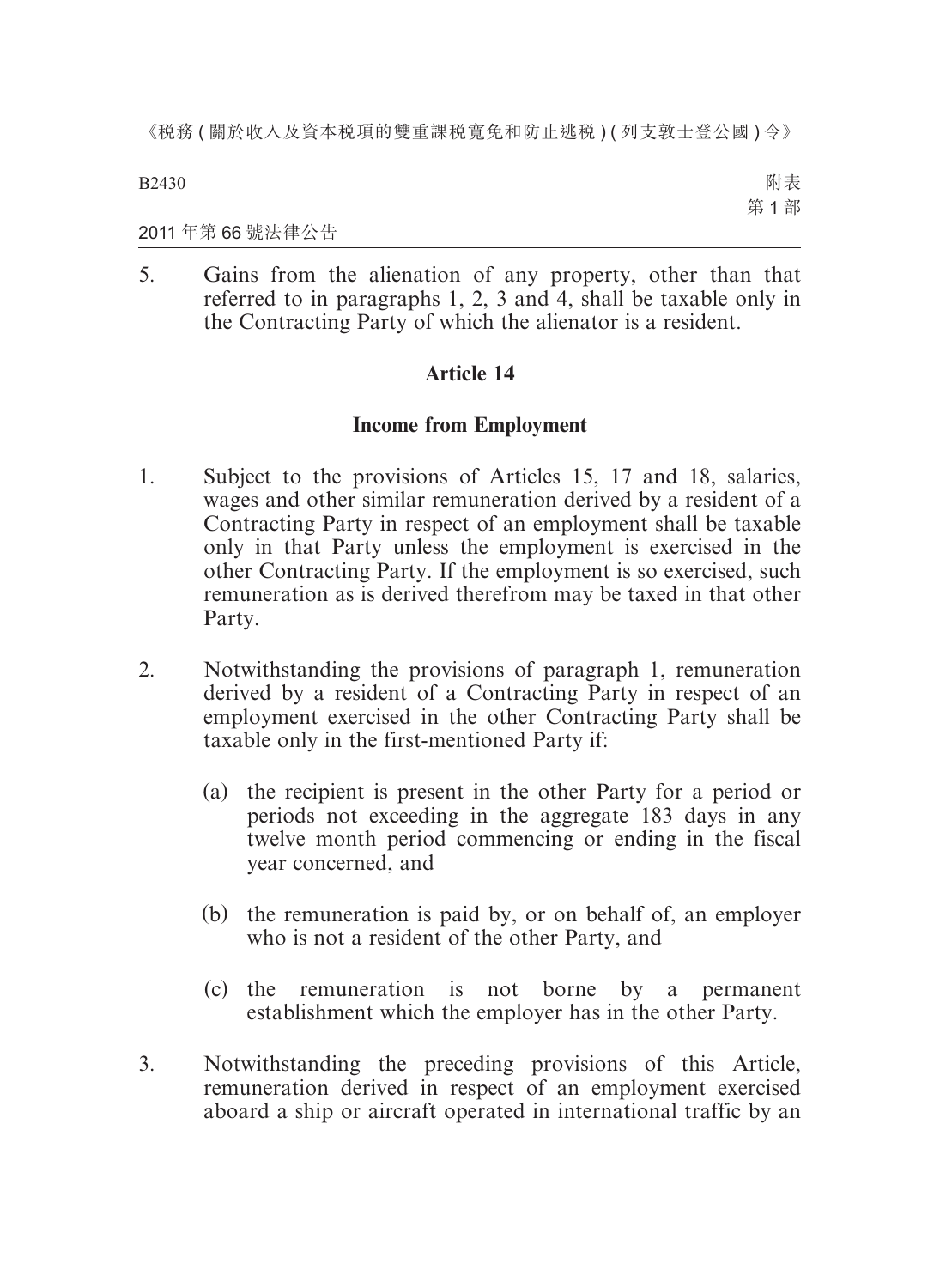B2432

附表 第 1 部

2011 年第 66 號法律公告

enterprise of a Contracting Party shall be taxable only in that Party.

### **Article 15**

### **Directors' Fees**

Directors' fees and other similar payments derived by a resident of a Contracting Party in his capacity as a member of the board of directors of a company which is a resident of the other Contracting Party may be taxed in that other Party.

### **Article 16**

### **Artistes and Sportsmen**

- 1. Notwithstanding the provisions of Articles 7 and 14, income derived by a resident of a Contracting Party as an entertainer, such as a theatre, motion picture, radio or television artiste, or a musician, or as a sportsman, from his personal activities as such exercised in the other Contracting Party, may be taxed in that other Party.
- 2. Where income in respect of personal activities exercised by an entertainer or a sportsman in his capacity as such accrues not to the entertainer or sportsman himself but to another person, that income may, notwithstanding the provisions of Articles 7 and 14, be taxed in the Contracting Party in which the activities of the entertainer or sportsman are exercised.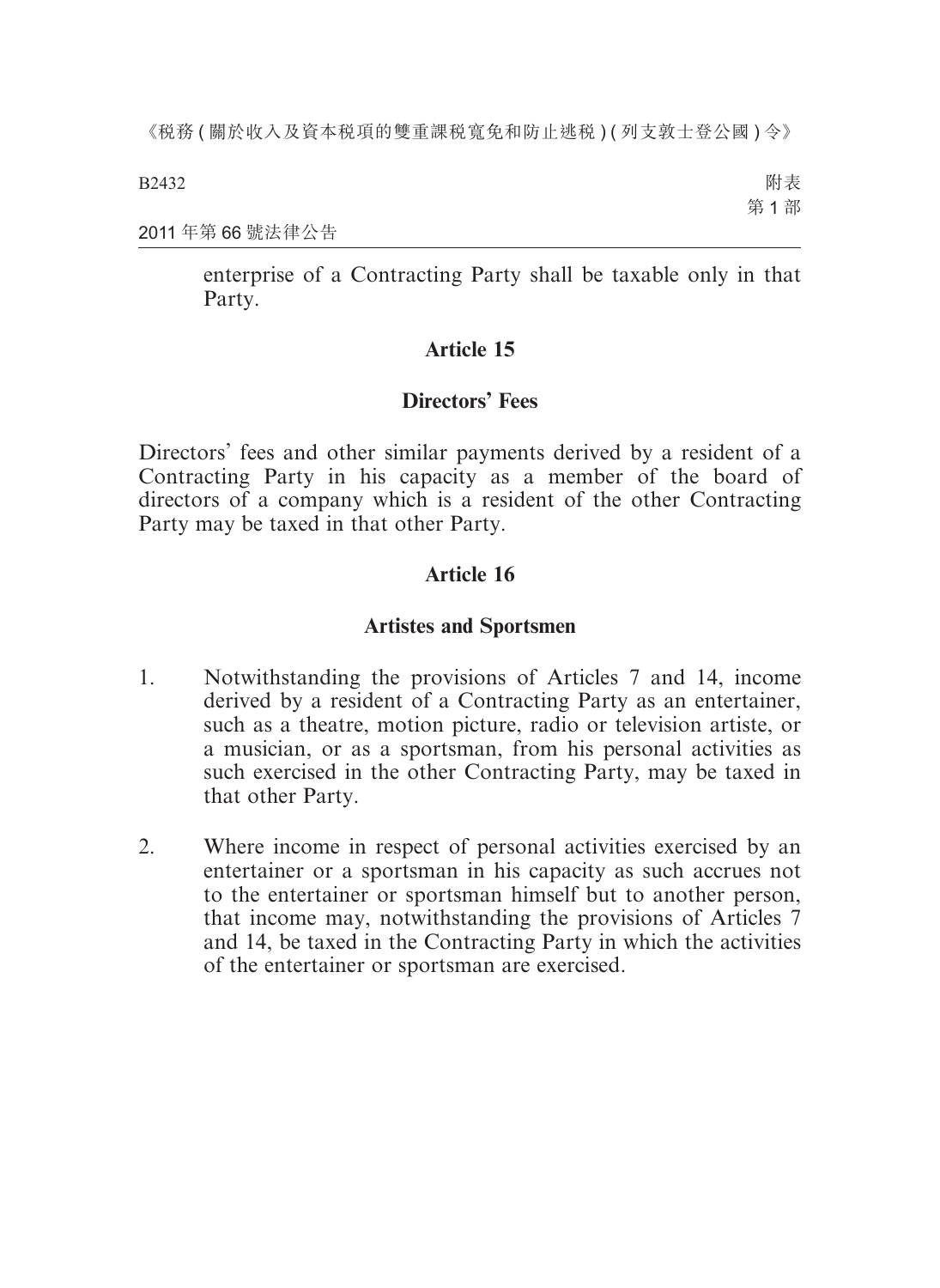B2434

附表 第 1 部

2011 年第 66 號法律公告

### **Article 17**

### **Pensions**

- 1. Subject to the provisions of paragraph 2 of Article 18, pensions and other similar remuneration (including a lump sum payment) paid to a resident of a Contracting Party in consideration of past employment or self-employment shall be taxable only in that Party.
- 2. Notwithstanding the provisions of paragraph 1, pensions and other similar remuneration (including a lump sum payment) paid under:
	- (a) the social security legislation of a Contracting Party; or
	- (b) a scheme in which individuals may participate to secure retirement benefits and which is recognised for tax purposes in a Contracting Party;

shall be taxable only in that Contracting Party.

### **Article 18**

### **Government Service**

- 1. (a) Salaries, wages and other similar remuneration, other than a pension, paid by the Government of a Contracting Party, a political subdivision or a local authority thereof to an individual in respect of services rendered to that Party, subdivision or authority shall be taxable only in that Party.
	- (b) However, such salaries, wages and other similar remuneration shall be taxable only in the other Contracting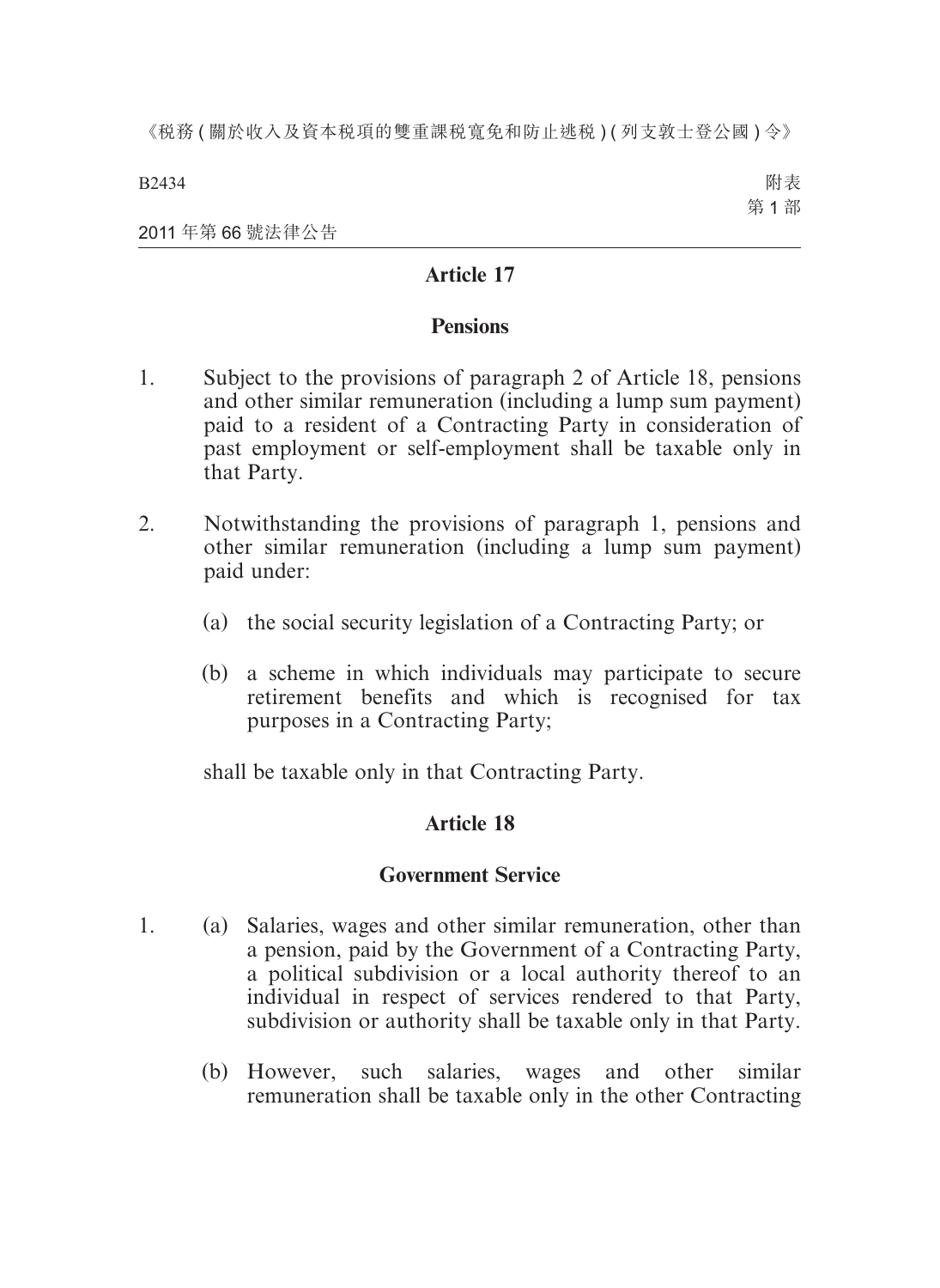B2436

附表 第 1 部

#### 2011 年第 66 號法律公告

Party if the services are rendered in that Party and the individual is a resident of that Party who:

- (i) in the case of the Hong Kong Special Administrative Region, has the right of abode therein and in the case of Liechtenstein, is a national of Liechtenstein; or
- (ii) did not become a resident of that Party solely for the purpose of rendering the services.
- 2. (a) Any pension (including a lump sum payment) paid by, or paid out of funds created or contributed by, the Government of a Contracting Party or a political subdivision or a local authority thereof to an individual in respect of services rendered to that Party, subdivision or authority shall be taxable only in that Party.
	- (b) However, if the individual who rendered the services is a resident of the other Contracting Party and the case falls within subparagraph (b) of paragraph 1 of this Article, any corresponding pension (whether a payment in lump sum or by instalments) shall be taxable only in that other Contracting Party.
- 3. The provisions of Articles 14, 15, 16 and 17 shall apply to salaries, wages, pensions (including a lump sum payment), and other similar remuneration in respect of services rendered in connection with a business carried on by the Government of a Contracting Party, a political subdivision or a local authority thereof.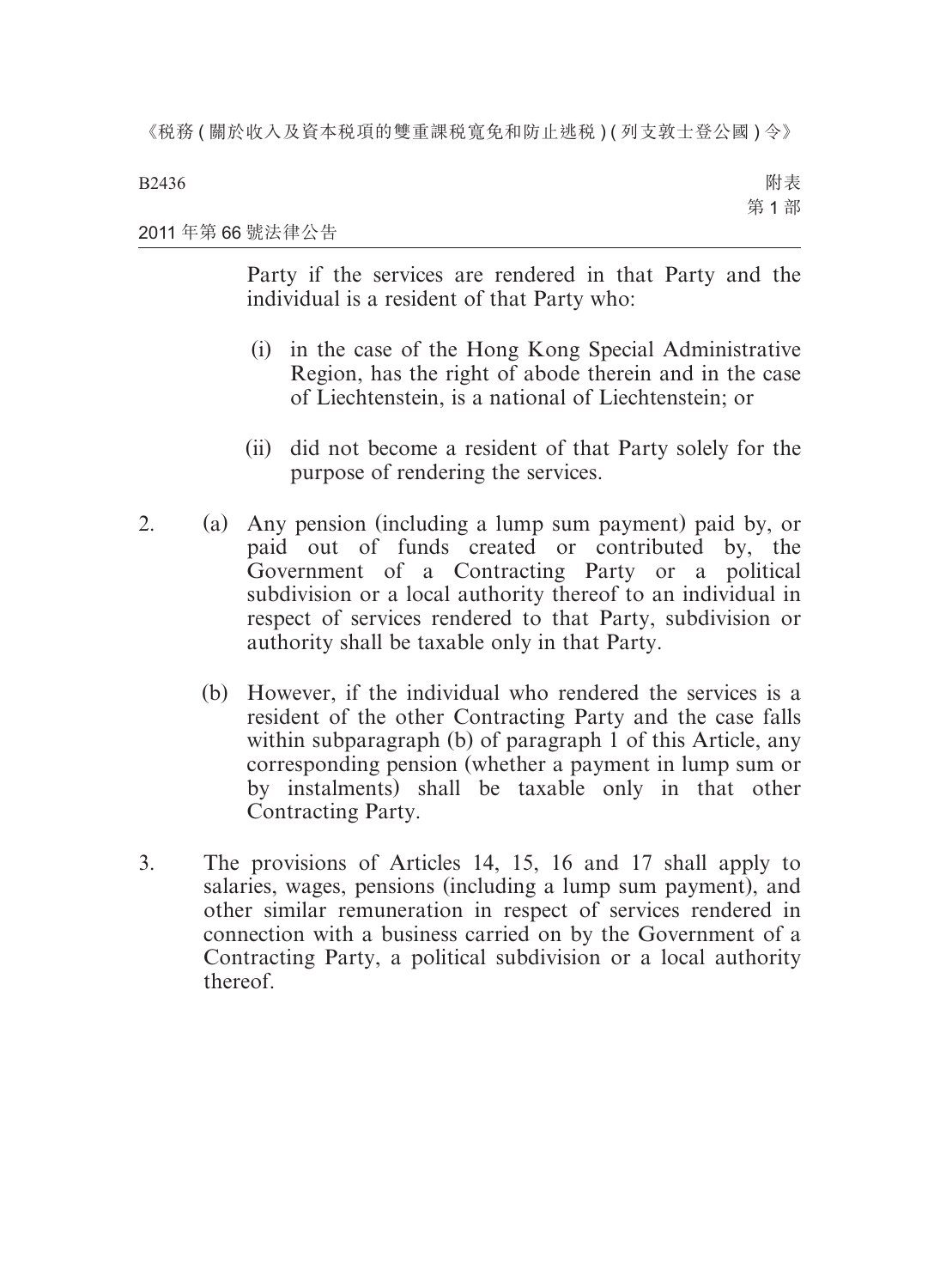B2438

附表 第 1 部

2011 年第 66 號法律公告

### **Article 19**

### **Students**

Payments which a student who is or was immediately before visiting a Contracting Party a resident of the other Contracting Party and who is present in the first-mentioned Party solely for the purpose of his education receives for the purpose of his maintenance or education shall not be taxed in that Party, provided that such payments arise from sources outside that Party.

### **Article 20**

### **Other Income**

- 1. Items of income of a resident of a Contracting Party, wherever arising, not dealt with in the foregoing Articles of this Agreement shall be taxable only in that Party.
- 2. The provisions of paragraph 1 shall not apply to income, other than income from immovable property as defined in paragraph 2 of Article 6, if the recipient of such income, being a resident of a Contracting Party, carries on business in the other Contracting Party through a permanent establishment situated therein and the right or property in respect of which the income is paid is effectively connected with such permanent establishment. In such case the provisions of Article 7 shall apply.

### **Article 21**

### **Capital**

1. Capital represented by immovable property referred to in Article 6, owned by a resident of a Contracting Party and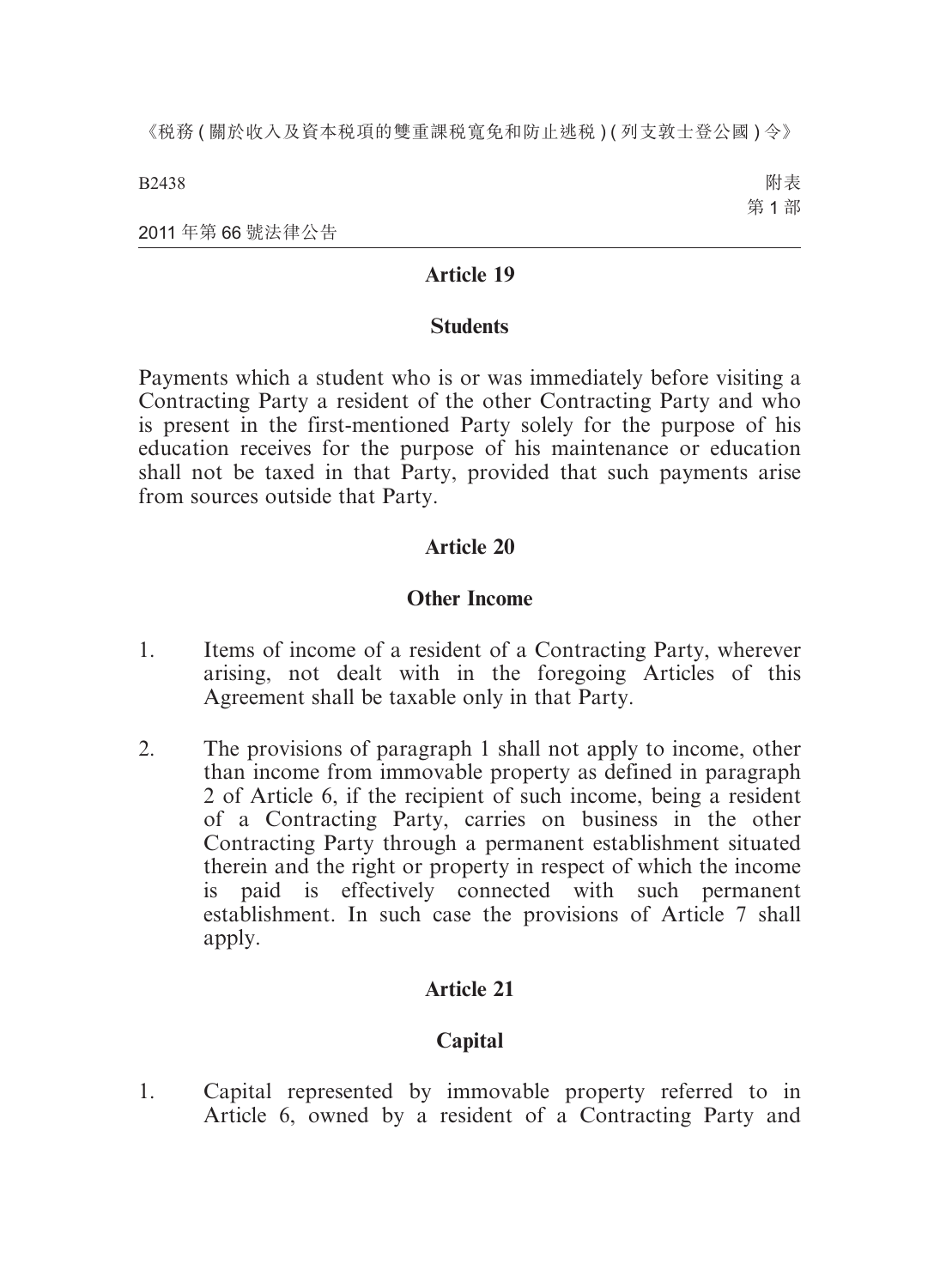B2440

附表 第 1 部

#### 2011 年第 66 號法律公告

situated in the other Contracting Party, shall be taxable only in that other Party.

- 2. Capital represented by movable property forming part of the business property of a permanent establishment which an enterprise of a Contracting Party has in the other Contracting Party may be taxed in that other Party.
- 3. Capital of an enterprise of a Contracting Party represented by ships and aircraft operated in international traffic and by movable property pertaining to the operation of such ships and aircraft shall be taxable only in that Contracting Party.
- 4. All other elements of capital of a resident of a Contracting Party shall be taxable only in that Party.

### **Article 22**

### **Methods for Elimination of Double Taxation**

1. Subject to the provisions of the laws of the Hong Kong Special Administrative Region relating to the allowance of a credit against Hong Kong Special Administrative Region tax of tax paid in a jurisdiction outside the Hong Kong Special Administrative Region, which shall not affect the general principle of this Article, Liechtenstein tax paid under the laws of Liechtenstein and in accordance with this Agreement, whether directly or by deduction, in respect of income derived by a person who is a resident of the Hong Kong Special Administrative Region from sources in Liechtenstein, shall be allowed as a credit against Hong Kong Special Administrative Region tax payable in respect of that income, provided that the credit so allowed does not exceed the amount of Hong Kong Special Administrative Region tax computed in respect of that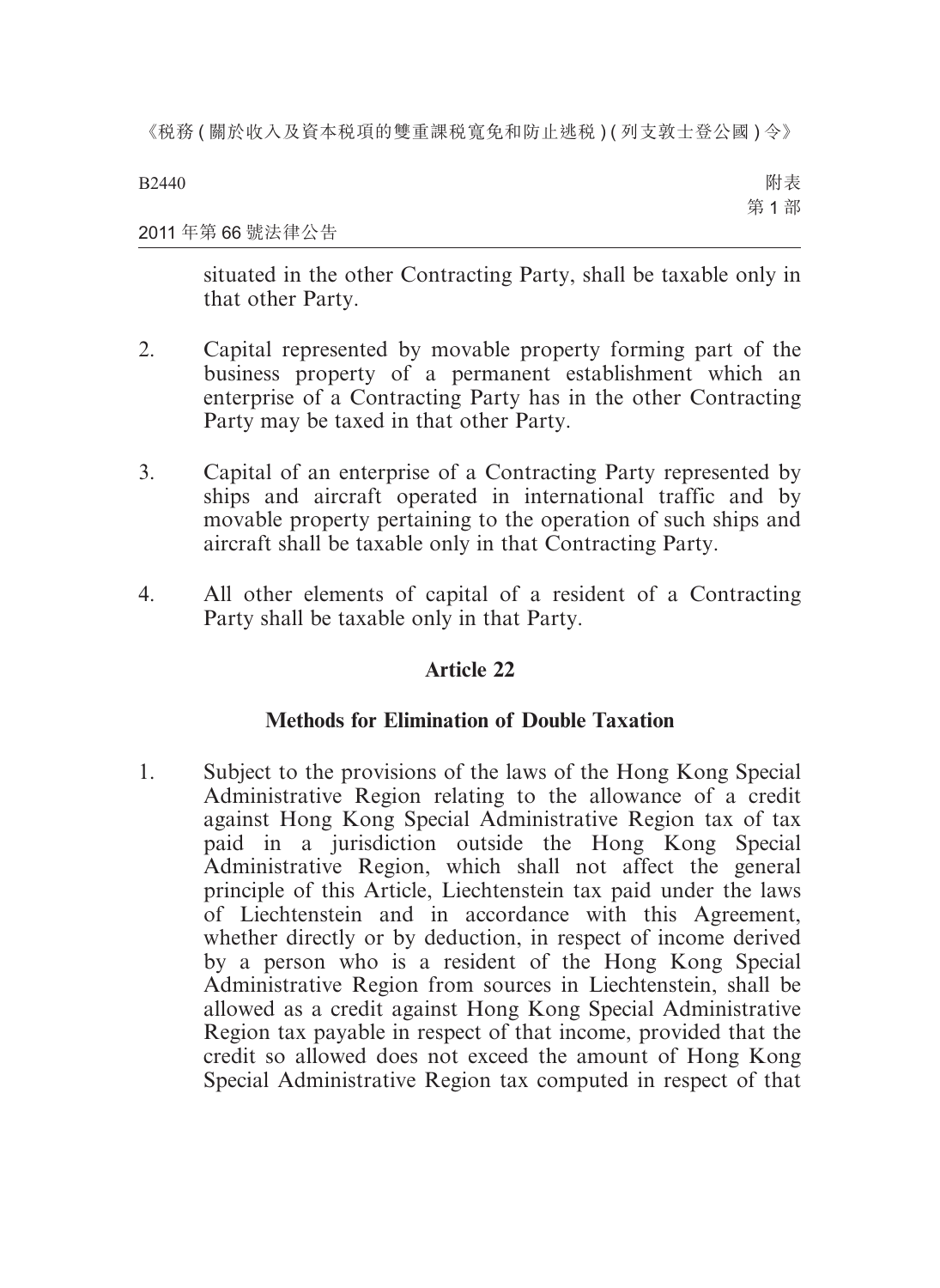#### B2442 2011 年第 66 號法律公告 附表 第 1 部

income in accordance with the tax laws of the Hong Kong Special Administrative Region.

- 2. Subject to the provisions of the laws of Liechtenstein regarding the elimination of double taxation, which shall not affect the general principle hereof, double taxation shall be eliminated as follows:
	- (a) Where a resident of Liechtenstein derives income or owns capital which, in accordance with the provisions of this Agreement, may be taxed in the Hong Kong Special Administrative Region, Liechtenstein shall, subject to the provisions of subparagraphs (b) and (c), exempt such income or capital from tax, but may nevertheless, in calculating the amount of tax on the remaining income or capital of such resident, take into account the exempted income or capital.
	- (b) Where a resident of Liechtenstein derives income which, in accordance with Articles 12, 14, 15 and 16 of this Agreement, may be taxed in the Hong Kong Special Administrative Region, Liechtenstein shall credit against Liechtenstein tax on this income the tax paid in accordance with the law of the Hong Kong Special Administrative Region and with the provisions of this Agreement. The amount of tax to be credited must not, however, exceed the Liechtenstein tax due on the income derived from the Hong Kong Special Administrative Region.
	- (c) Income from dividends within the meaning of Article 10 paid by a company that is a resident of the Hong Kong Special Administrative Region to a company that is a resident of Liechtenstein and that are not deductible in determining the profits of the payer, shall not be taxed in **Liechtenstein**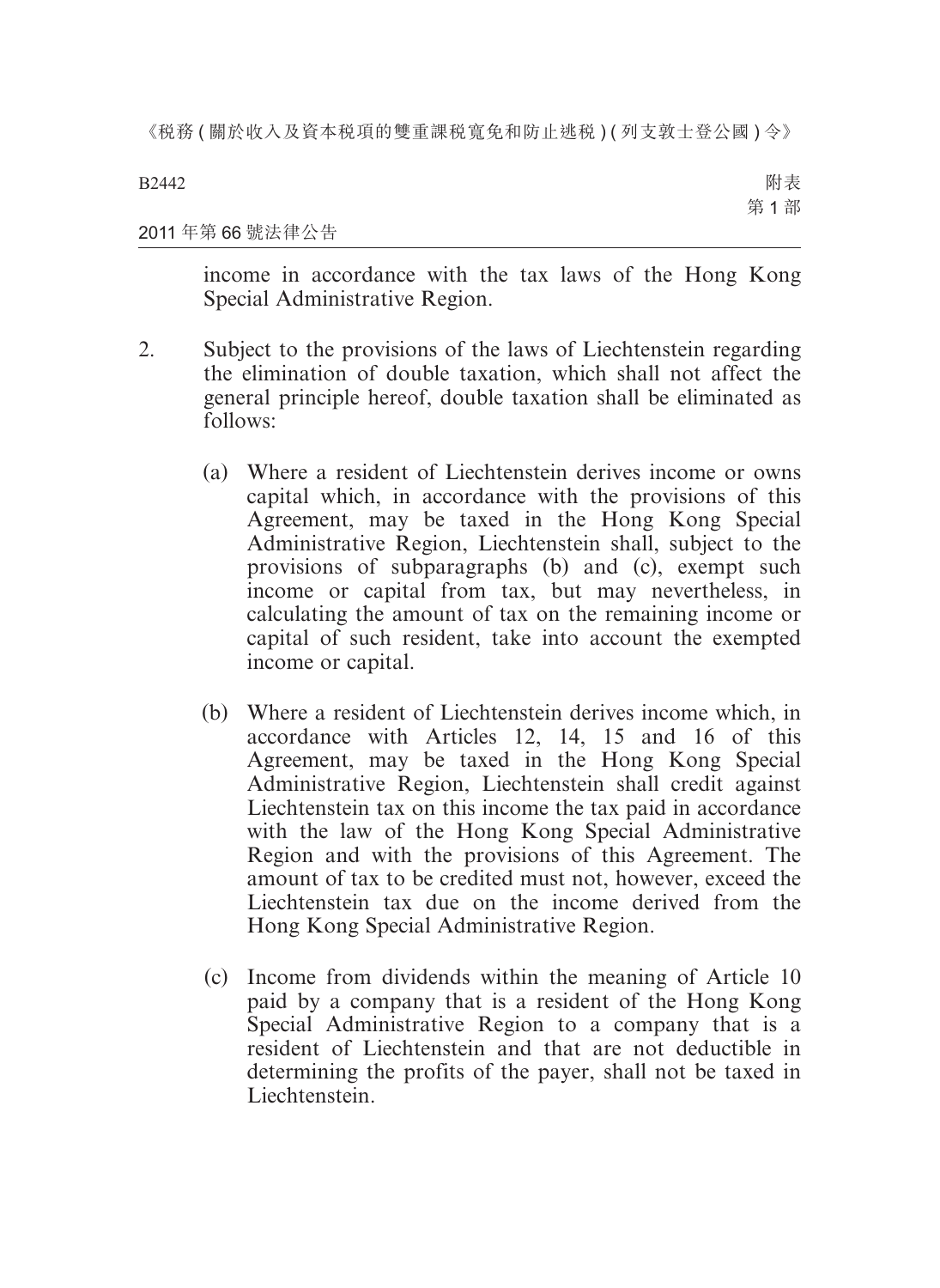B2444

附表 第 1 部

2011 年第 66 號法律公告

### **Article 23**

#### **Non-Discrimination**

- 1. Persons who, in the case of the Hong Kong Special Administrative Region, have the right of abode or are incorporated or otherwise constituted therein, and, in the case of Liechtenstein, are nationals, shall not be subjected in the other Contracting Party to any taxation or any requirement connected therewith, which is other or more burdensome than the taxation and connected requirements to which persons who have the right of abode or are incorporated or otherwise constituted in that other Party (where that other Party is the Hong Kong Special Administrative Region) or nationals of that other Party (where that other Party is Liechtenstein) in the same circumstances, in particular with respect to residence, are or may be subjected. This provision shall, notwithstanding the provisions of Article 1, also apply to persons who are not residents of one or both of the Contracting Parties.
- 2. Stateless persons who are residents of a Contracting Party shall not be subjected in either Contracting Party to any taxation or any requirement connected therewith, which is other or more burdensome than the taxation and connected requirements to which persons who have the right of abode in the Party (where the Party is the Hong Kong Special Administrative Region) or nationals of the Party (where the Party is Liechtenstein) in the same circumstances, in particular with respect to residence, are or may be subjected.
- 3. The taxation on a permanent establishment which an enterprise of a Contracting Party has in the other Contracting Party shall not be less favourably levied in that other Party than the taxation levied on enterprises of that other Party carrying on the same activities. This provision shall not be construed as obliging a Contracting Party to grant to residents of the other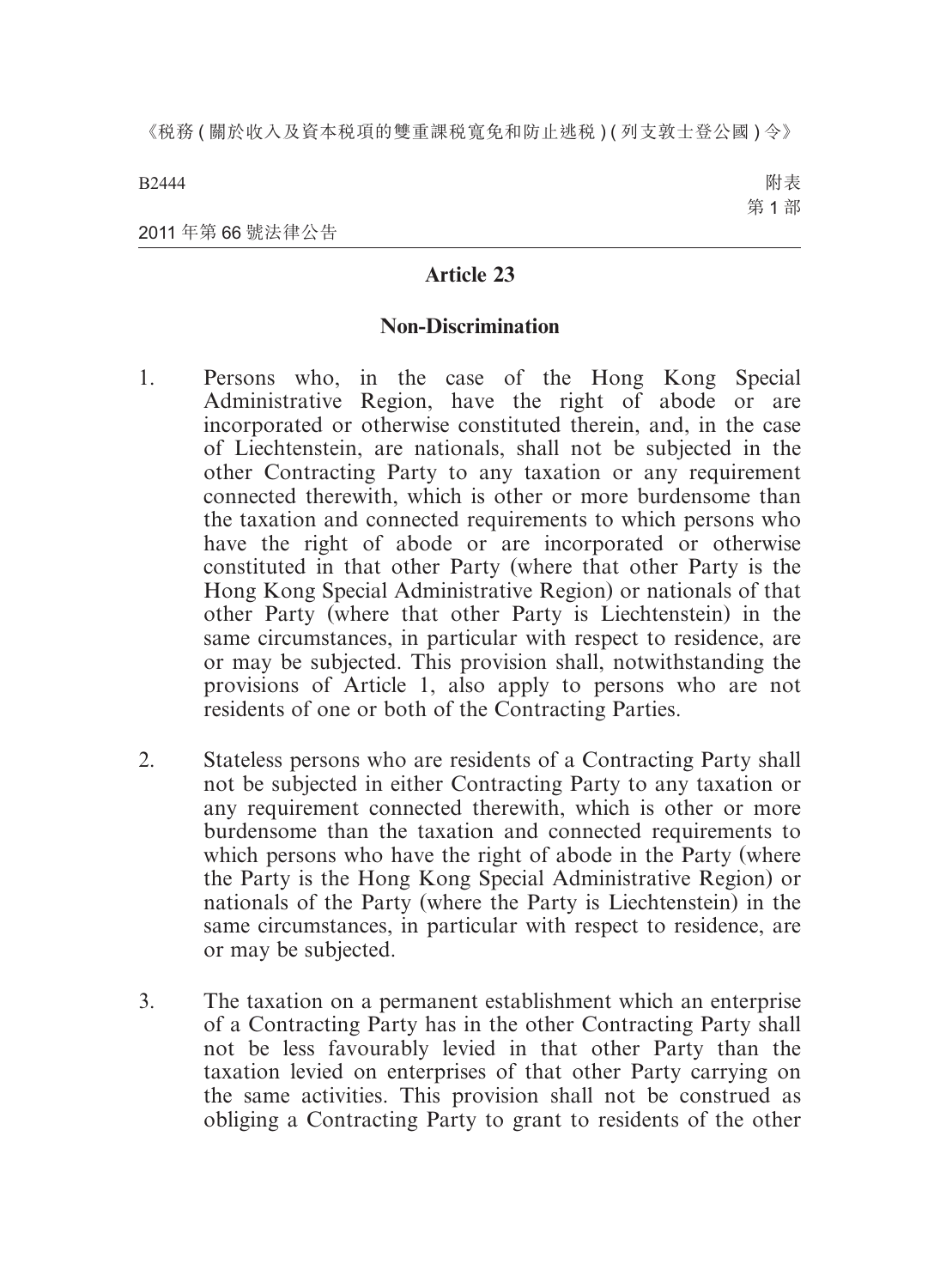B2446

附表 第 1 部

### 2011 年第 66 號法律公告

Contracting Party any personal allowances, reliefs and reductions for taxation purposes on account of civil status or family responsibilities which it grants to its own residents.

- 4. Except where the provisions of paragraph l of Article 9, paragraph 4 of Article 11, or paragraph 6 of Article 12, apply, interest, royalties and other disbursements paid by an enterprise of a Contracting Party to a resident of the other Contracting Party shall, for the purpose of determining the taxable profits of such enterprise, be deductible under the same conditions as if they had been paid to a resident of the first-mentioned Party. Similarly, any debts of an enterprise of a Contracting Party to a resident of the other Contracting Party shall, for the purpose of determining the taxable capital of such enterprise, be deductible under the same conditions as if they had been contracted to a resident of the first-mentioned Party.
- 5. Enterprises of a Contracting Party, the capital of which is wholly or partly owned or controlled, directly or indirectly, by one or more residents of the other Contracting Party, shall not be subjected in the first-mentioned Party to any taxation or any requirement connected therewith which is other or more burdensome than the taxation and connected requirements to which other similar enterprises of the first-mentioned Party are or may be subjected.
- 6. The provisions of this Article shall, notwithstanding the provisions of Article 2, apply to taxes of every kind and description.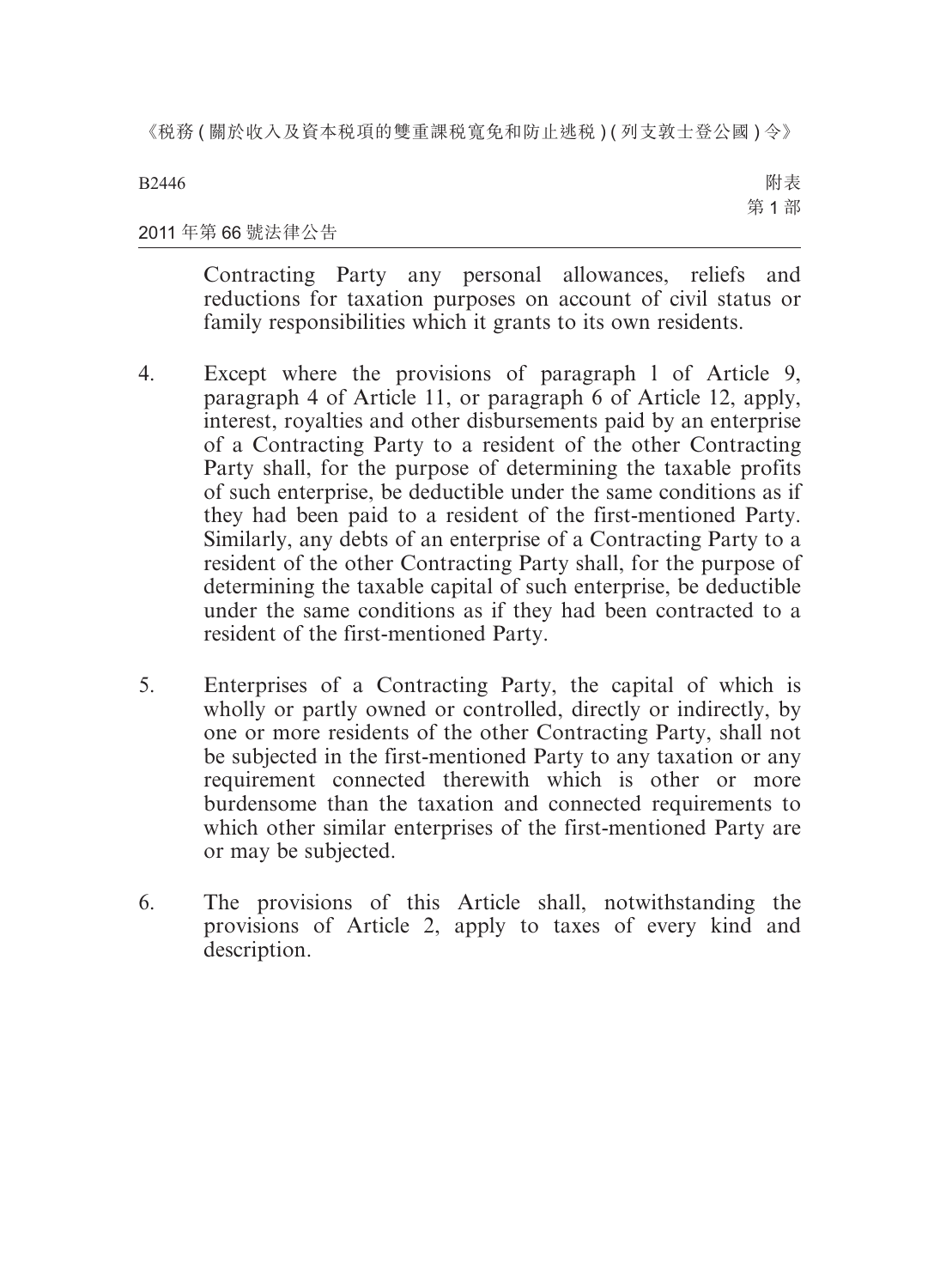B2448

附表 第 1 部

2011 年第 66 號法律公告

### **Article 24**

### **Mutual Agreement Procedure**

- 1. Where a person considers that the actions of one or both of the Contracting Parties result or will result for him in taxation not in accordance with the provisions of this Agreement, he may, irrespective of the remedies provided by the domestic laws of those Parties, present his case to the competent authority of the Contracting Party of which he is a resident or, if his case comes under paragraph 1 of Article 23, to that of the Contracting Party in which he has the right of abode or is incorporated or otherwise constituted (in the case of the Hong Kong Special Administrative Region) or of which he is a national (in the case of Liechtenstein). The case must be presented within three years from the first notification of the action resulting in taxation not in accordance with the provisions of this Agreement.
- 2. The competent authority shall endeavour, if the objection appears to it to be justified and if it is not itself able to arrive at a satisfactory solution, to resolve the case by mutual agreement with the competent authority of the other Contracting Party, with a view to the avoidance of taxation which is not in accordance with this Agreement. Any agreement reached shall be implemented notwithstanding any time limits in the domestic laws of the Contracting Parties.
- 3. The competent authorities of the Contracting Parties shall endeavour to resolve by mutual agreement any difficulties or doubts arising as to the interpretation or application of this Agreement. They may also consult together for the elimination of double taxation in cases not provided for in this Agreement. To that regard, it is not necessary to present a case according to paragraph 1.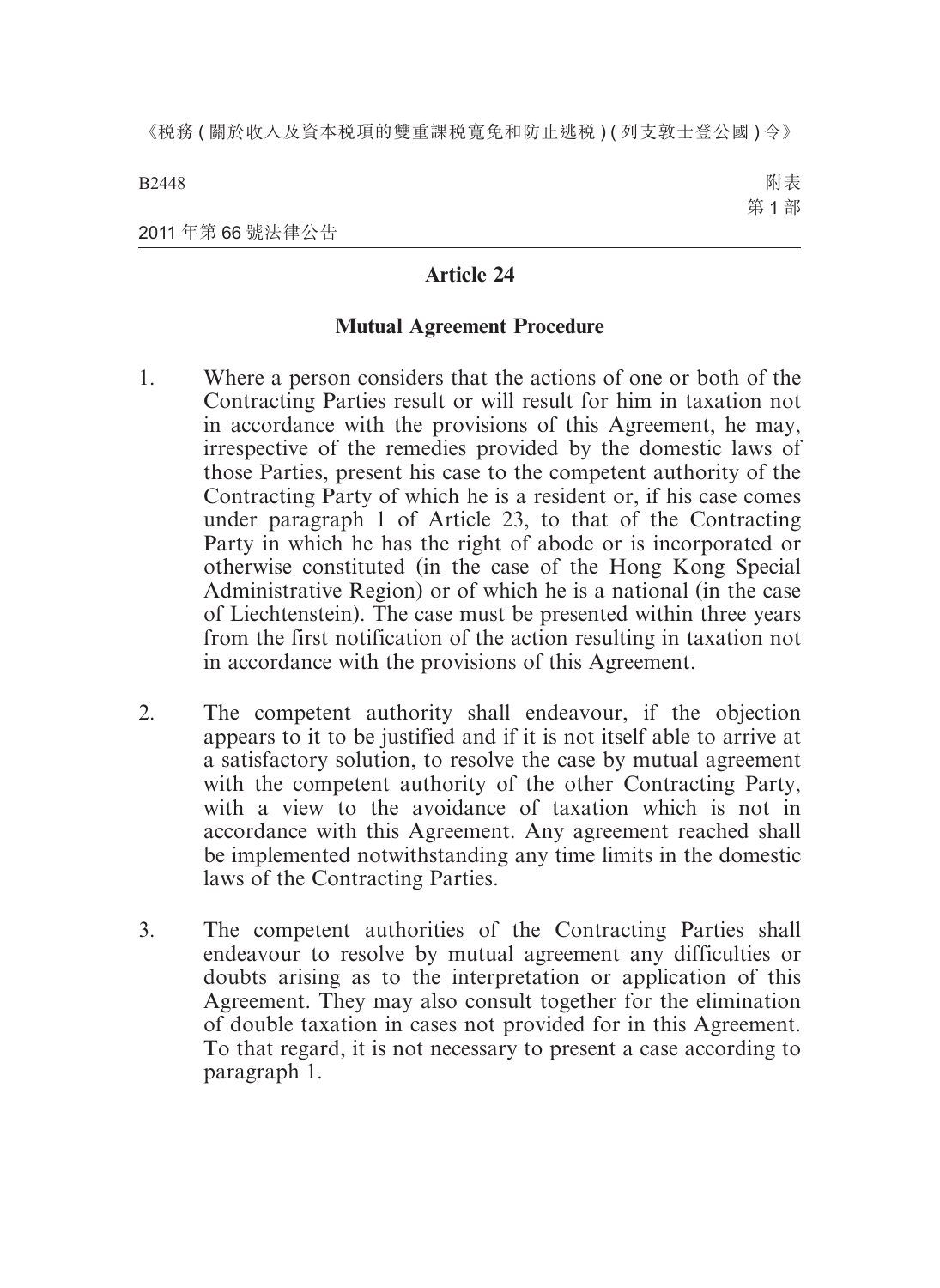B2450

附表 第 1 部

### 2011 年第 66 號法律公告

- 4. The competent authorities of the Contracting Parties may communicate with each other directly, including through a joint commission consisting of themselves or their representatives, for the purpose of reaching an agreement in the sense of the preceding paragraphs.
- 5. Where,
	- (a) under paragraph 1, a person has presented a case to the competent authority of a Contracting Party on the basis that the actions of one or both of the Contracting Parties have resulted for that person in taxation not in accordance with the provisions of this Agreement; and
	- (b) the competent authorities are unable to reach an agreement to resolve that case pursuant to paragraph 2 within two years from the presentation of the case to the competent authority of the other Contracting Party;

any unresolved issues arising from the case shall be submitted to arbitration if the person so requests. These unresolved issues shall not, however, be submitted to arbitration if a decision on these issues has already been rendered by a court or administrative tribunal of either Party. Unless a person directly affected by the case does not accept the mutual agreement that implements the arbitration decision, that decision shall be binding on both Contracting Parties and shall be implemented notwithstanding any time limits in the domestic laws of these Parties. The competent authorities of the Contracting Parties shall by mutual agreement settle the mode of application of this paragraph.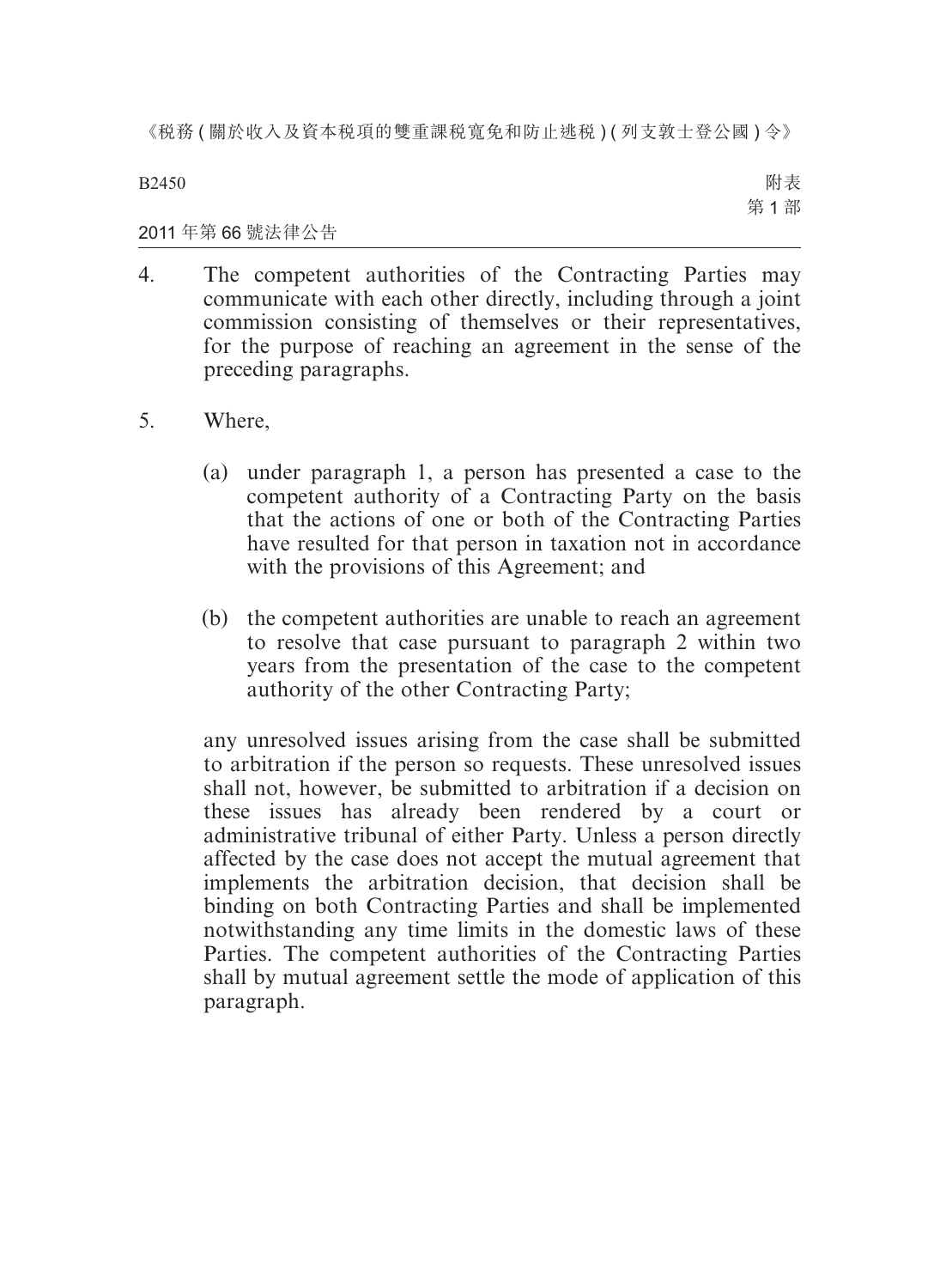B2452

附表 第 1 部

2011 年第 66 號法律公告

### **Article 25**

### **Exchange of Information**

- 1. The competent authorities of the Contracting Parties shall exchange such information as is foreseeably relevant for carrying out the provisions of this Agreement or to the administration or enforcement of the domestic laws of the Contracting Parties concerning taxes covered by this Agreement, insofar as the taxation thereunder is not contrary to the Agreement. The exchange of information is not restricted by Article 1.
- 2. Any information received under paragraph 1 by a Contracting Party shall be treated as secret in the same manner as information obtained under the domestic laws of that Party and shall be disclosed only to persons or authorities (including courts and administrative bodies) concerned with the assessment or collection of, the enforcement or prosecution in respect of, the determination of appeals in relation to the taxes referred to in paragraph 1. Such persons or authorities shall use the information only for such purposes. They may disclose the information in public court proceedings or in judicial decisions.
- 3. In no case shall the provisions of paragraphs 1 and 2 be construed so as to impose on a Contracting Party the obligation:
	- (a) to carry out administrative measures at variance with the laws and administrative practice of that or of the other Contracting Party;
	- (b) to supply information which is not obtainable under the laws or in the normal course of the administration of that or of the other Contracting Party;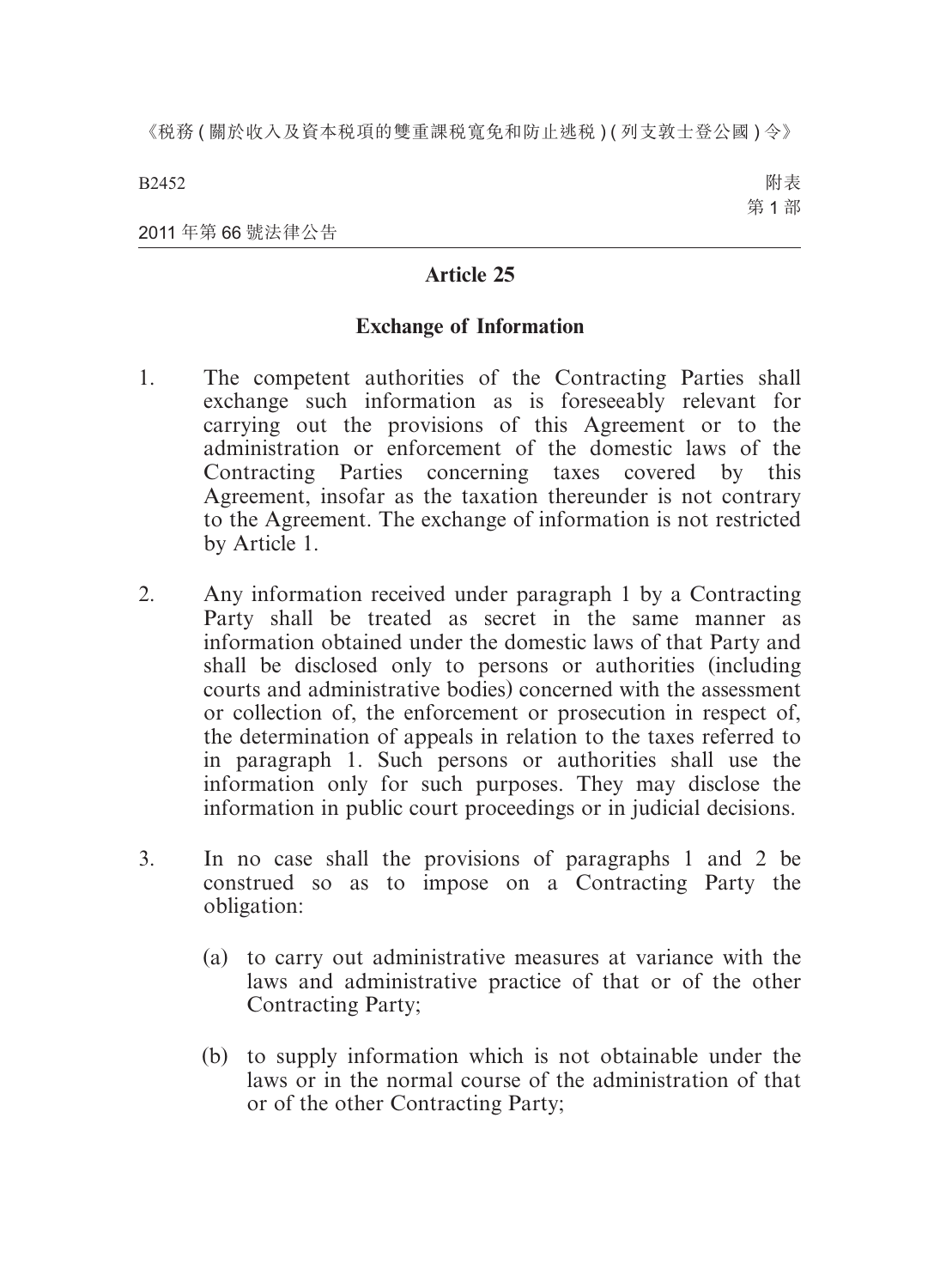B2454

附表 第 1 部

#### 2011 年第 66 號法律公告

- (c) to supply information which would disclose any trade, business, industrial, commercial or professional secret or trade process, or information the disclosure of which would be contrary to public policy (*ordre public*).
- 4. If information is requested by a Contracting Party in accordance with this Article, the other Contracting Party shall use its information gathering measures to obtain the requested information, even though that other Party may not need such information for its own tax purposes. The obligation contained in the preceding sentence is subject to the limitations of paragraph 3 but in no case shall such limitations be construed to permit a Contracting Party to decline to supply information solely because it has no domestic interest in such information.
- 5. In no case shall the provisions of paragraph 3 be construed to permit a Contracting Party to decline to supply information solely because the information is held by a bank, other financial institution, nominee or person acting in an agency or a fiduciary capacity or because it relates to ownership interests in a person.

### **Article 26**

### **Members of Government Missions**

Nothing in this Agreement shall affect the fiscal privileges of members of government missions, including consular posts, under the general rules of international law or under the provisions of special agreements.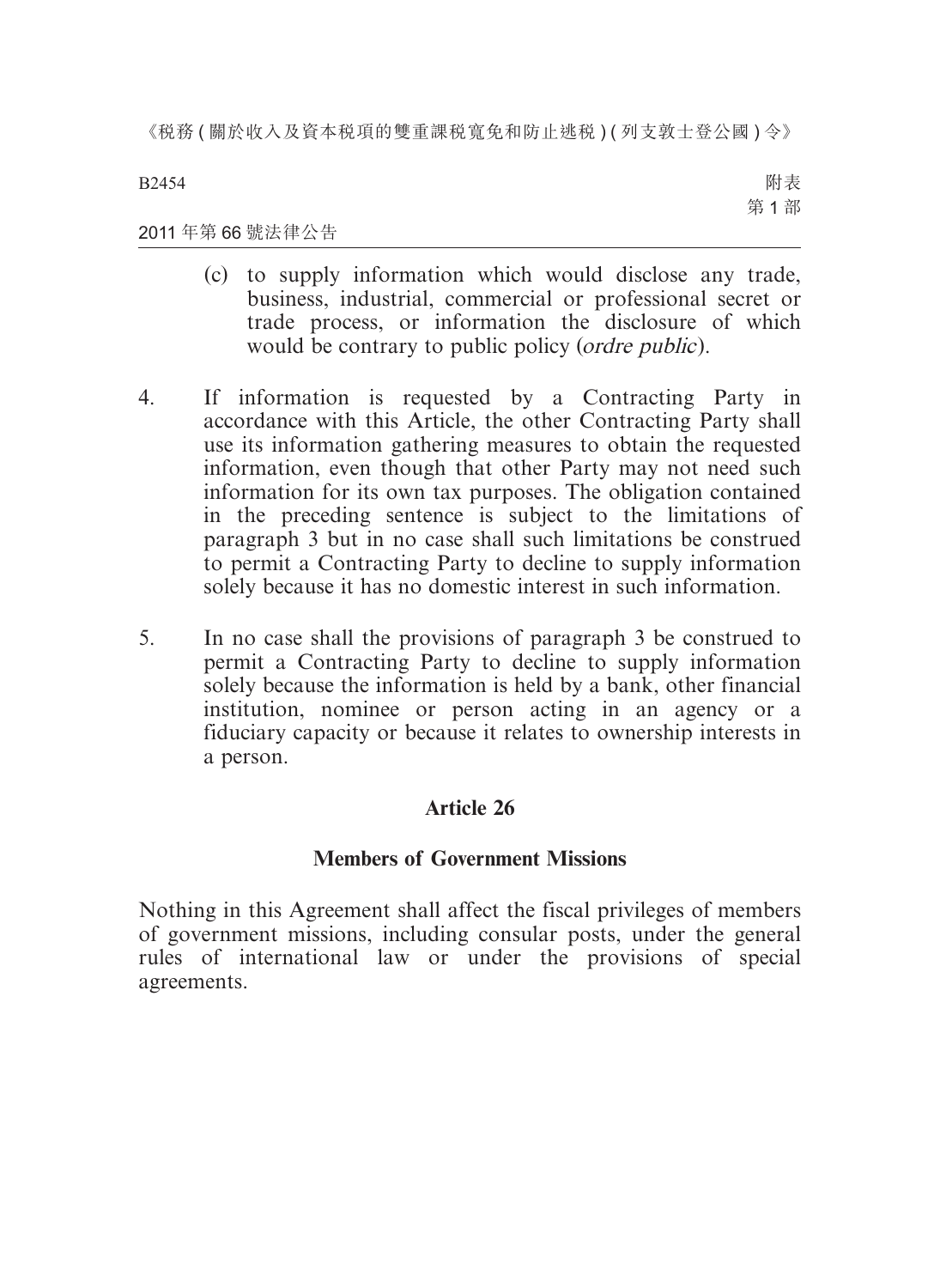B2456

附表 第 1 部

2011 年第 66 號法律公告

### **Article 27**

### **Protocol**

The attached Protocol shall be an integral part of this Agreement.

### **Article 28**

### **Entry into Force**

- 1. Each of the Contracting Parties shall notify the other in writing of the completion of the procedures required by its law for the bringing into force of this Agreement. This Agreement shall enter into force on the date of the later of these notifications.
- 2. The provisions of this Agreement shall thereupon have effect:
	- (a) in the Hong Kong Special Administrative Region, for any year of assessment beginning on or after 1 April of the calendar year next following that in which this Agreement enters into force;
	- (b) in Liechtenstein, for any taxable year beginning on or after 1 January of the calendar year next following that in which this Agreement enters into force.

### **Article 29**

### **Termination**

This Agreement shall remain in force until terminated by a Contracting Party. Either Contracting Party may terminate this Agreement by giving the other Contracting Party written notice of termination at least six months before the end of any calendar year following the fifth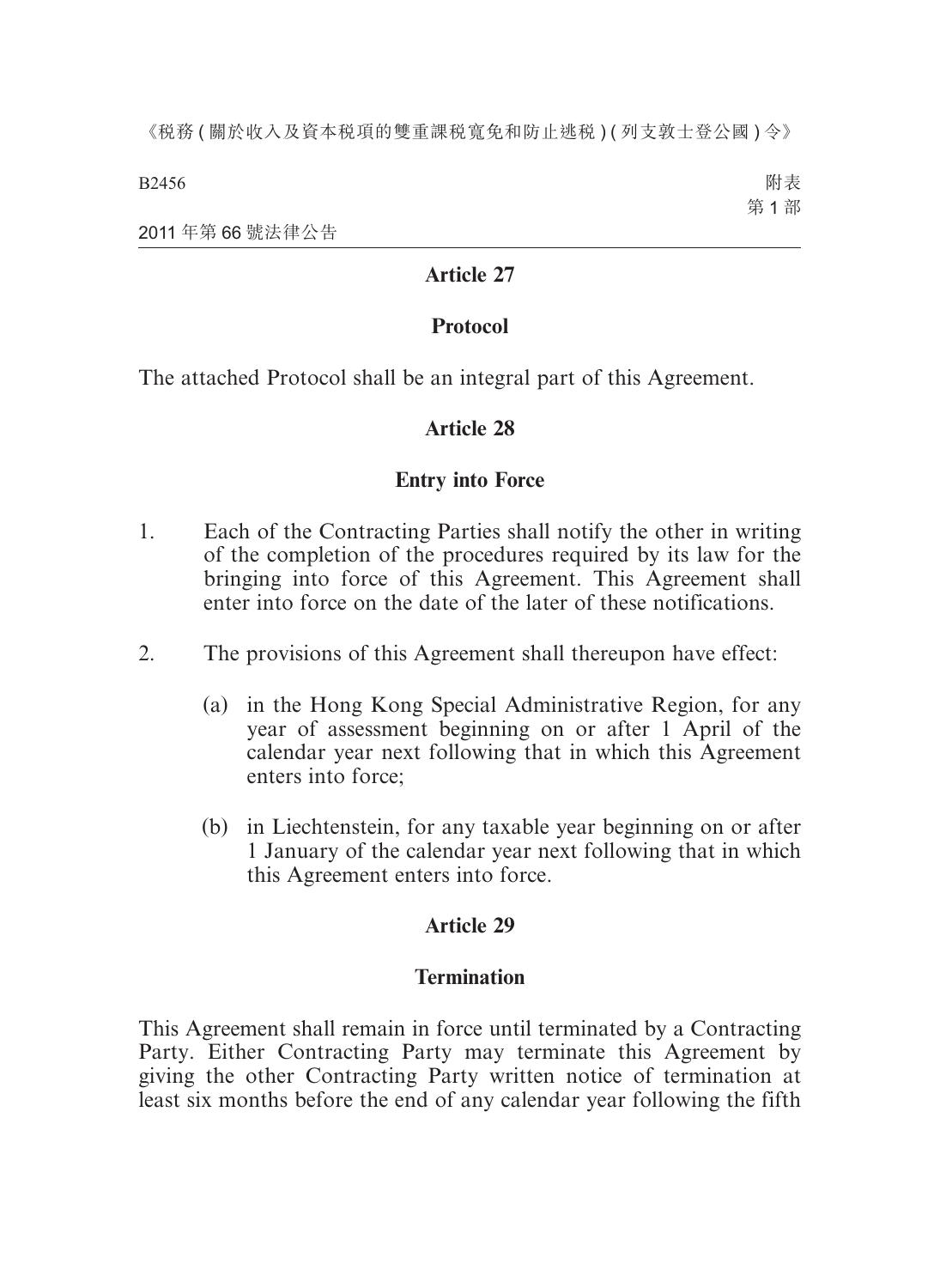B2458

附表 第 1 部

#### 2011 年第 66 號法律公告

year after the entry into force. In such event, this Agreement shall cease to have effect:

- (a) in the Hong Kong Special Administrative Region, for any year of assessment beginning on or after 1 April of the calendar year next following that in which the notice is given;
- (b) in Liechtenstein, for any taxable year beginning on or after 1 January of the calendar year next following that in which the notice is given.

### **( 中文譯本 )**

#### **第一條**

#### **所涵蓋的人**

本協定適用於屬締約一方的居民或同時屬締約雙方的居民的人。

#### **第二條**

#### **所涵蓋的稅項**

- 1. 本協定適用於代締約方或其政治分部或地區主管當局課徵的收 入及資本稅項,不論該等稅項以何種方式徵收。
- 2. 對總收入、總資本或收入或資本的組成部分課徵的所有稅項,包 括對自轉讓動產或不動產所得的收益、企業支付的工資或薪金總 額以及資本增值所課徵的稅項,須視為收入及資本稅項。
- 3. 以下稅項尤其屬本協定所適用的現有稅項:
	- (a) 就香港特別行政區而言,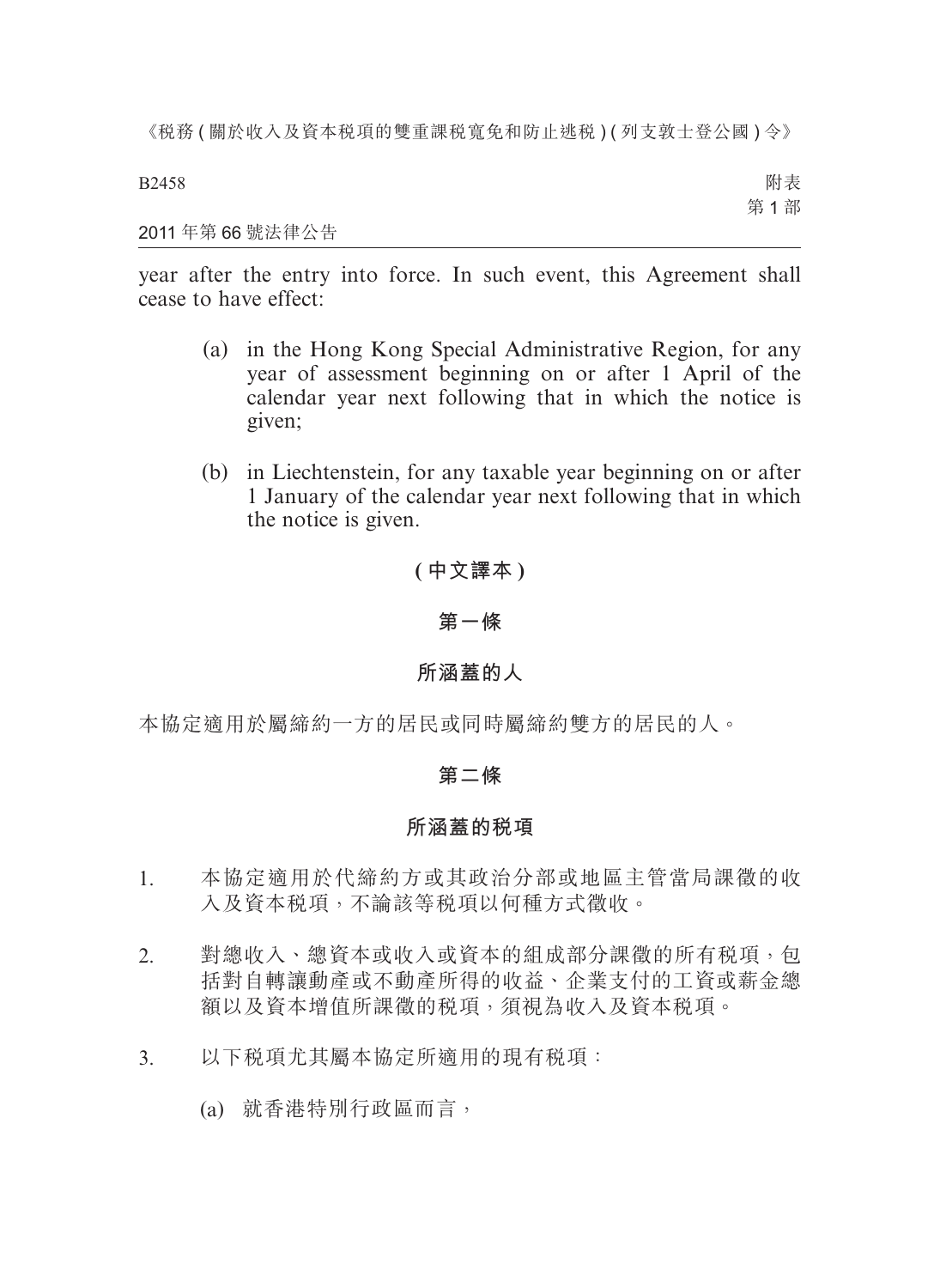B2460

附表 第 1 部

2011 年第 66 號法律公告

- (i) 利得稅;
- (ii) 薪俸稅;及
- (iii) 物業稅;

不論是否按個人入息課稅徵收;

- (b) 就列支敦士登公國而言,
	- (i) 個人所得稅 (Erwerbssteuer);
	- (ii) 公司所得稅 (Ertragssteuer);
	- (iii) 公司稅 (Gesellschaftssteuern);
	- (iv) 房地產資本增值稅 (Grundstücksgewinnsteuer);
	- (v) 財富稅 (Vermögenssteuer);及
	- (vi) 息票稅 (Couponsteuer);

不論是否按個人入息課稅徵收。

- 4. 本協定亦適用於在本協定的簽訂日期後,在現有稅項以外課徵或 為取代現有税項而課徵的任何與現有税項相同或實質上類似的 稅項,以及適用於締約方將來課徵而又屬本條第 1 及 2 款所指的 任何其他稅項。締約雙方的主管當局須將其稅務法律的任何重大 改變,通知對方的主管當局。
- 5. 現有稅項連同在本協定簽訂後課徵的稅項,以下稱為 "香港特別 行政區稅項"或"列支敦士登稅項",按文意所需而定。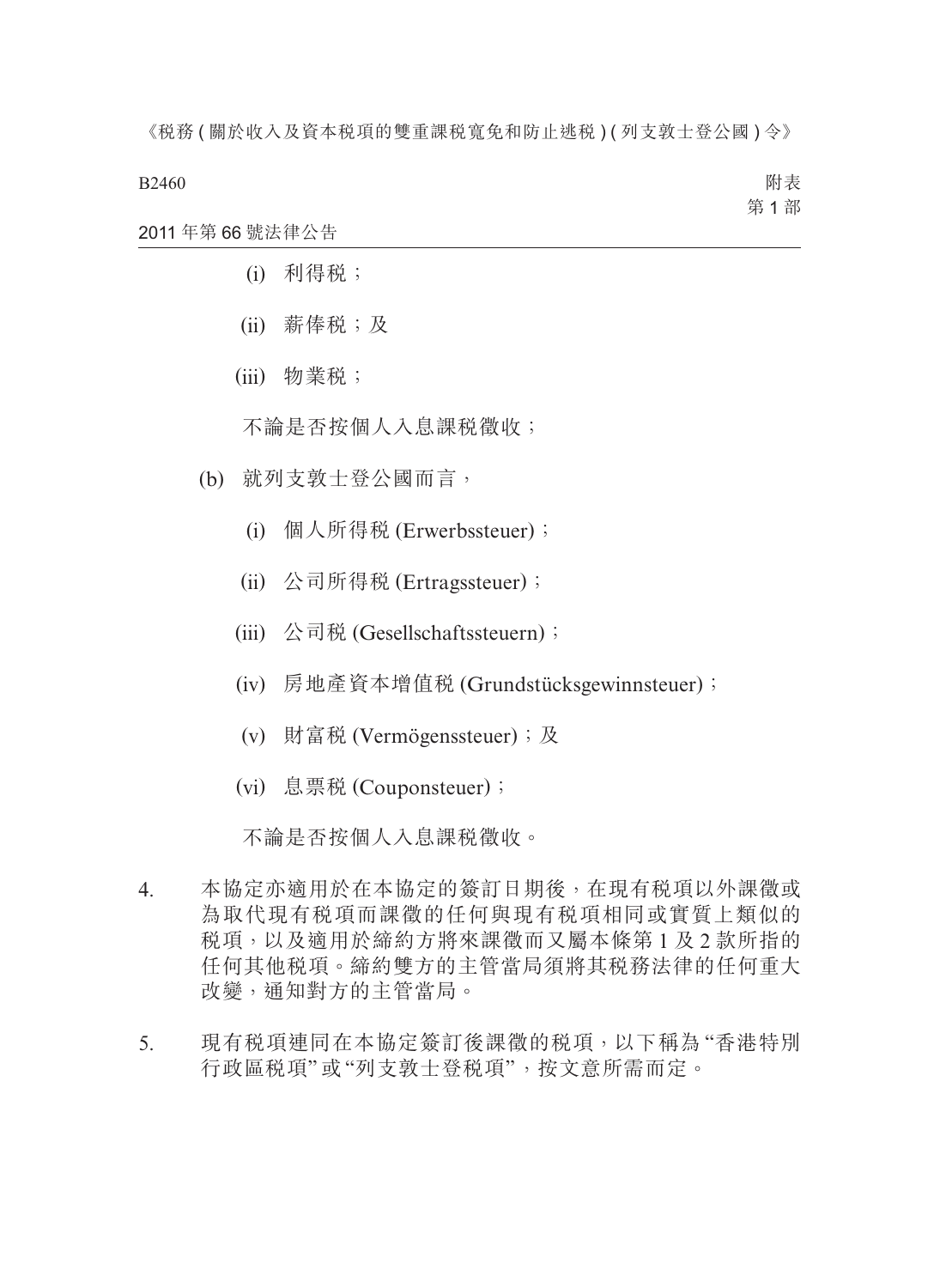B2462

附表 第 1 部

2011 年第 66 號法律公告

#### **第三條**

#### **一般定義**

- 1. 就本協定而言,除文意另有所指外:
	- (a) (i) "香港特別行政區"一詞指香港特別行政區的稅務法律所 適用的任何地區;
		- (ii) "列支敦士登" 一詞指列支敦士登公國,而該詞用於地理 概念時,則指列支敦士登公國稅務法律所適用的地區;
	- (b) "業務"一詞包括進行專業服務及其他具獨立性質的活動;
	- (c) "公司"一詞指任何法團,以及就稅收而言視作法團的實體和 特殊資產捐贈的基金;
	- (d) "主管當局"一詞:
		- (i) 就香港特別行政區而言,指稅務局局長或其獲授權代表;
		- (ii) 就列支敦士登公國而言,指列支敦士登公國政府或其獲 授權代表;
	- (e) "締約方" 及 "另一締約方" 兩詞指香港特別行政區或列支敦 士登公國,按文意所需而定;
	- (f) "企業"一詞適用於任何業務的經營;
	- (g) "締約方的企業" 及 "另一締約方的企業" 兩詞分別指締約方 的居民所經營的企業和另一締約方的居民所經營的企業;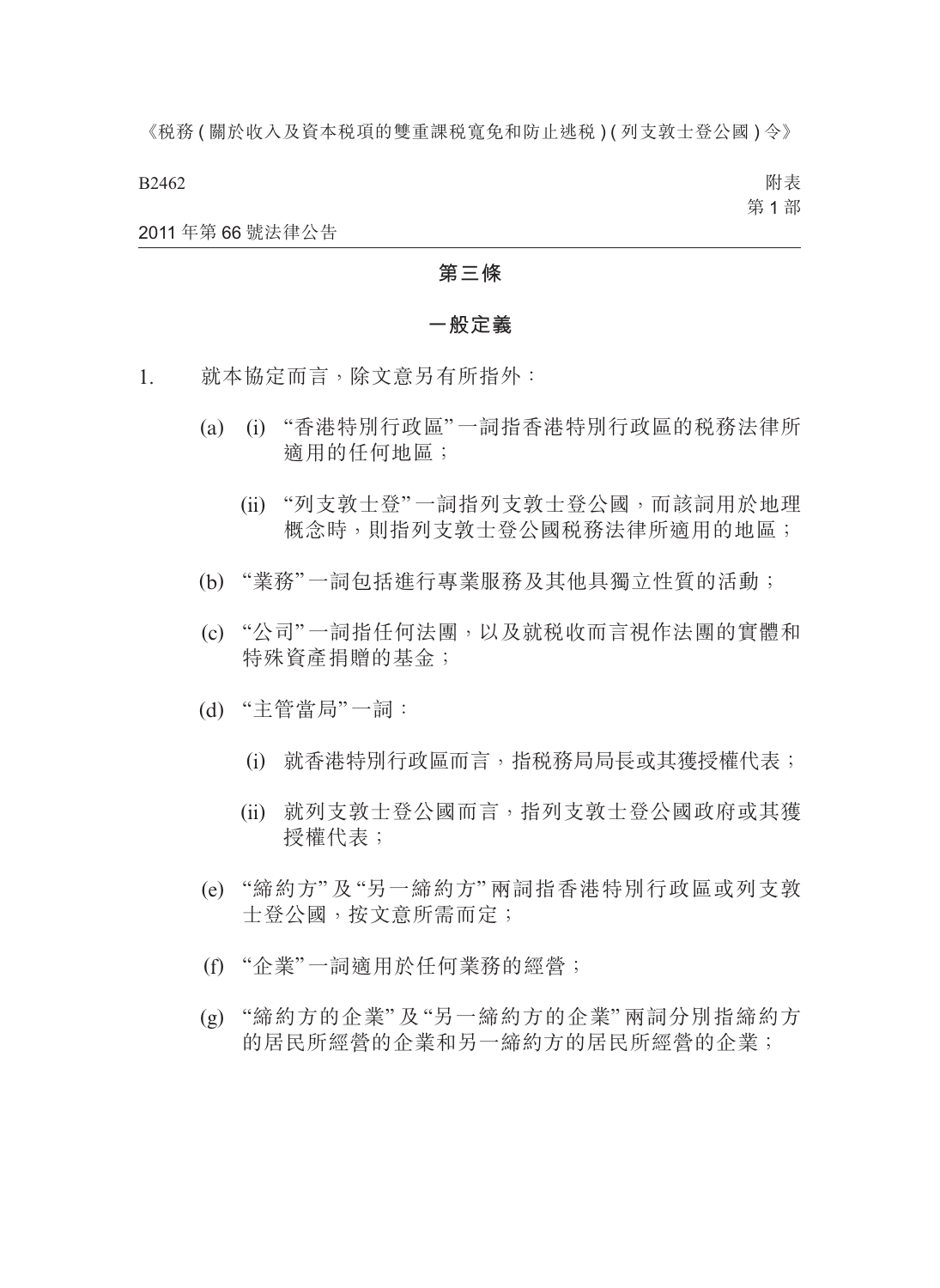B2464

附表 第 1 部

#### 2011 年第 66 號法律公告

- (h) "國際運輸" 一詞指由締約方的企業營運的船舶或航空器所 進行的任何載運,但如該船舶或航空器只在另一締約方內的 不同地點之間營運,則屬例外;
- (i) "國民"一詞,就列支敦士登而言,指︰
	- (i) 擁有列支敦士登國籍或公民身分的任何個人;及
	- (ii) 藉列支敦士登的現行法律而取得國民身分的任何並非個 人的人;
- (j) "人" 一詞包括個人、公司、信託、合夥、不活動遺產及任何 其他團體;
- (k) "稅項"一詞指香港特別行政區稅項或列支敦士登稅項,按文 意所需而定。
- 2. 在締約方於任何時候施行本協定時,凡有任何詞語在本協定中並 無界定,則除文意另有所指外,該詞語須具有它當其時根據該方 就本協定適用的稅項而施行的法律所具有的涵義,而在根據該方 適用的税務法律給予該詞語的任何涵義與根據該方的其他法律 給予該詞語的涵義兩者中,以前者為準。

#### **第四條**

#### **居民**

- 1. 就本協定而言, "締約方的居民"一詞:
	- (a) 就香港特別行政區而言,指,
		- (i) 通常居住於香港特別行政區的任何個人;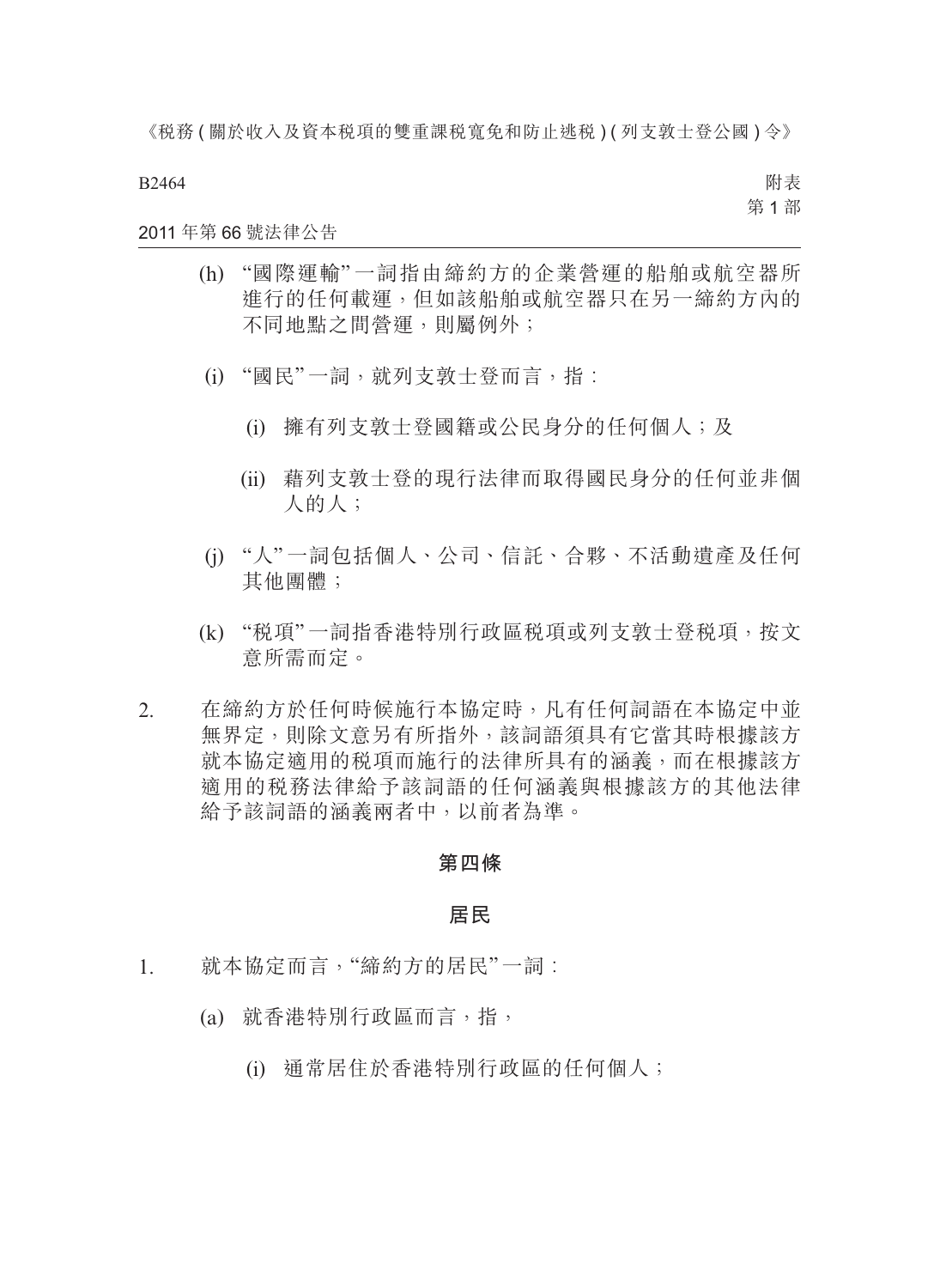B2466

附表 第 1 部

#### 2011 年第 66 號法律公告

- (ii) 在某課稅年度內在香港特別行政區逗留超過 180 天或在 連續兩個課税年度 ( 其中一個是有關的課税年度 ) 內在 香港特別行政區逗留超過 300 天的任何個人;
- (iii) 在香港特別行政區成立為法團的公司,或在香港特別行 政區以外成立為法團而在香港特別行政區內受管理或控 制的公司;
- (iv) 根據香港特別行政區的法律組成的任何其他人,或在香 港特別行政區以外組成而在香港特別行政區內受管理或 控制的任何其他人;
- (b) 就列支敦士登而言,指,
	- (i) 根據列支敦士登法律屬列支敦士登居民的任何個人;
	- (ii) 在列支敦士登成立為法團的公司,或在列支敦士登以外 成立為法團而在列支敦士登內受管理或控制的公司;
	- (iii) 根據列支敦士登的法律組成,並在列支敦士登成立的任 何並非個人的人,或在列支敦士登以外組成和成立而在 列支敦士登內受管理或控制的任何並非個人的人;
- (c) 就任何締約方而言,指該方政府。
- 2. 如任何個人因第 1 款的規定而同時屬締約雙方的居民,則該人的 身分須按照下述規定斷定:
	- (a) 如該人在其中一方有可供他使用的永久性住所,則該人須當 作只是該方的居民;如該人在雙方均有可供他使用的永久性 住所,則該人須當作只是與其個人及經濟關係較為密切的一 方 ( 重要利益中心 ) 的居民;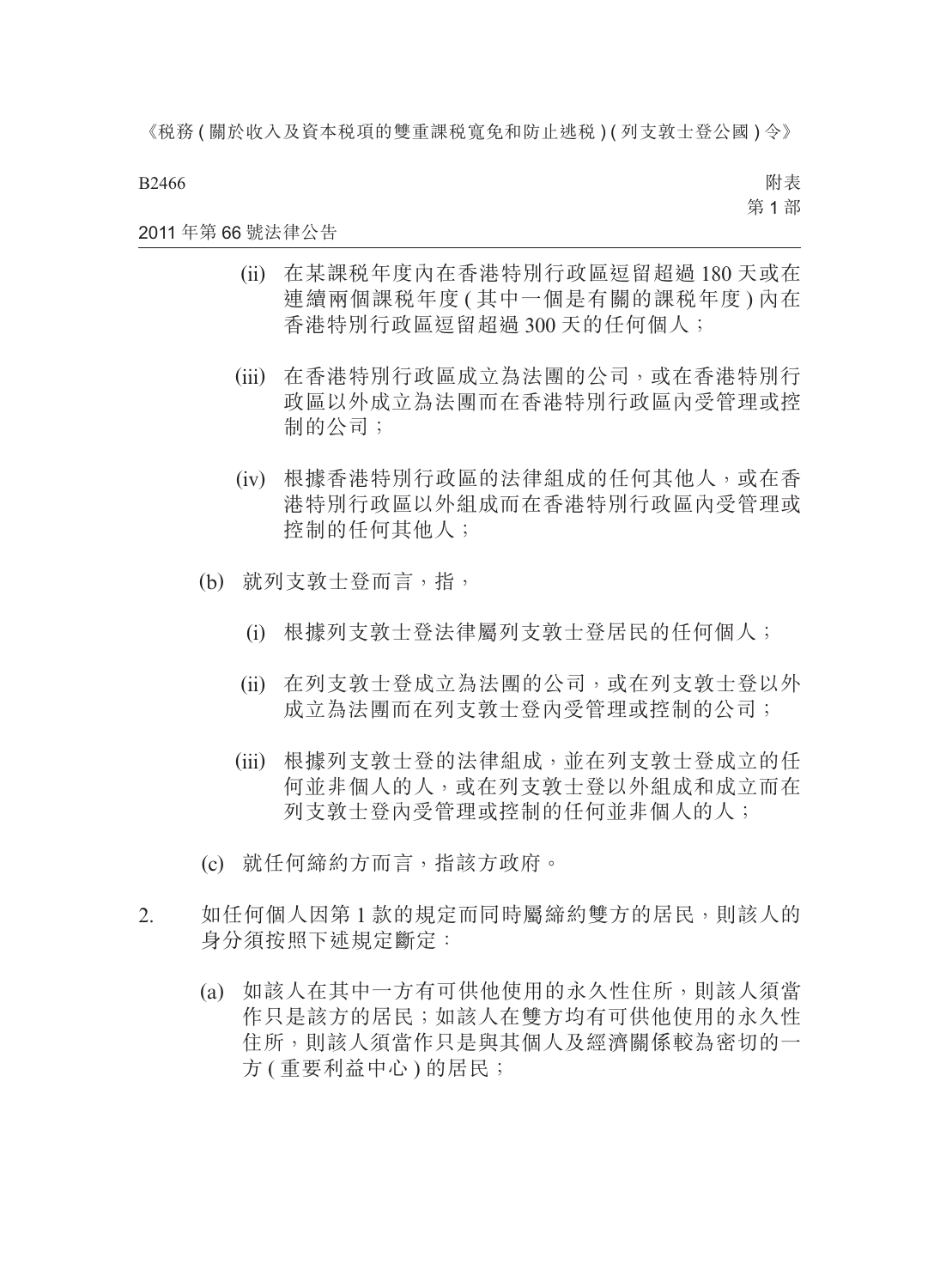B2468

附表 第 1 部

#### 2011 年第 66 號法律公告

- (b) 如無法斷定該人在哪一方有重要利益中心,或該人在任何一 方均沒有可供他使用的永久性住所,則該人須當作只是他的 慣常居所所在的一方的居民;
- (c) 如該人在雙方均有或均沒有慣常居所,則該人須當作只是他 擁有居留權 ( 就香港特別行政區而言 ) 的一方或他屬其國民 ( 就 列支敦士登而言 ) 的一方的居民;
- (d) 如該人既擁有香港特別行政區的居留權亦屬列支敦士登的國 民,或該人既沒有香港特別行政區的居留權亦不屬列支敦士 登的國民,則締約雙方的主管當局須透過共同協商解決該問 題。
- 3. 如並非個人的人因第 1 款的規定而同時屬締約雙方的居民,則該 人須當作僅屬其實際管理工作地點所處的一方的居民。

#### **第五條**

#### **常設機構**

- 1. 就本協定而言,"常設機構" 一詞在企業透過某固定營業場所經 營全部或部分業務的情況下,指該固定營業場所。
- 2. "常設機構"一詞尤其包括:
	- (a) 管理工作地點;
	- (b) 分支機構;
	- (c) 辦事處;
	- (d) 工廠;
	- (e) 作業場所;及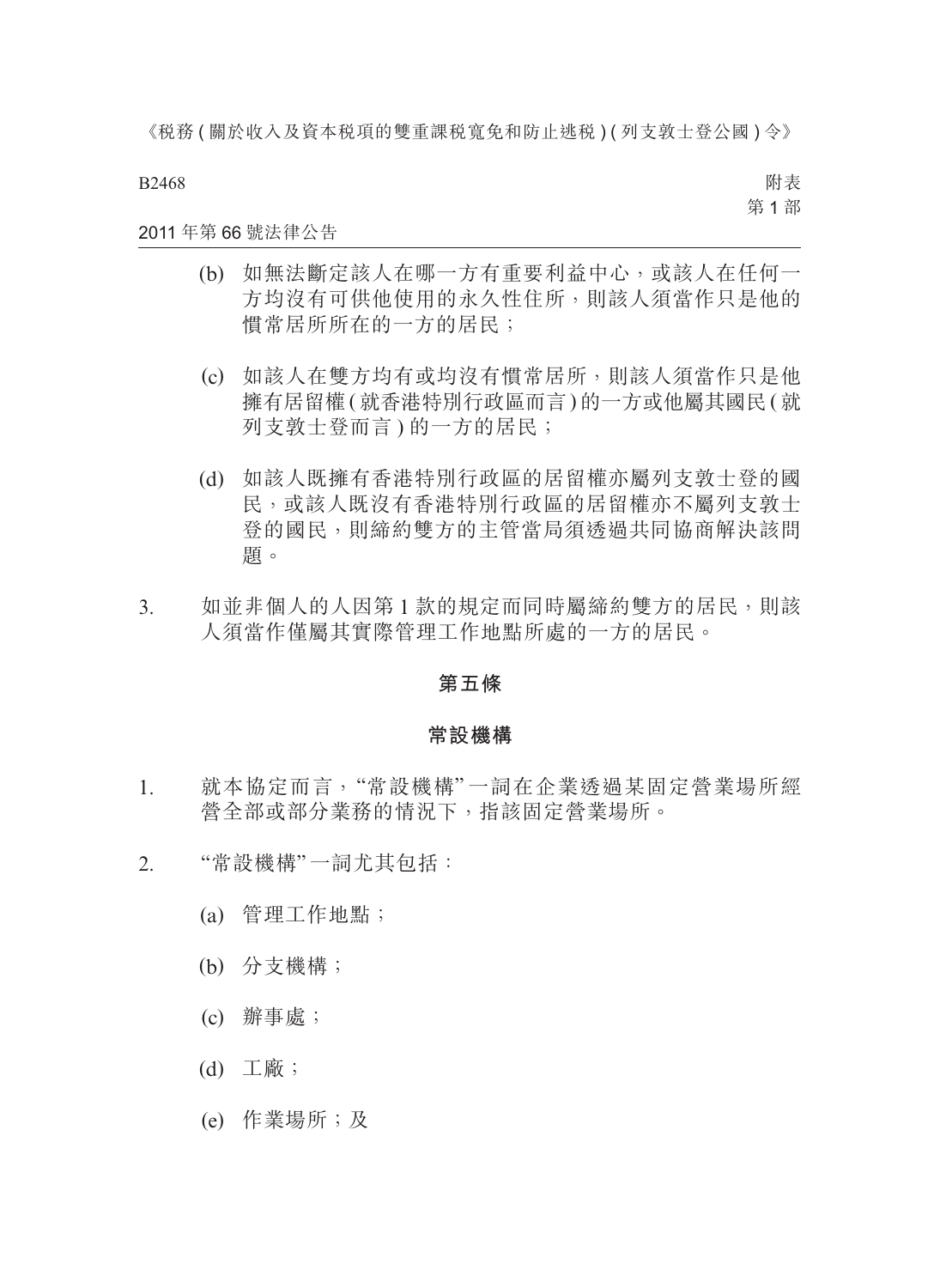B2470

附表 第 1 部

#### 2011 年第 66 號法律公告

(f) 礦場、油井或氣井、石礦場或任何其他開採自然資源的場所。

- 3. "常設機構"一詞亦包括:
	- (a) 建築工地或建築、裝配或安裝工程,或與之有關連的監督管 理活動,但僅限於該工地、工程或活動持續十二個月以上的 情況;
	- (b) 企業在與 (a) 段所提述的工地、工程或監督管理活動有關連 的情況下提供的服務 (包括顧問服務),該等服務可由該企 業直接提供,或透過僱員或其他由該企業為提供該等服務而 聘用的人員提供,但前提是屬該等性質的活動須於任何十二 個月的期間內,在締約方 ( 為同一個項目或相關連的項目 ) 持續一段超過 183 天的時間或累計超過 183 天的多段時間。
- 4. 儘管有本條以上各款的規定,"常設機構"一詞須當作不包括:
	- (a) 純粹為了貯存、陳列或交付屬於有關企業的貨物或商品的目 的而使用設施;
	- (b) 純粹為了貯存、陳列或交付的目的而維持屬於有關企業的貨 物或商品的存貨;
	- (c) 純粹為了由另一企業作加工的目的而維持屬於有關企業的貨 物或商品的存貨;
	- (d) 純粹為了為有關企業採購貨物或商品或收集資訊的目的而維 持固定營業場所;
	- (e) 純粹為了為有關企業進行任何其他屬準備性質或輔助性質的 活動而維持固定營業場所;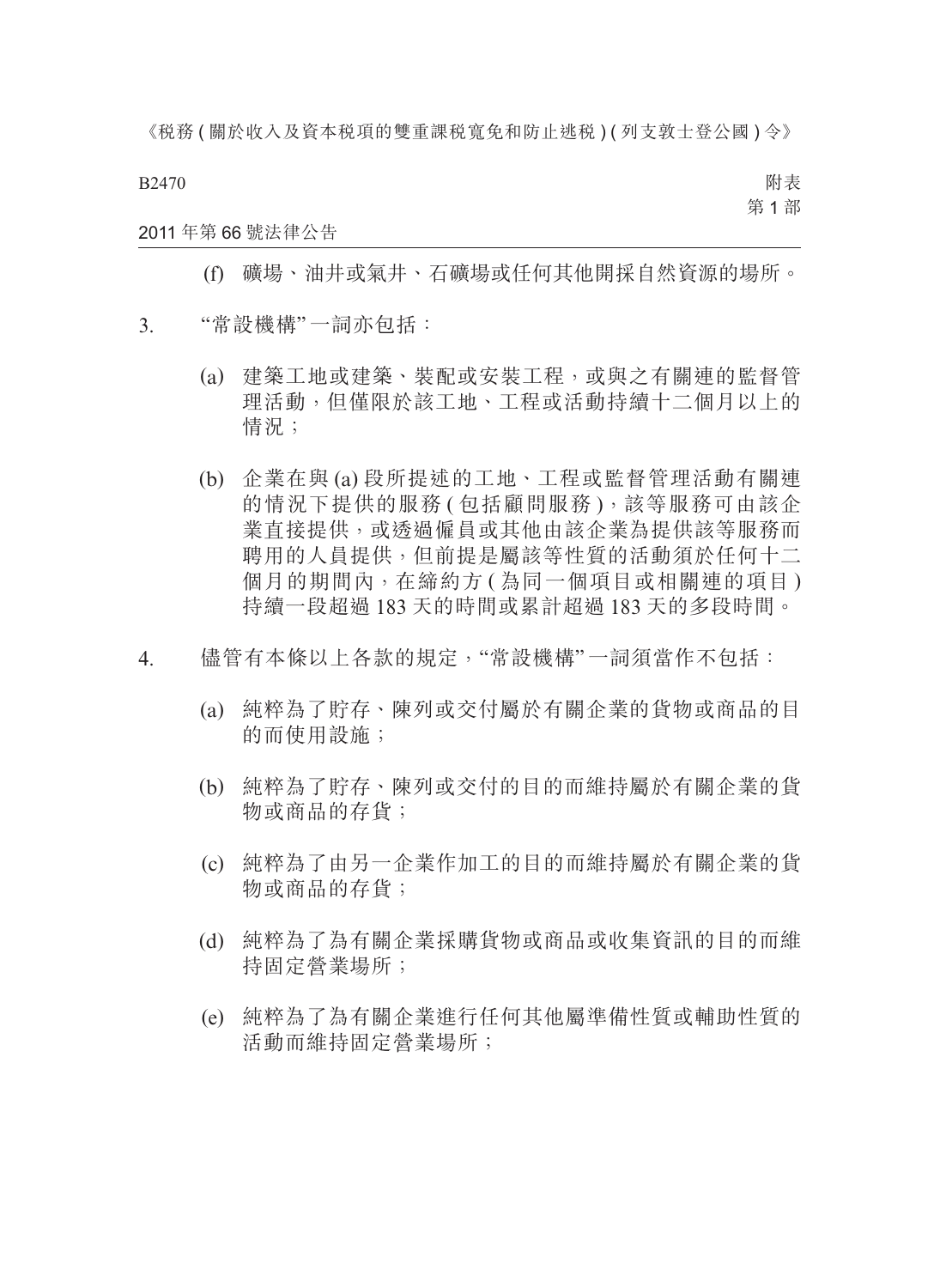B2472

附表 第 1 部

#### 2011 年第 66 號法律公告

- (f) 純粹為了 (a) 至 (e) 段所述的活動的任何組合而維持固定營 業場所,但該固定營業場所因該項組合而產生的整體活動須 屬準備性質或輔助性質。
- 5. 凡某企業透過經紀、一般佣金代理人或任何其他具獨立地位的代 理人在某締約方經營業務,則只要該等人士是在其業務的通常運 作中行事的,該企業不得僅因它如此經營業務而被當作在該方設 有常設機構。
- 6. 如屬某締約方的居民的某公司,控制屬另一締約方的居民的其他 公司或在該另一締約方 ( 不論是透過常設機構或以其他方式 ) 經 營業務的其他公司,或受該其他公司所控制,此項事實本身並不 會令上述其中一間公司成為另一間公司的常設機構。

#### **第六條**

#### **來自不動產的收入**

- 1. 某締約方的居民自位於另一締約方的不動產而取得的收入 ( 包括 自農業或林業取得的收入 ),只可在該另一方徵稅。
- 2. "不動產" 一詞具有該詞根據有關財產所處的締約方的法律而具 有的涵義。該詞在任何情況下須包括:附屬於不動產的財產、用 於農業及林業的牲畜和設備、關於房地產的一般法律規定適用的 權利、不動產的使用收益權以及作為開採或有權開採礦藏、石礦、 源頭及其他自然資源的代價而取得不固定或固定收入的權利;船 舶、船艇及航空器不得視為不動產。
- 3. 第 1 款的規定適用於自直接使用、出租或以任何其他形式使用不 動產而取得的收入。
- 4. 第 1 及 3 款的規定亦適用於來自企業的不動產的收入。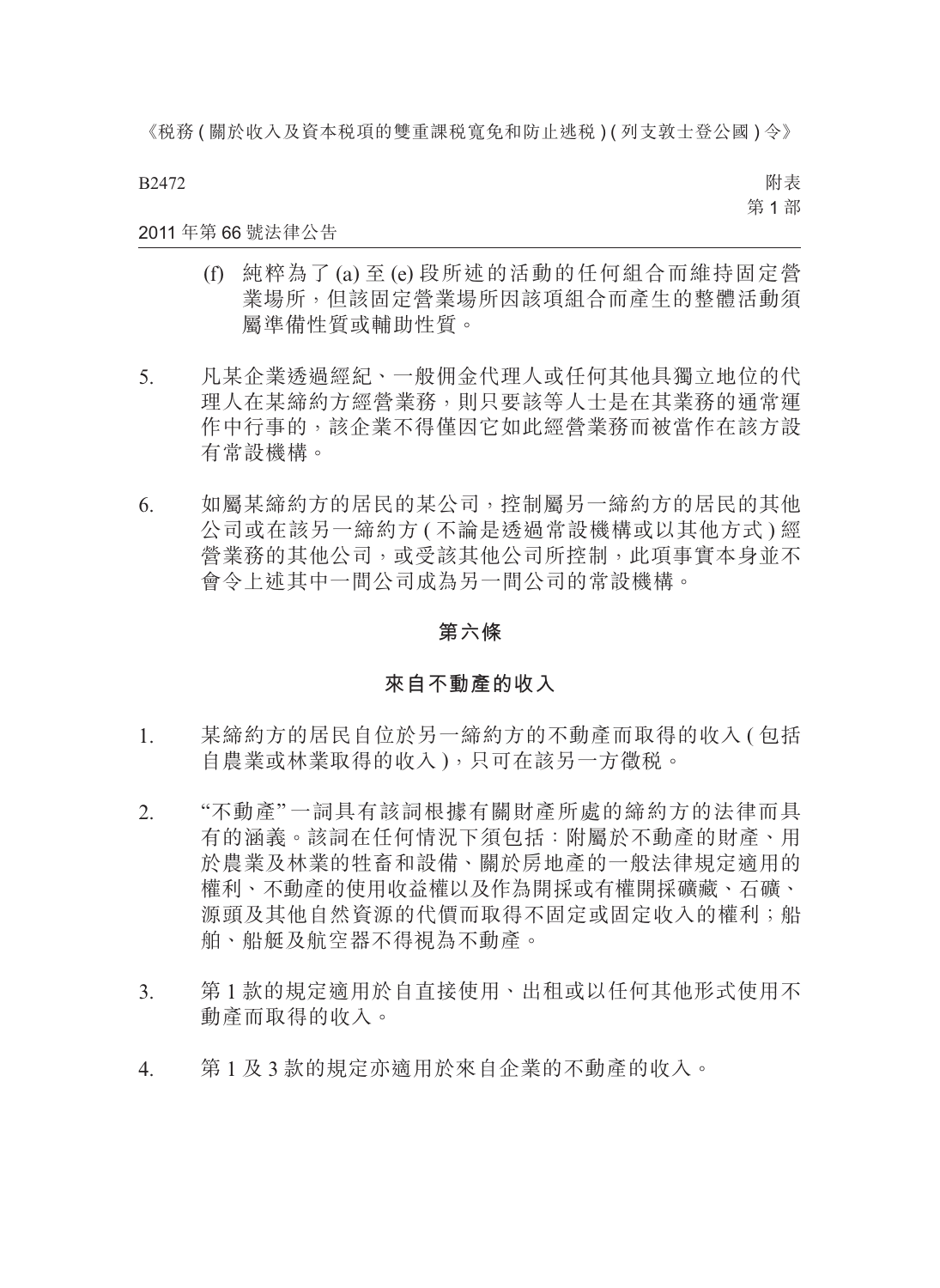B2474

附表 第 1 部

#### 2011 年第 66 號法律公告

#### **第七條**

#### **營業利潤**

- 1. 某締約方的企業的利潤只可在該方徵稅,但如該企業透過位於另 一締約方的常設機構在該另一方經營業務則除外。如該企業如前 述般經營業務,其利潤可在該另一方徵稅,但以該等利潤中可歸 因於該常設機構的利潤為限。
- 2. 在符合第 3 及 8 款的規定下,如某締約方的企業透過位於另一締 約方的常設機構在該另一方經營業務,則須在每一締約方將該常 設機構在某些情況下可預計獲得的利潤歸因於該機構,該等情況 是指假設該常設機構是一間可區分且獨立的企業,在相同或類似 的條件下從事相同或類似的活動,並在完全獨立的情況下,與首 述企業進行交易。
- 3. 在斷定某常設機構的利潤時,為該常設機構的目的而招致的開支 ( 包括如此招致的行政和一般管理開支 ) 須容許扣除,不論該等 開支是在該常設機構所處的一方或其他地方招致的。
- 4. 如某締約方習慣上是按照將某企業的總利潤分攤予其不同部分 的基準、或按照該方的法律訂明的其他方法的基準,而斷定可歸 因於有關常設機構的利潤,則第 2 款並不阻止該方按此習慣的分 攤方法或其他方法斷定該等應課稅的利潤;但採用的方法,須令 所得結果符合本條所載列的原則。
- 5. 不得僅因為某常設機構為有關企業採購貨物或商品,而將利潤歸 因於該常設機構。
- 6. 就以上各款而言,除非有良好而充分的理由需要改變方法,否則 每年須採用相同的方法斷定可歸因於有關常設機構的利潤。
- 7. 如利潤包括在本協定其他條文另有規定的收入項目,該等條文的 規定不受本條的規定影響。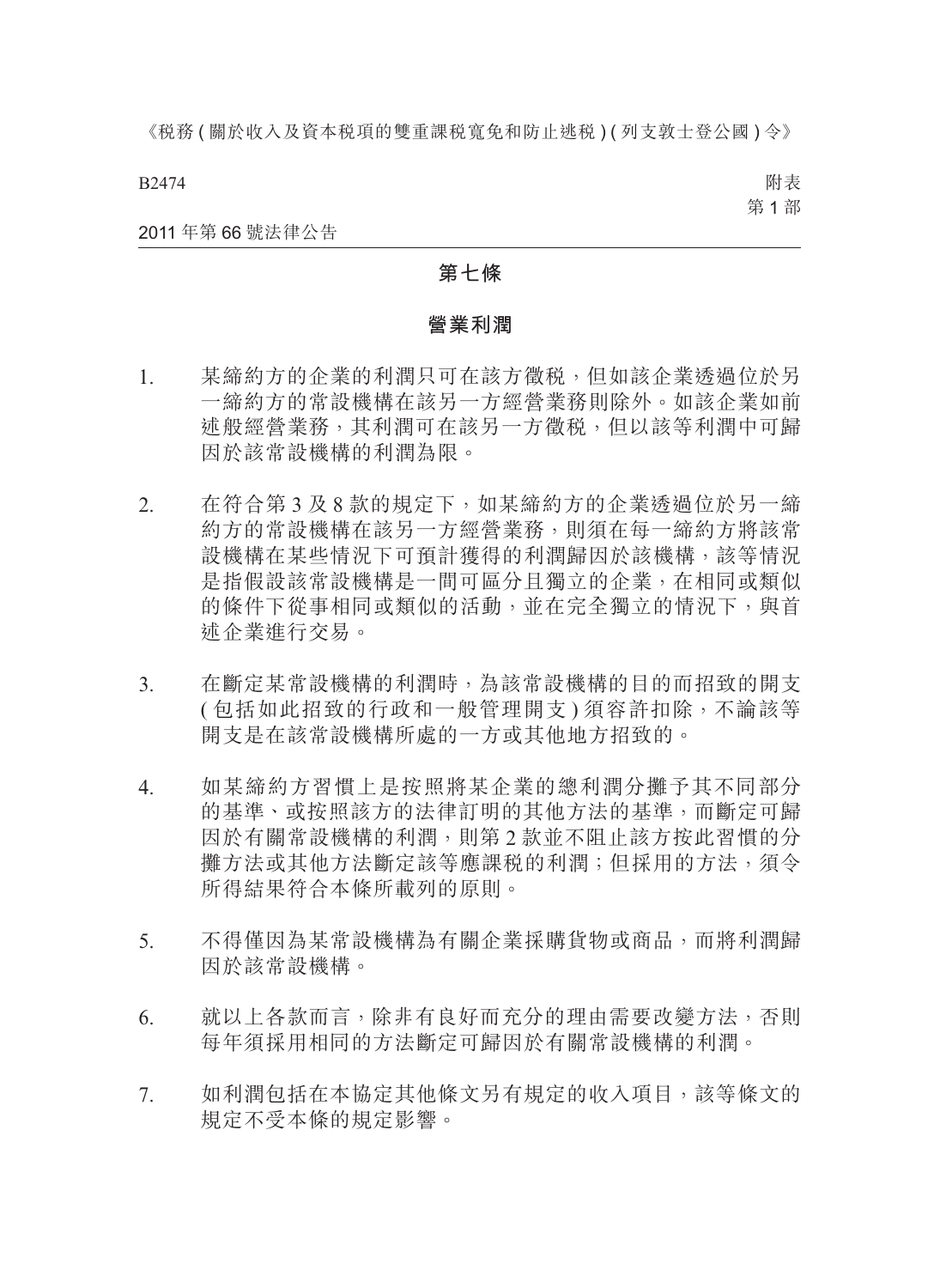B2476

附表 第 1 部

#### 2011 年第 66 號法律公告

8. 凡某締約方按照第 2 款,將可歸因於其中一個締約方的企業的常 設機構的利潤作出調整,並據此對該企業已在另一方課稅的利潤 徵稅,則該另一方在消除對該等利潤雙重課稅所需的範圍內,須 對就該等利潤徵收的稅額作出適當的調整。在斷定上述調整時, 締約雙方的主管當局在有必要的情況下須共同磋商。

#### **第八條**

#### **航運和空運**

- 1. 某締約方的企業自營運船舶或航空器從事國際運輸所得的利潤, 只可在該方徵稅。
- 2. 第 1 款的規定亦適用於來自參與聯營、聯合業務或國際營運機構 的利潤。
- 3. 就本條而言,來自營運船舶或航空器從事國際運輸的利潤尤其包 括:
	- (a) 營運船舶或航空器從事國際運輸以載運乘客、牲畜、貨物、 郵件或商品所得的收益及收入總額,包括:
		- (i) 自以包船或包機形式出租空船舶或空航空器而取得的收 入,但該等出租須屬附帶於營運船舶或航空器從事國際 運輸的;
		- (ii) 自出售與上述載運有關連的船票或機票及提供與上述載 運有關連的服務 ( 不論是為有關企業本身或為任何其他 企業而出售或提供的 ) 而取得的收入,但就提供服務而 言,該等服務的提供須屬附帶於營運船舶及航空器從事 國際運輸的;
	- (b) 與營運船舶或航空器從事國際運輸有直接關連的資金所孳生 的利息;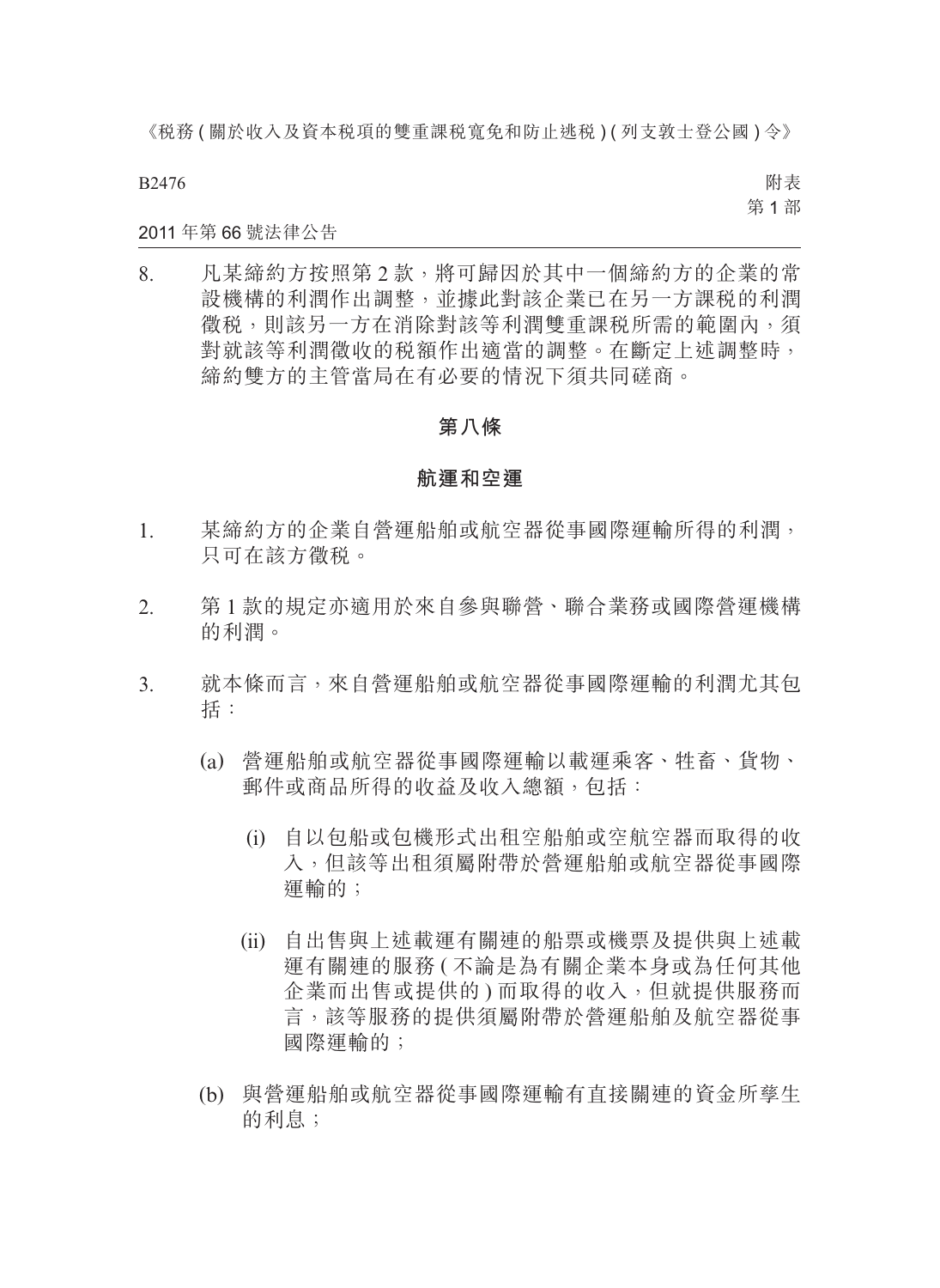B2478

附表 第 1 部

#### 2011 年第 66 號法律公告

(c) 來自有關企業出租貨櫃的利潤,但該等出租須屬附帶於營運 船舶或航空器從事國際運輸的。

#### **第九條**

#### **相聯企業**

- 1. 凡,
	- (a) 某締約方的企業直接或間接參與另一締約方的企業的管理、 控制或資本,或
	- (b) 相同的人直接或間接參與某締約方的企業的和另一締約方的 企業的管理、控制或資本,

而在上述任何一種情況下,該兩間企業之間在商業或財務關係上 訂立或施加的條件,是有別於互相獨立的企業之間所訂立的條件 的,則若非因該等條件便本應會產生而歸於其中一間企業、但因 該等條件而未有產生而歸於該企業的利潤,可計算在該企業的利 潤之內,並據此徵稅。

2. 凡某締約方將某些利潤計算在該方的某企業的利潤之內,並據此 徵稅,而另一締約方的某企業已在該另一方就該等被計算在內的 利潤課税,如假設上述兩間企業之間訂立的條件正如互相獨立的 企業之間所訂立的條件一樣,該等被計算在內的利潤是會產生而 歸於首述一方的該企業的,則該另一方須就其對該等利潤徵收的 稅額,作出適當的調整。在斷定上述調整時,須充分顧及本協定 的其他規定,而締約雙方的主管當局在有必要的情況下須共同磋 商。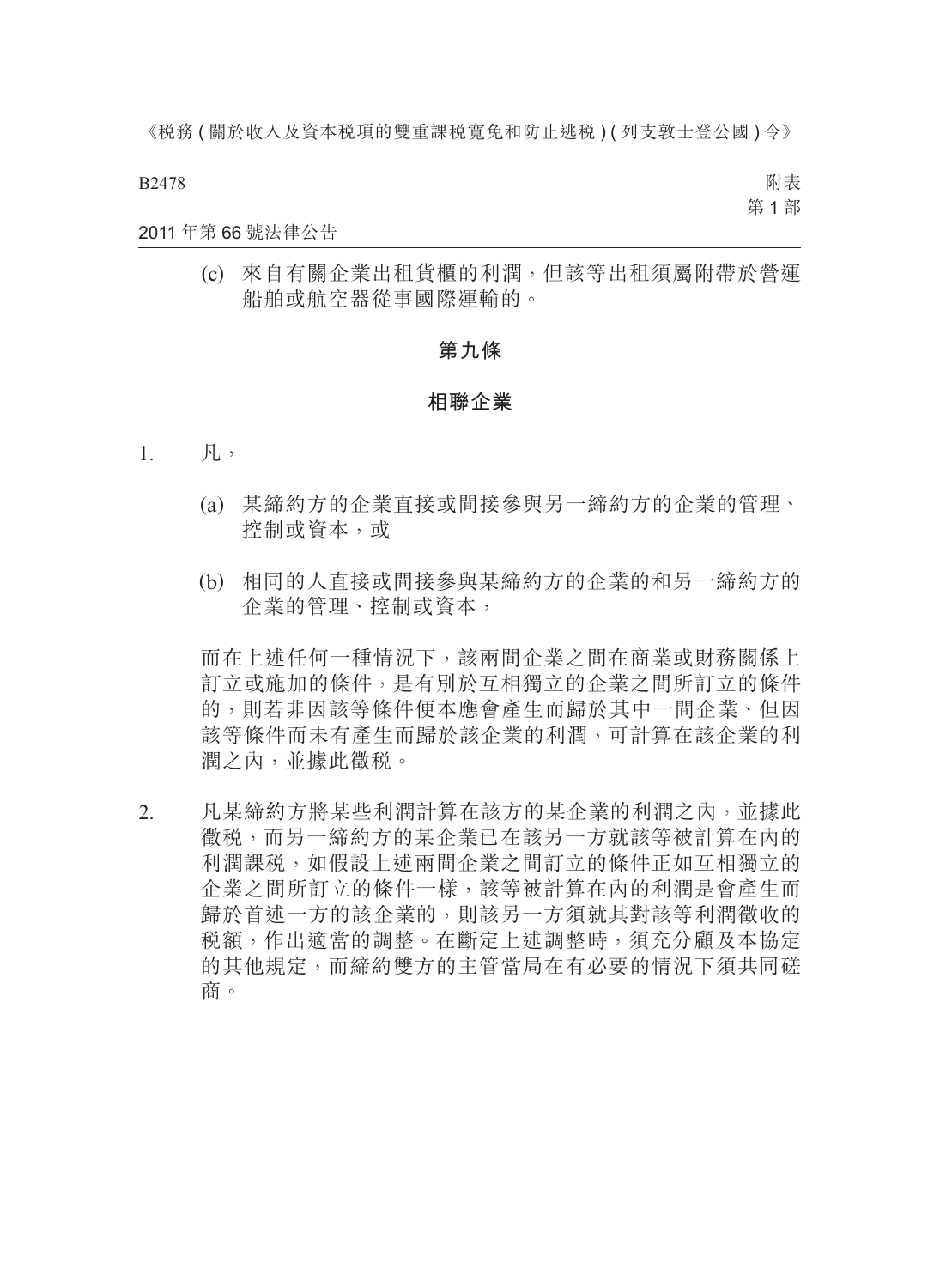B2480

附表 第 1 部

#### 2011 年第 66 號法律公告

#### **第十條**

#### **股息**

- 1. 由屬某締約方的居民的公司支付予另一締約方的居民的股息,只 可在該另一方徵稅。如某公司從利潤中支付股息,本款並不影響 就該等利潤對該公司徵稅。
- 2. "股息"一詞用於本條中時,指來自股份、分享利潤股份或分享利 潤權利、礦務股份、創辦人股份或其他分享利潤的權利 ( 但並非 債權 ) 的收入;如作出派發的公司屬某方的居民,而按該方的法 律,有某項收入須與來自股份的收入受到相同的稅務待遇,則"股 息"亦包括該項收入。
- 3. 凡就某股份支付的股息的實益擁有人是某締約方的居民,支付該 股息的公司則是另一締約方的居民,如該擁有人在該另一締約方 內透過位於該另一方的常設機構經營業務,且持有該股份是與該 常設機構有實際關連的,則第 1 及 2 款的規定並不適用。在此情 況下,第七條的規定適用。
- 4. 如某公司是某締約方的居民,並自另一締約方取得利潤或收入, 則該另一方不得對該公司就某股份支付的股息徵稅 ( 但在有關股 息是支付予該另一方的居民的範圍內,或在持有該股份是與位於 該另一方的常設機構有實際關連的範圍內,則屬例外 ),而即使 支付的股息或未派發利潤的全部或部分,是在該另一方產生的利 潤或收入,該另一方亦不得對該公司的未派發利潤徵收未派發利 潤的稅項。

### **第十一條**

**利息**

1. 產生於某締約方而支付予另一締約方的居民的利息,只可在該另 一方徵稅。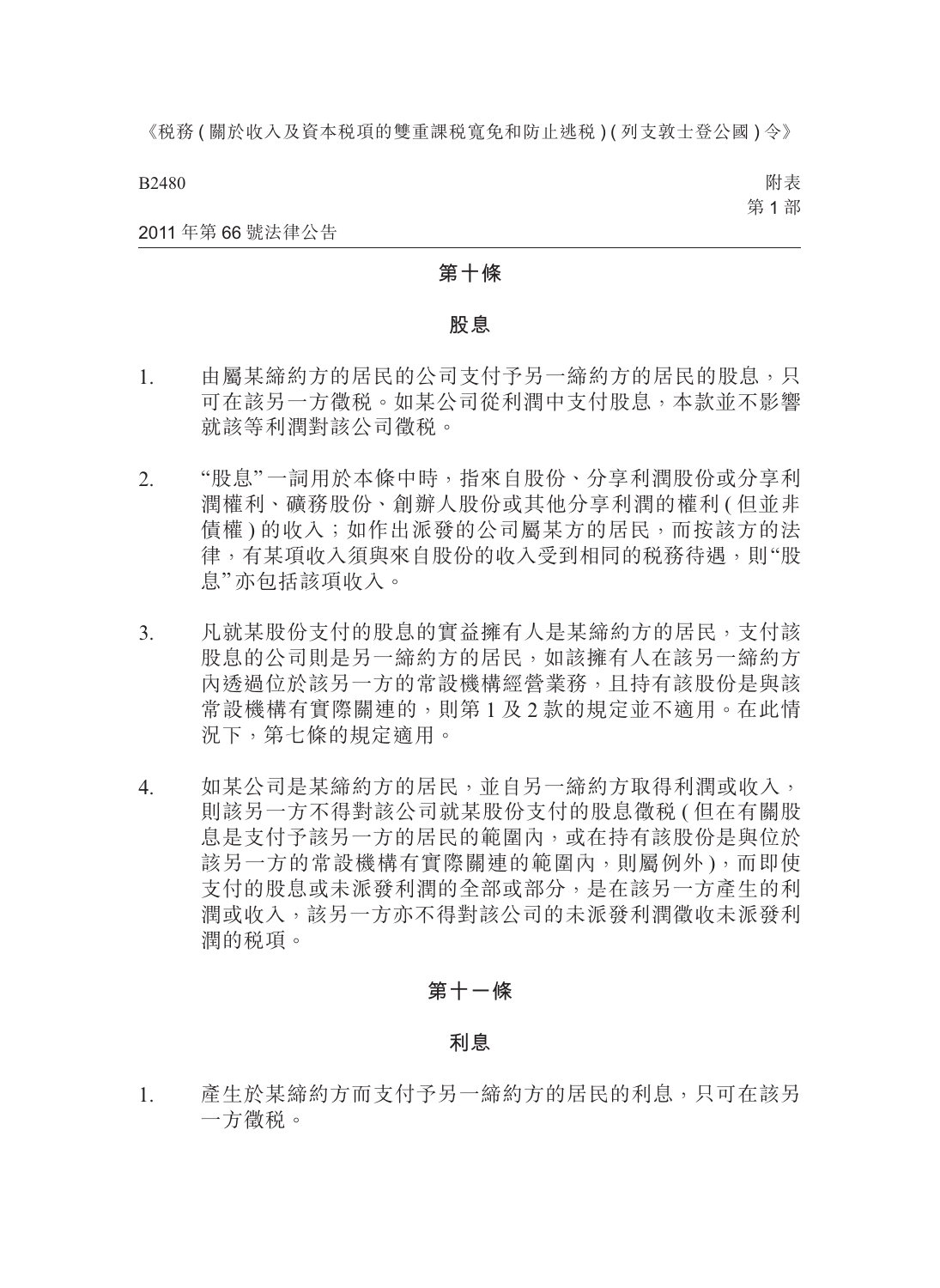B2482

附表 第 1 部

2011 年第 66 號法律公告

- 2. "利息"一詞用於本條中時,指來自任何類別的債權的收入,不論 該債權是否以按揭作抵押,亦不論該債權是否附有分享債務人的 利潤的權利,並尤其指來自政府證券和來自債券或債權證的收入, 包括該等證券、債券或債權證所附帶的溢價及獎賞。然而,"利息" 一詞不包括第十條提述的收入。就本條而言,逾期付款的罰款不 被視作利息。
- 3. 凡就某項債權支付的利息的實益擁有人是某締約方的居民,並在 該利息產生所在的另一締約方內,透過位於該另一方的常設機構 經營業務,而該債權是與該常設機構有實際關連的,則第 1 款的 規定並不適用。在此情況下,第七條的規定適用。
- 4. 凡因支付人與實益擁有人之間或他們兩人與某其他人之間的特 殊關係,以致就有關債權所支付的利息的款額,在顧及該債權下, 屬超出支付人與實益擁有人在沒有上述關係時會同意的款額,則 本條的規定只適用於該會同意的款額。在此情況下,多付的部分 仍須在充分顧及本協定的其他規定下,按照每一締約方的法律徵 稅。

### **第十二條**

#### **特許權使用費**

- 1. 產生於某締約方而支付予另一締約方的居民的特許權使用費,可 在該另一方徵稅。
- 2. 然而,在某締約方產生的上述特許權使用費亦可在該締約方按照 該方的法律徵稅;但如該等特許權使用費的實益擁有人是另一締 約方的居民,則如此徵收的稅款不得超過該等特許權使用費總額 的百分之三。締約雙方的主管當局須透過共同協商確定實施該限 制稅率的方式。
- 3. "特許權使用費" 一詞用於本條中時,指作為使用或有權使用文 學作品、藝術作品或科學作品 ( 包括電影影片或電台或電視廣播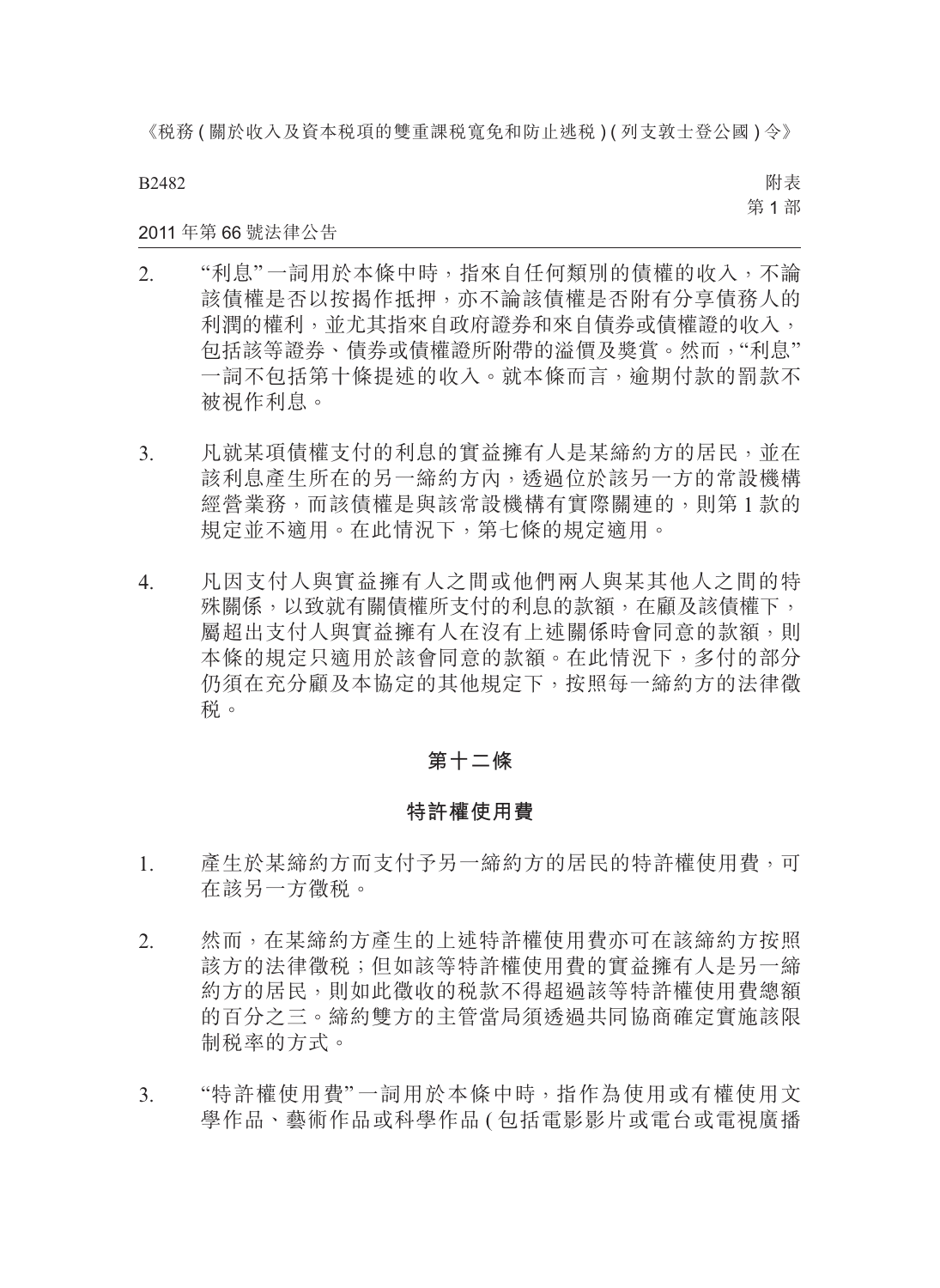B2484

附表 第 1 部

#### 2011 年第 66 號法律公告

使用的膠片或磁帶 ) 的任何版權、任何專利、商標、設計或模型、 圖則、秘密程式或程序的代價,或作為取得關於工業、商業或科 學經驗的資料的代價,因而收取的各種付款。

- 4. 凡就某權利或財產支付的特許權使用費的實益擁有人是某締約 方的居民,並在該特許權使用費產生所在的另一締約方內,透過 位於該另一方的常設機構經營業務,而該權利或財產是與該常設 機構有實際關連的,則第1及2款的規定並不適用。在此情況下, 第七條的規定適用。
- 5. 如支付特許權使用費的人是某締約方的居民,則該特許權使用費 須當作是在該方產生。但如支付特許權使用費的人 ( 不論他是否 某締約方的居民 ) 在某締約方設有常設機構,而支付該特許權使 用費的法律責任,是在與該機構有關連的情況下招致的,且該特 許權使用費是由該機構負擔的,則該特許權使用費須當作是在該 機構所在的一方產生。
- 6. 凡因支付人與實益擁有人之間或他們兩人與某其他人之間的特 殊關係,以致就有關使用、權利或資料所支付的特許權使用費的 款額,在顧及該使用、權利或資料下,屬超出支付人與實益擁有 人在沒有上述關係時會同意的款額,則本條的規定只適用於該會 同意的款額。在此情況下,多付的部分仍須在充分顧及本協定的 其他規定下,按照每一締約方的法律徵稅。

#### **第十三條**

#### **資本收益**

- 1. 某締約方的居民自轉讓位於另一締約方並屬第六條所提述的不 動產而取得的收益,只可在該另一方徵稅。
- 2. 如某動產屬某常設機構的業務財產的一部分,而該常設機構是某 締約方的企業在另一締約方設立的,則自轉讓該動產而取得的收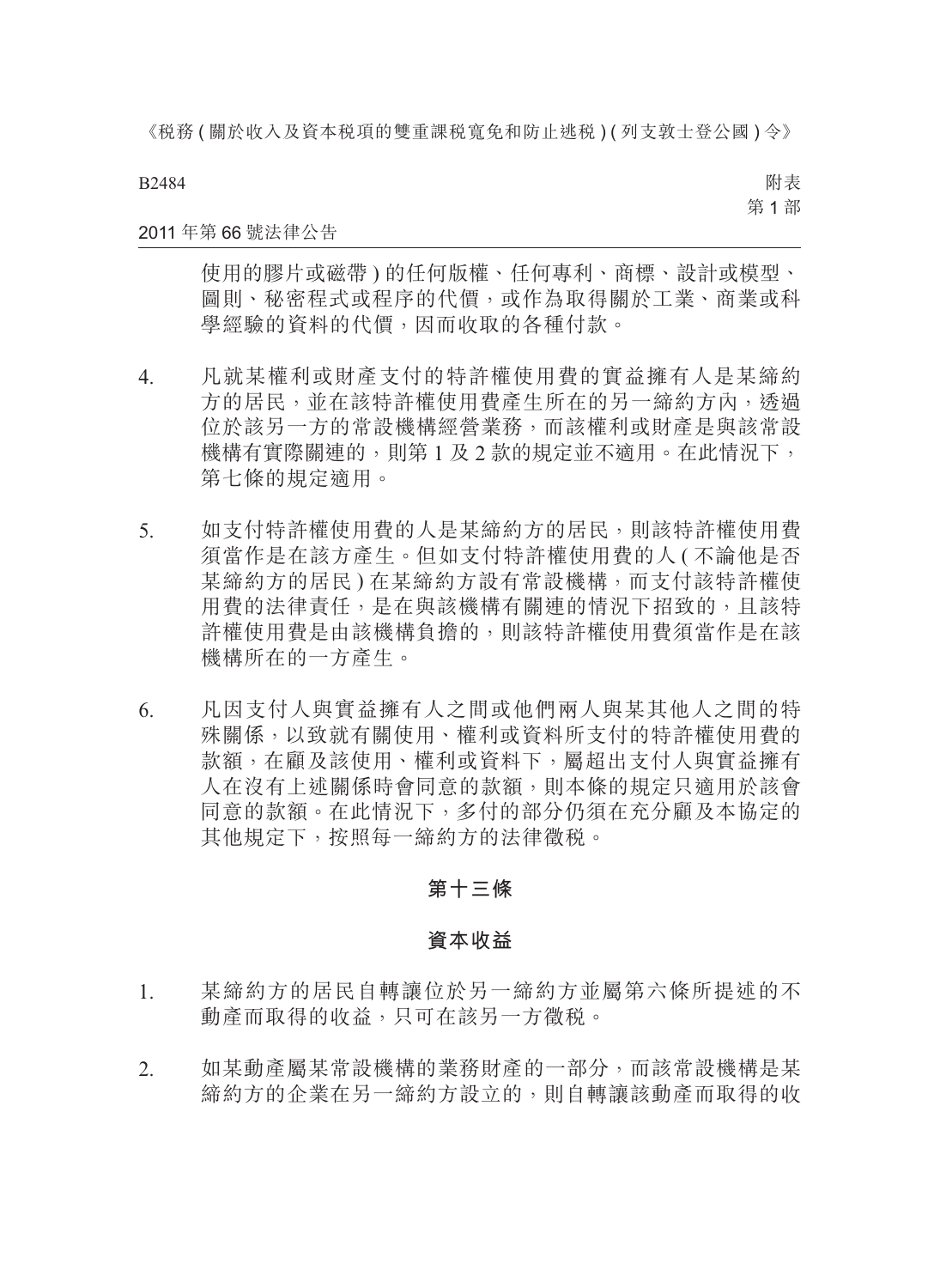B2486

附表 第 1 部

#### 2011 年第 66 號法律公告

益,包括自轉讓該機構(單獨轉讓或隨同整個企業轉讓)而取得 的收益,可在該另一方徵稅。

- 3. 某締約方的企業自轉讓被營運從事國際運輸的船舶或航空器而 取得的收益,或自轉讓與上述船舶或航空器的營運有關的動產而 取得的收益,只可在該方徵税。
- 4. 如某締約方的居民自轉讓某公司的股份而取得收益,而該公司超 過百分之五十的資產值是直接或間接來自位於另一締約方的不 動產的,則該收益可在該另一締約方徵税。然而,本款不適用於 自轉讓以下股份而取得的收益:
	- (a) 在雙方議定的證券交易所上市的股份;或
	- (b) 在一間公司重組、合併、分拆或類似行動的框架內轉讓或交 換的股份,而該轉讓或交換是不會招致稅務責任的;或
	- (c) 符合以下說明的公司的股份:該公司有超過百分之五十的資 產值,是來自其經營業務所在的不動產。
- 5. 凡有第 1、2、3 及 4 款所提述的財產以外的任何財產被轉讓,而 有關轉讓人是某締約方的居民,則自該項轉讓而取得的收益,只 可在該方徵稅。

#### **第十四條**

#### **來自受僱工作的入息**

1. 除第十五、十七及十八條另有規定外,某締約方的居民自受僱工 作而取得的薪金、工資及其他類似報酬,只可在該方徵稅,但如 受僱工作是在另一締約方進行則除外。如受僱工作是在另一締約 方進行,則自該受僱工作而取得的報酬可在該另一方徵稅。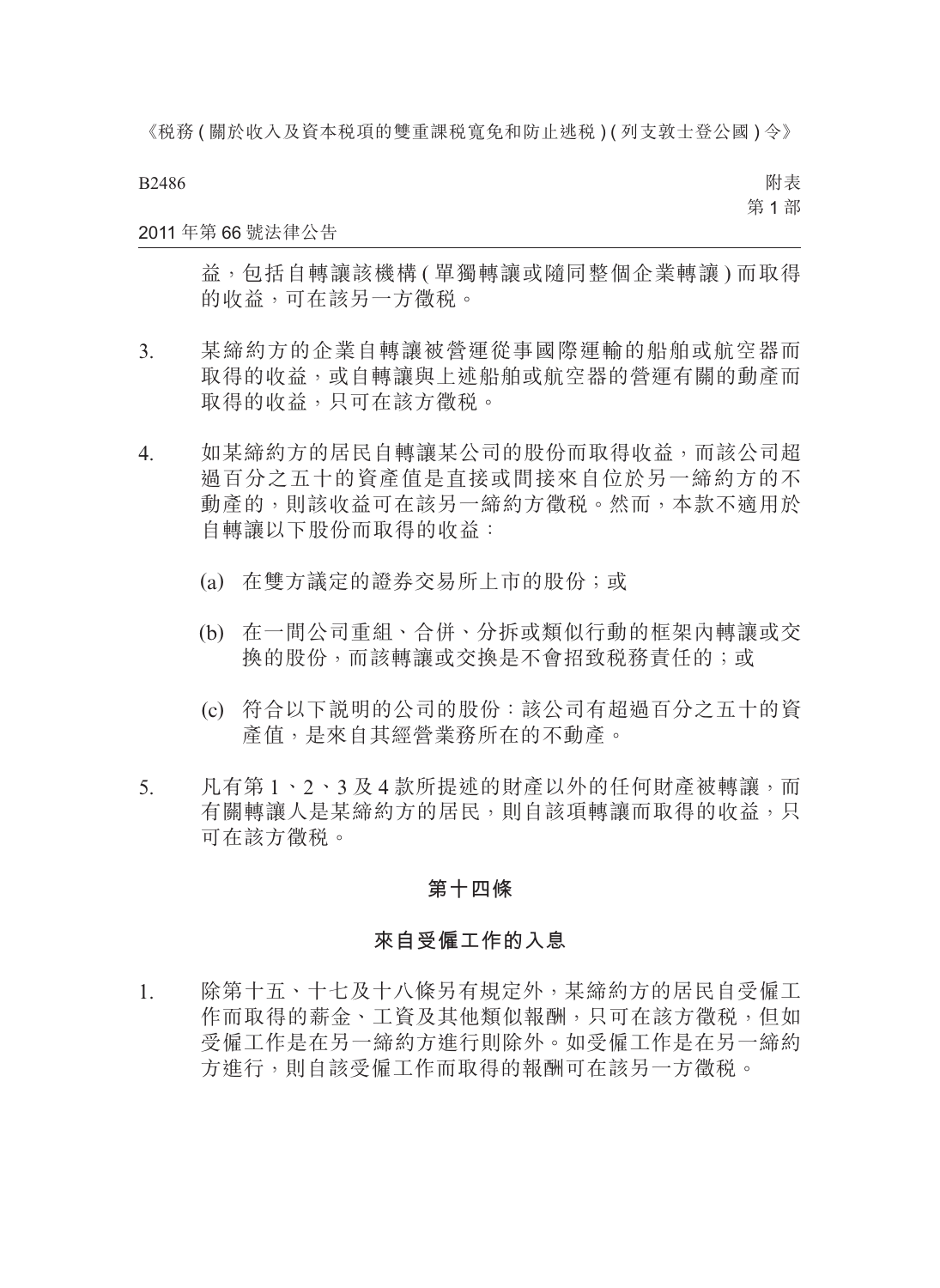B2488

附表 第 1 部

#### 2011 年第 66 號法律公告

- 2. 儘管有第 1 款的規定,某締約方的居民自於另一締約方進行的受 僱工作而取得的報酬如符合以下條件,則只可在首述一方徵稅:
	- (a) 收款人在於有關的財政年度內開始或結束的任何十二個月的 期間中, 在該另一方的逗留期間 ( 如多於一段期間則可累計 ) 不超過 183 天, 及
	- (b) 該報酬由一名並非該另一方的居民的僱主支付,或由他人代 該僱主支付,及
	- (c) 該報酬並非由該僱主在該另一方設有的常設機構所負擔。
- 3. 儘管有本條以上各款的規定,自於某締約方的企業所營運從事國 際運輸的船舶或航空器上進行受僱工作而取得的報酬,只可在該 方徵稅。

#### **第十五條**

#### **董事酬金**

某締約方的居民以其作為屬另一締約方的居民的公司的董事會的成員 身分所取得的董事酬金及其他類似付款,可在該另一方徵稅。

#### **第十六條**

#### **藝人及運動員**

- 1. 儘管有第七及十四條的規定,某締約方的居民作為演藝人員 ( 例 如戲劇、電影、電台或電視藝人,或樂師 ) 或作為運動員在另一 締約方以上述身分進行其個人活動所取得的收入,可在該另一方 徵稅。
- 2. 演藝人員或運動員以其演藝人員或運動員的身分在某締約方進 行個人活動所取得的收入,如並非歸於該演藝人員或運動員本人,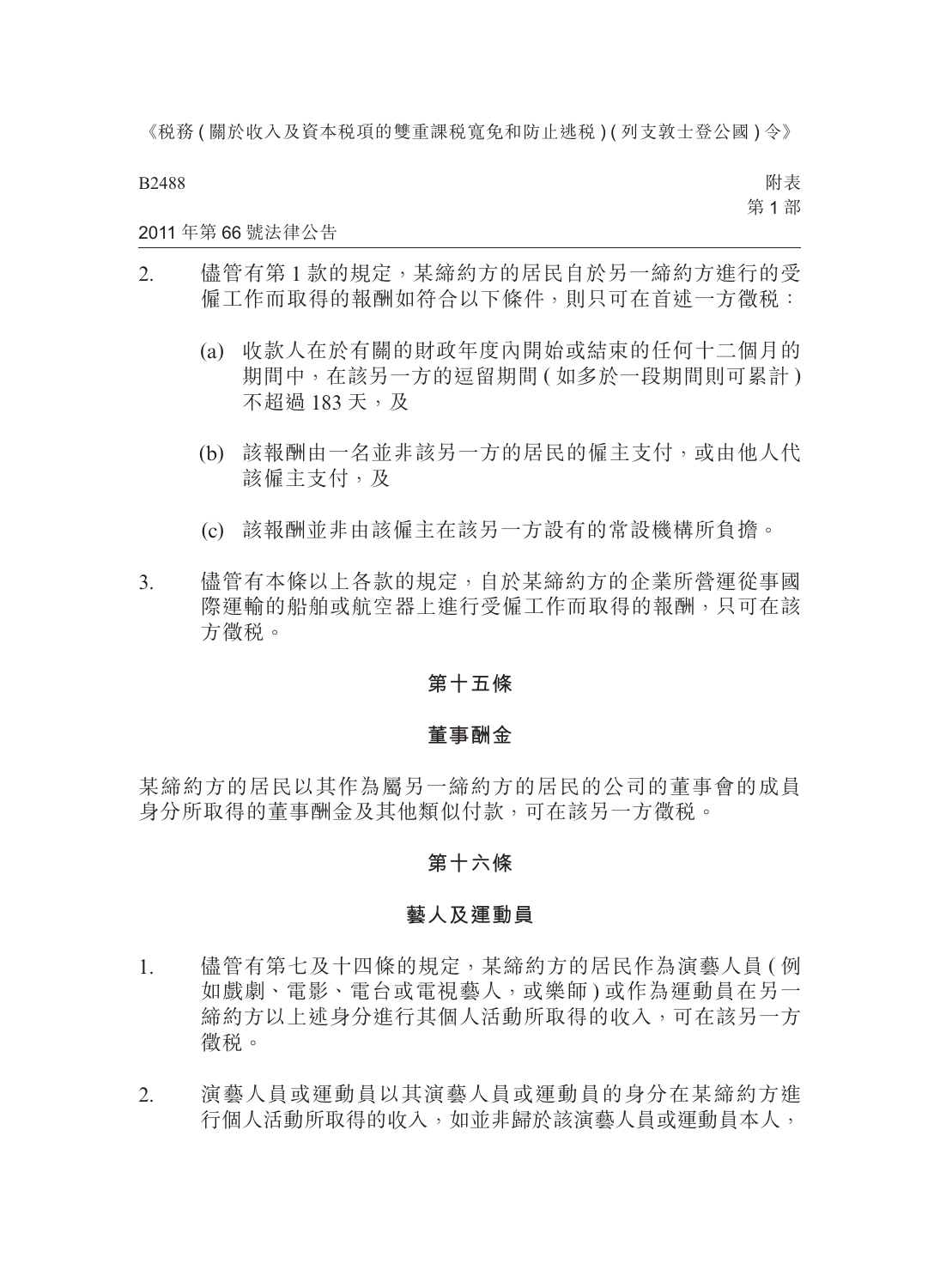B2490

附表 第 1 部

#### 2011 年第 66 號法律公告

而是歸於另一人,則儘管有第七及十四條的規定,該收入可在該 締約方徵稅。

#### **第十七條**

#### **退休金**

- 1. 除第十八條第 2 款另有規定外,作為過往的受僱工作或過往的自 僱工作的代價而支付予某締約方的居民的退休金及其他類似報 酬 ( 包括整筆付款 ), 只可在該方徵税。
- 2. 儘管有第 1 款的規定:
	- (a) 根據某締約方的社會保障法例而支付的退休金及其他類似報 酬 ( 包括整筆付款 );或
	- (b) 根據一項可讓個人參與以確保取得退休福利、且在某締約方 為稅務目的而獲認可的計劃而支付的退休金及其他類似報酬 ( 包括整筆付款 );

只可在該締約方徵稅。

#### **第十八條**

#### **政府服務**

- 1. (a) 某締約方的政府或其政治分部或地區主管當局就提供予該方、 分部或主管當局的服務而向任何個人支付的薪金、工資及其 他類似報酬 ( 退休金除外 ), 只可在該方徵税。
	- (b) 然而,如該等服務是在另一締約方提供,而該個人屬該另一 方的居民,並且: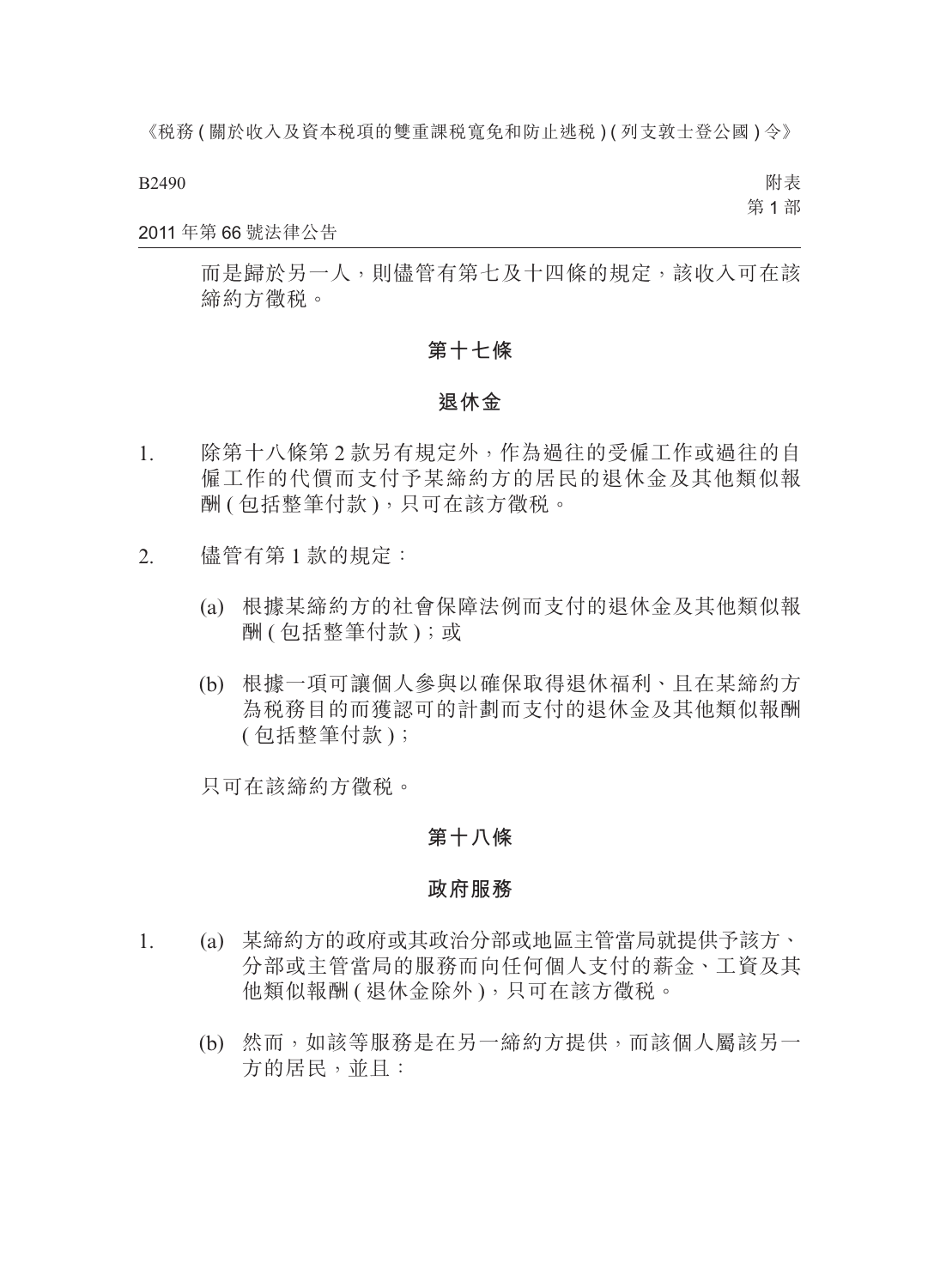B2492

附表 第 1 部

#### 2011 年第 66 號法律公告

- (i) 就香港特別行政區而言,擁有香港特別行政區的居留權; 而就列支敦士登而言,屬列支敦士登的國民;或
- (ii) 不是純粹為提供該等服務而成為該另一方的居民,

則該等薪金、工資及其他類似報酬只可在該另一方徵稅。

- 2. (a) 某締約方的政府或其政治分部或地區主管當局就提供予該方、 分部或主管當局的服務而向任何個人支付的任何退休金 ( 包 括整筆付款),或就上述服務而從該方的政府、分部或主管 當局所設立或供款的基金支付予任何個人的任何退休金 ( 包 括整筆付款 ),只可在該方徵稅。
	- (b) 然而,如提供服務的個人屬另一締約方的居民,且有關個案 屬本條第 1 款 (b) 段所述者,則相應的退休金 ( 不論是整筆 付款或分期支付 ) 只可在該另一締約方繳稅。
- 3. 第十四、十五、十六及十七條的規定,適用於就在與某締約方的 政府、其政治分部或地區主管當局所經營的業務有關連的情況下 提供的服務而取得的薪金、工資、退休金 ( 包括整筆付款 ) 及其 他類似報酬。

#### **第十九條**

#### **學生**

如學生在緊接前往某締約方之前是或曾是另一締約方的居民,而他逗 留在首述一方純粹是為了接受教育,則該學生為了維持其生活或教育 的目的而收取的款項,如是在首述一方以外的來源產生,則不得在該方 徵稅。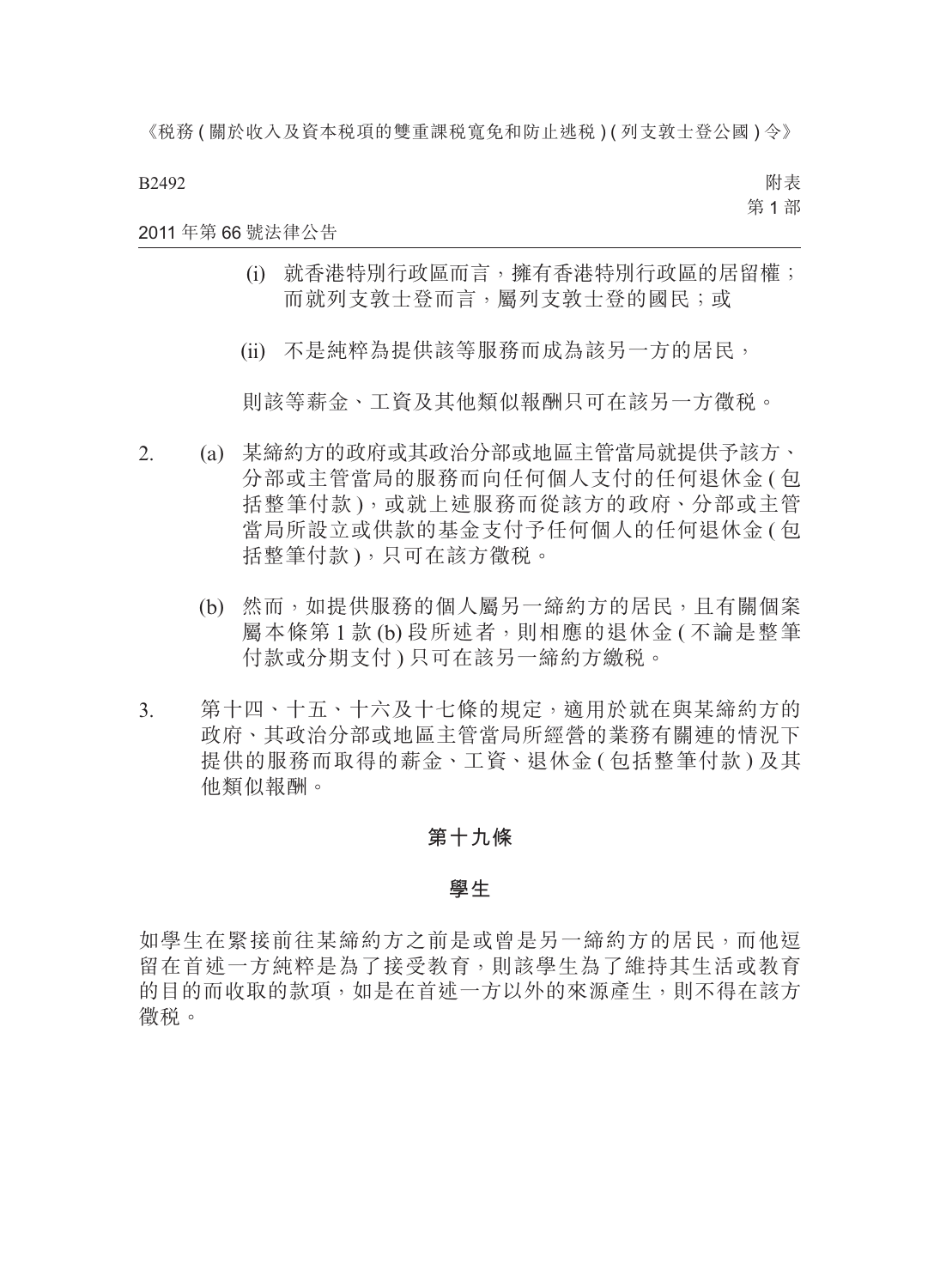B2494

附表 第 1 部

2011 年第 66 號法律公告

#### **第二十條**

#### **其他收入**

- 1. 某締約方的居民的各項收入無論在何處產生,如在本協定位於本 條之前的各條中未有規定,均只可在該方徵税。
- 2. 就某權利或財產支付的收入如非來自第六條第 2 款所界定的不動 產的收入,而該收入的收款人是某締約方的居民,並在另一締約 方內透過位於該另一方的常設機構經營業務,且該權利或財產是 與該機構有實際關連的,則第 1 款的規定不適用於該收入。在此 情況下,第七條的規定適用。

#### **第二十一條**

#### **資本**

- 1. 第六條所提述的不動產所代表的資本如由某締約方的居民擁有 並處於另一締約方,則只可在該另一方徵稅。
- 2. 如任何動產構成某常設機構的業務財產的一部分,而該常設機構 是某締約方的企業在另一締約方設立的,則該動產所代表的資本, 可在該另一方徵稅。
- 3. 某締約方的企業由營運從事國際運輸的船舶和航空器所代表的 資本,以及由關乎該等船舶和航空器的營運的動產所代表的資本, 均只可在該締約方徵稅。
- 4. 某締約方的居民的所有其他資本組成部分,只可在該方徵稅。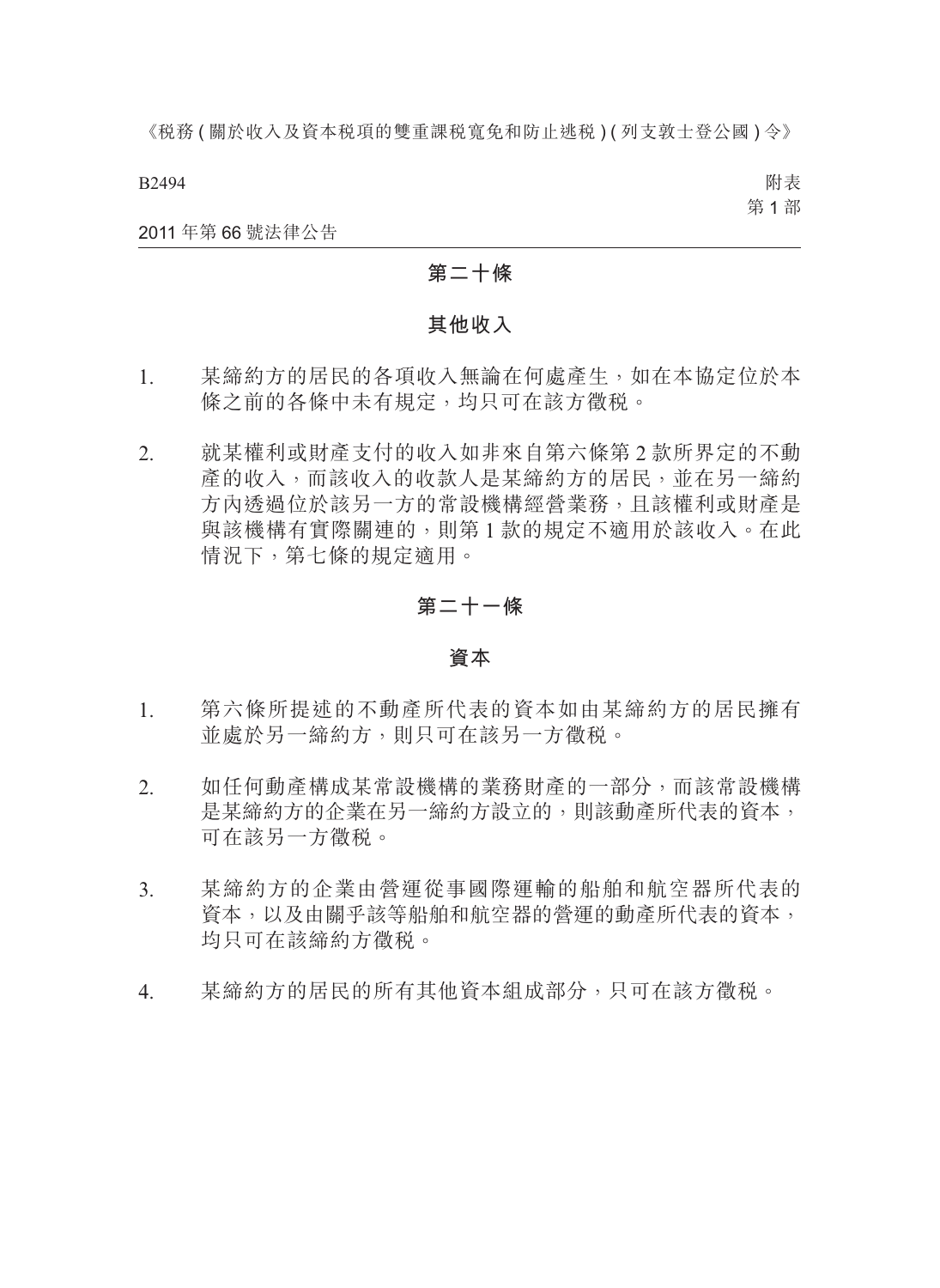B2496

附表 第 1 部

2011 年第 66 號法律公告

#### **第二十二條**

#### **消除雙重課稅的方法**

- 1. 在不抵觸香港特別行政區的法律中關乎容許在香港特別行政區 以外的管轄區繳付的稅項用作抵免香港特別行政區稅項的規定 ( 該 等規定並不影響本條的一般性原則) 的情況下, 如已根據列支敦 士登法律和按照本協定,就屬香港特別行政區居民的人自列支敦 士登的來源而取得的收入繳付列支敦士登稅項,則不論是直接繳 付或以扣除的方式繳付,所繳付的列支敦士登稅項須容許用作抵 免就該收入而須繳付的香港特別行政區稅項,但如此獲容許抵免 的款額,不得超過按照香港特別行政區的稅務法律就該收入計算 所得的香港特別行政區稅項的款額。
- 2. 在不抵觸列支敦士登有關消除雙重課稅的法律規定 ( 該等規定並 不影響本條的一般性原則) 的情況下, 雙重課税須按以下方式消 除:
	- (a) 凡按照本協定的規定,某列支敦士登的居民取得的收入或擁 有的資本是可在香港特別行政區徵稅的,則除 (b) 及 (c) 段另 有規定外,列支敦士登須豁免對該收入或資本徵稅。然而, 列支敦士登在計算該居民其餘收入或資本的稅項的款額時, 仍可將獲豁免的收入或資本計算在內。
	- (b) 如某列支敦士登的居民取得的收入按照本協定第十二、十四、 十五及十六條是可在香港特別行政區徵稅的,列支敦士登須 將按照香港特別行政區法律和本協定的規定繳付的稅項,用 於抵免就該收入徵收的列支敦士登稅項。然而,被抵免的稅 項的款額,不得超過須就該筆得自香港特別行政區的收入繳 付的列支敦士登稅項。
	- (c) 來自第十條涵義之內的股息收入,如由屬香港特別行政區居 民的公司支付予屬列支敦士登居民的公司,並且在斷定支付 者的利潤時是不可扣除的,則不得在列支敦士登徵稅。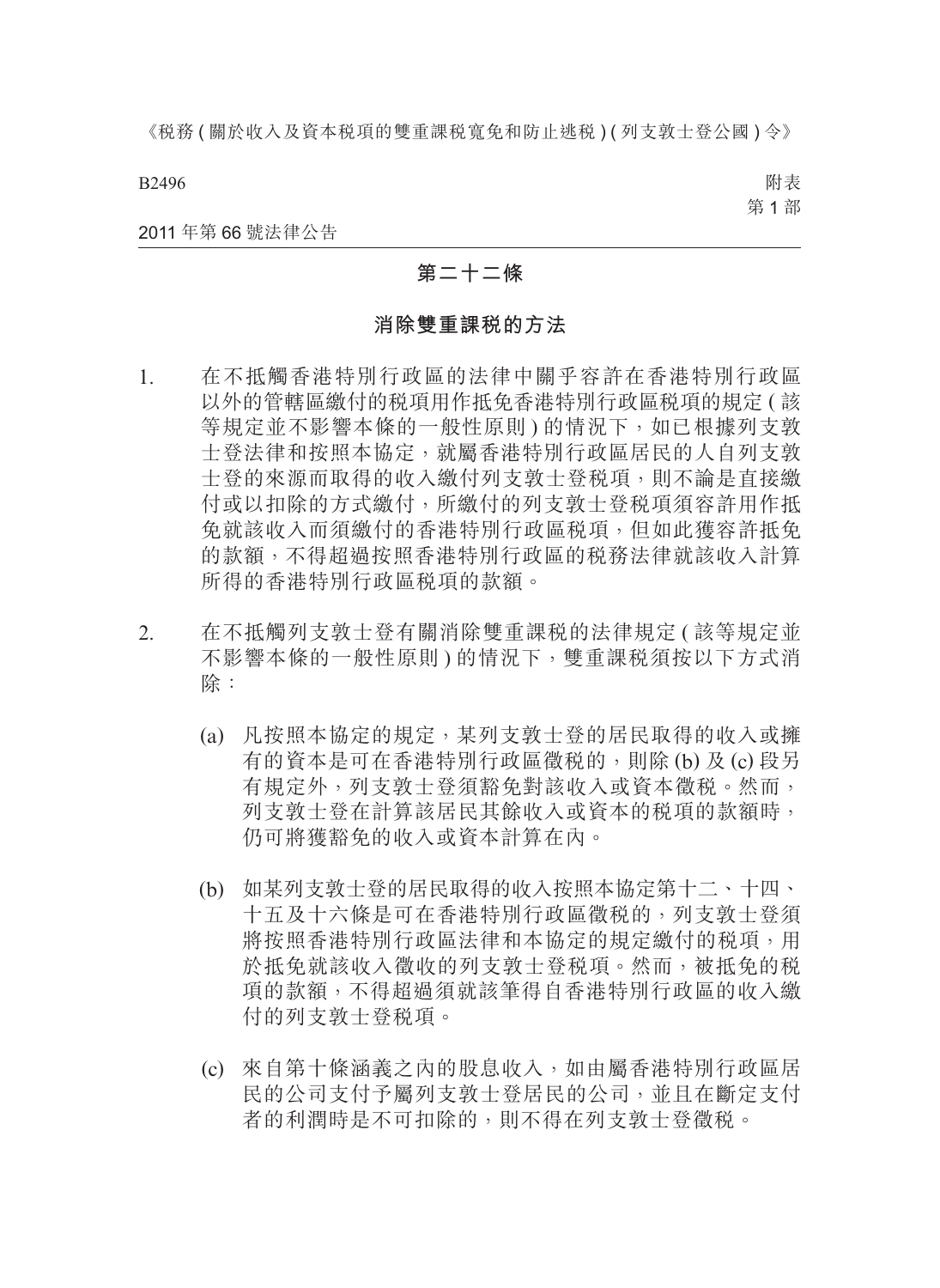B2498

附表 第 1 部

#### 2011 年第 66 號法律公告

#### **第二十三條**

#### **反歧視條文**

- 1. 任何人如就香港特別行政區而言享有該處的居留權或在該處成 立為法團或以其他方式組成,而就列支敦士登而言屬該國國民, 則該人在另一締約方不得受符合以下說明的任何課稅或與之有 關連的任何規定所規限:有別於在該另一方 ( 如該另一方是香港 特別行政區 ) 享有該處的居留權或在該處成立為法團或以其他方 式組成的人,或有別於屬該另一方 (如該另一方是列支敦士登) 的國民,在相同情況下(尤其是在居住方面) 須接受或可接受的 課税及與之有關連的規定,或較之為嚴苛。儘管有第一條的規定, 本規定亦適用於並非締約一方或雙方的居民的人。
- 2. 無國籍的人如屬某締約方的居民,則該等人士在任何締約方不得 受符合以下說明的任何課稅或與之有關連的任何規定所規限:有 別於在該方 ( 如該方是香港特別行政區 ) 享有該處的居留權的人, 或有別於該方 ( 如該方是列支敦士登 ) 的國民, 在相同情況下 ( 尤 其是在居住方面) 須接受或可接受的課税及與之有關連的規定, 或較之為嚴苛。
- 3. 某締約方的企業設於另一締約方的常設機構在該另一方的課稅 待遇,不得遜於進行相同活動的該另一方的企業的課稅待遇。凡 某締約方以公民身分或家庭責任的理由,而為課稅的目的授予其 本身的居民任何個人免稅額、稅務寬免及扣減,本條的規定不得 解釋為使該締約方有責任將該免稅額、稅務寬免及扣減授予另一 締約方的居民。
- 4. 除第九條第 1 款、第十一條第 4 款或第十二條第 6 款的規定適用 的情況外,某締約方的企業支付予另一締約方的居民的利息、特 許權使用費及其他支出,為斷定該企業的須課稅利潤的目的,須 根據相同的條件而可予扣除,猶如該等款項是支付予首述一方的 居民一樣。同樣地,由某締約方的企業欠另一締約方的居民的債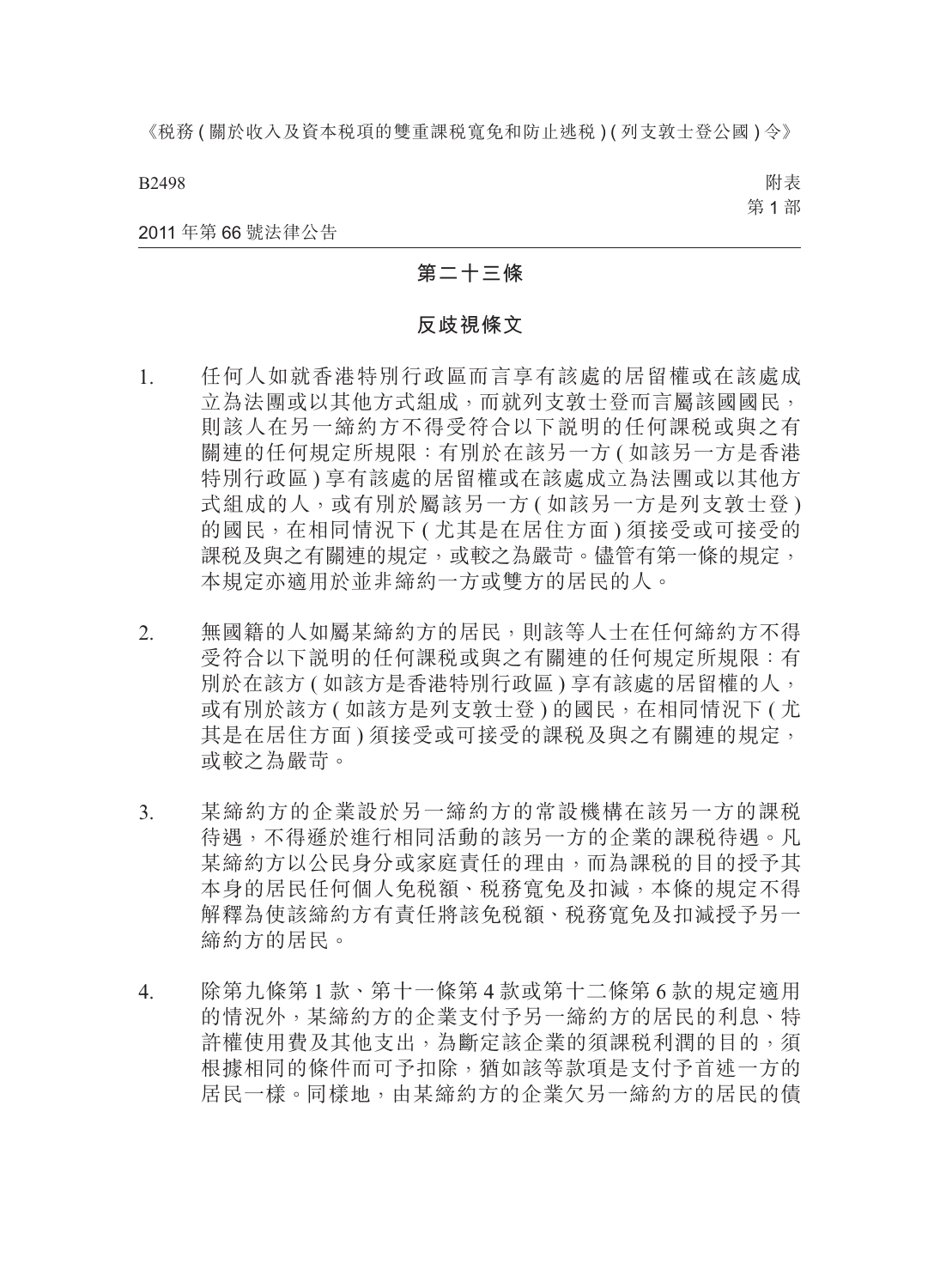B2500

附表 第 1 部

#### 2011 年第 66 號法律公告

務,為斷定該企業的須課稅資本的目的,須根據相同的條件而可 予扣除,猶如該等債務是欠首述一方的居民一樣。

- 5. 如某締約方的企業的資本的全部或部分,是由另一締約方的一名 或多於一名居民直接或間接擁有或控制,則該企業在首述一方不 得受符合以下說明的任何課稅或與之有關連的任何規定所規限: 有別於首述一方的其他類似企業須接受或可接受的課稅及與之 有關連的規定,或較之為嚴苛。
- 6. 儘管有第二條的規定,本條的規定適用於所有種類和名目的稅項。

#### **第二十四條**

#### **雙方協商程序**

- 1. 如任何人認為任何締約方或締約雙方的行動導致或將導致對他 作出不符合本協定規定的課稅時,則無論該等締約方的當地法律 的補救辦法如何,該人如屬某締約方的居民,可將其案件呈交該 締約方的主管當局;如其案件屬第二十三條第1款的情況,而他 享有某締約方的居留權或在某締約方成立為法團或以其他方式 組成 ( 就香港特別行政區而言 ), 或他屬某締約方的國民 ( 就列 支敦士登而言 ),則他可將其案件呈交該締約方的主管當局。該 案件必須於就導致不符合本協定規定課稅的行動發出首次通知 之時起計的三年內呈交。
- 2. 如有關主管當局覺得所提反對屬有理可據,而它不能獨力達致令 人滿意的解決方案,它須致力與另一締約方的主管當局透過共同 協商解決該個案,以避免不符合本協定的課稅。任何達成的協議 均須予以執行,不論締約雙方的當地法律所設的時限為何。
- 3. 締約雙方的主管當局須致力透過共同協商,解決就本協定的詮釋 或適用而產生的任何困難或疑問。締約雙方的主管當局亦可共同 磋商,以消除在本協定沒有訂明的情況下的雙重課稅。在此情況 下,無須按照第 1 款將案件呈交。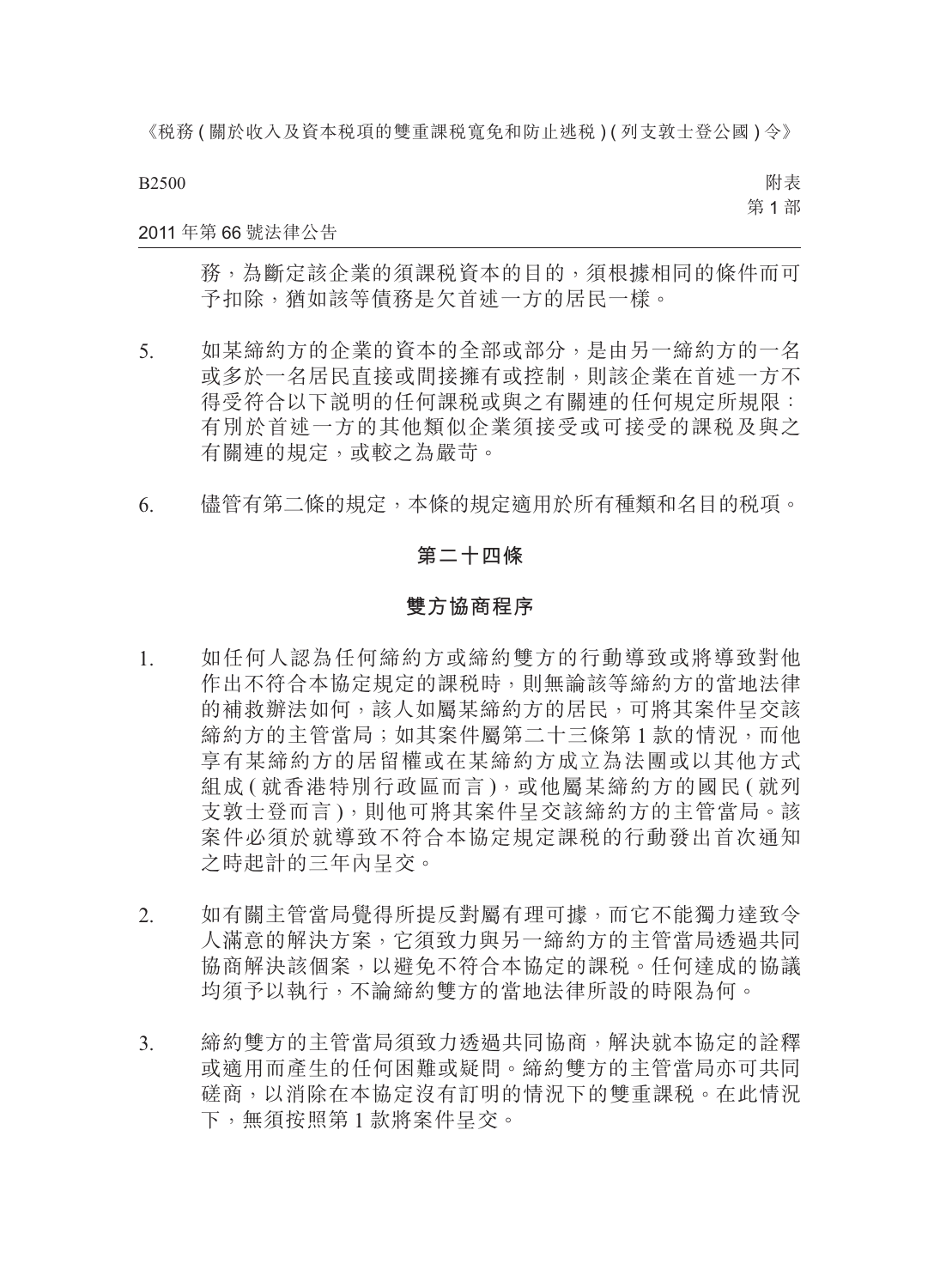B2502

附表 第 1 部

2011 年第 66 號法律公告

- 4. 締約雙方的主管當局可為達成以上各款所述的協議而直接 ( 包括 透過由雙方的主管當局或其代表組成的聯合委員會 ) 與對方聯絡。
- 5. 凡,
	- (a) 任何人根據第 1 款,以某締約方或締約雙方的行動導致了對 該人作出不符合本協定規定的課稅為理由,將案件呈交某締 約方的主管當局;而
	- (b) 締約雙方的主管當局於案件呈交予另一締約方的主管當局的 兩年之內,未能依據第 2 款達成協議解決該個案;

則如該人要求,因該個案而產生的任何尚未解決的爭議點須提交 仲裁。但如已有任何締約方的法院或行政審裁處就此等尚未解決 的爭議點作出裁定,該等爭議點不得提交仲裁。除非某名直接受 該個案影響的人不接受實施有關仲裁裁定的共同協議,否則該裁 定對締約雙方均具約束力,並儘管在締約雙方的當地法律中有任 何時限,該裁定須予以實施。締約雙方的主管當局須透過共同協 商確定施行本款的方式。

#### **第二十五條**

#### **資料交換**

- 1. 凡資料屬可預見攸關實施本協定的規定的資料,或可預見攸關施 行或強制執行締約雙方關於本協定所涵蓋的稅項的當地法律 ( 但 以根據該等法律作出的課税不違反本協定者為限)的資料,締約 雙方的主管當局須交換該等資料。該等資料交換不受第一條的規 定所限制。
- 2. 某締約方根據第 1 款收到的任何資料均須保密處理,其方式須等 同於處理根據該方的當地法律而取得的資料,該資料只可向以下 人員或當局披露︰與第 1 款所提述的稅項的評估或徵收、執行或 檢控有關,或與關乎該等稅項的上訴的裁決有關的人員或當局 ( 包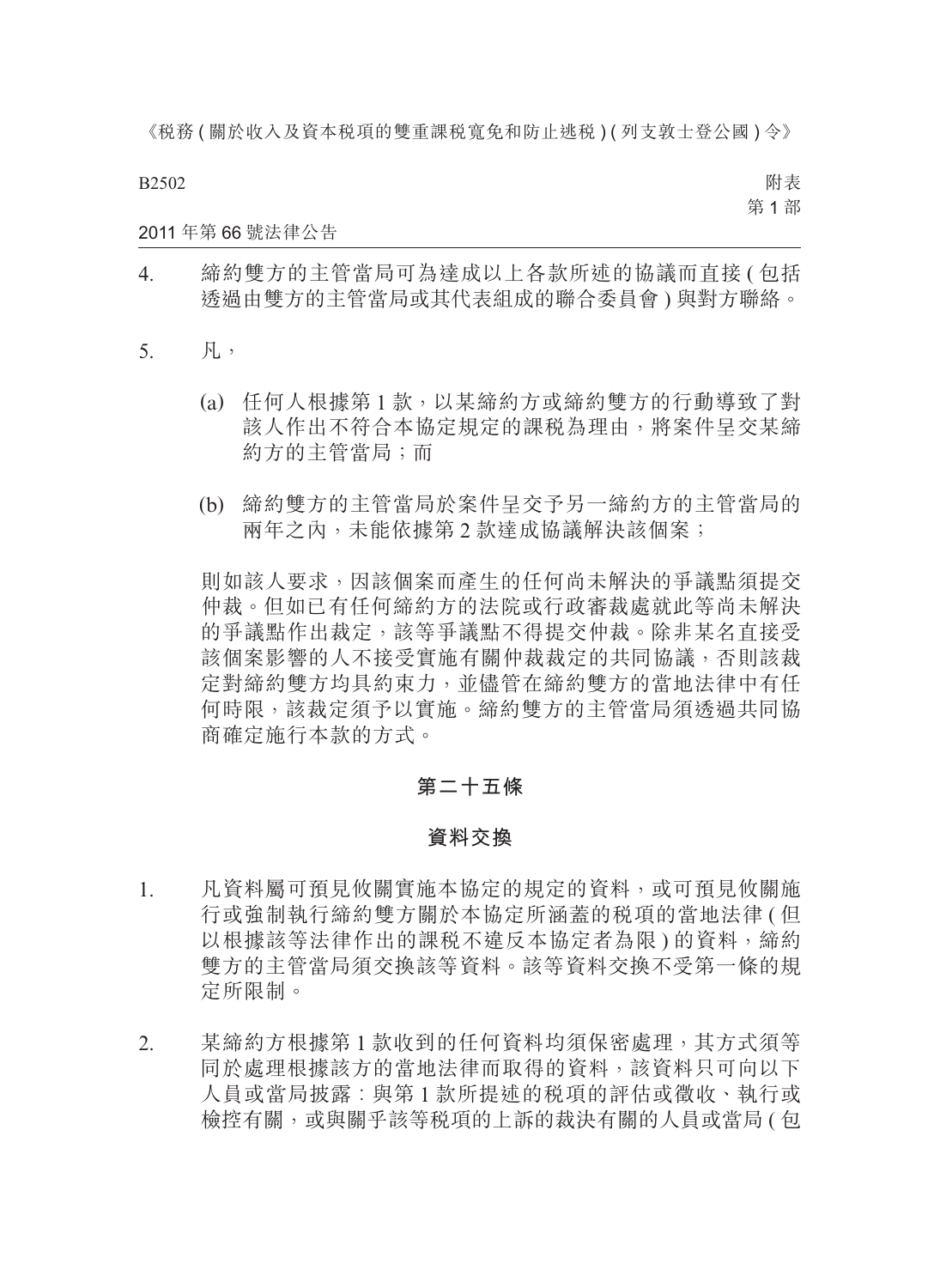B2504

附表 第 1 部

#### 2011 年第 66 號法律公告

括法院及行政機關 )。該等人員或當局只可為該等目的使用該資 料。他們可在公眾法庭的法律程序中或在司法裁定中披露該資料。

- 3. 在任何情況下,第 1 及 2 款的規定均不得解釋為向某締約方施加 作出以下作為的責任:
	- (a) 實施有異於該締約方或另一締約方的法律及行政慣例的行政 措施;
	- (b) 提供根據該締約方或另一締約方的法律或在該締約方或另一 締約方的正常行政運作過程中不能獲取的資料;
	- (c) 提供會披露任何貿易、業務、工業、商業或專業秘密或貿易 程序的資料,或提供若遭披露即屬違反公共政策的資料。
- 4. 如某締約方按照本條請求提供資料,則另一締約方即使未必為其 本身的稅務目的而需要該資料,仍須以其收集資料措施取得所請 求的資料。前述句子所載的責任,受第 3 款的限制所規限,但在 任何情況下,該等限制不得解釋為容許某締約方純粹因資料無關 其本土利益而拒絕提供該資料。
- 5. 在任何情況下,第 3 款的規定均不得解釋為容許某締約方純粹因 以下理由而拒絕提供該資料︰該資料是由某銀行、其他金融機構、 代名人或以代理人或受信人身分行事的人所持有,或該資料關乎 某人的擁有權權益。

#### **第二十六條**

#### **政府代表團成員**

本協定並不影響政府代表團 ( 包括領館 ) 成員根據國際法的一般規則或 特別協定的規定享有的財政特權。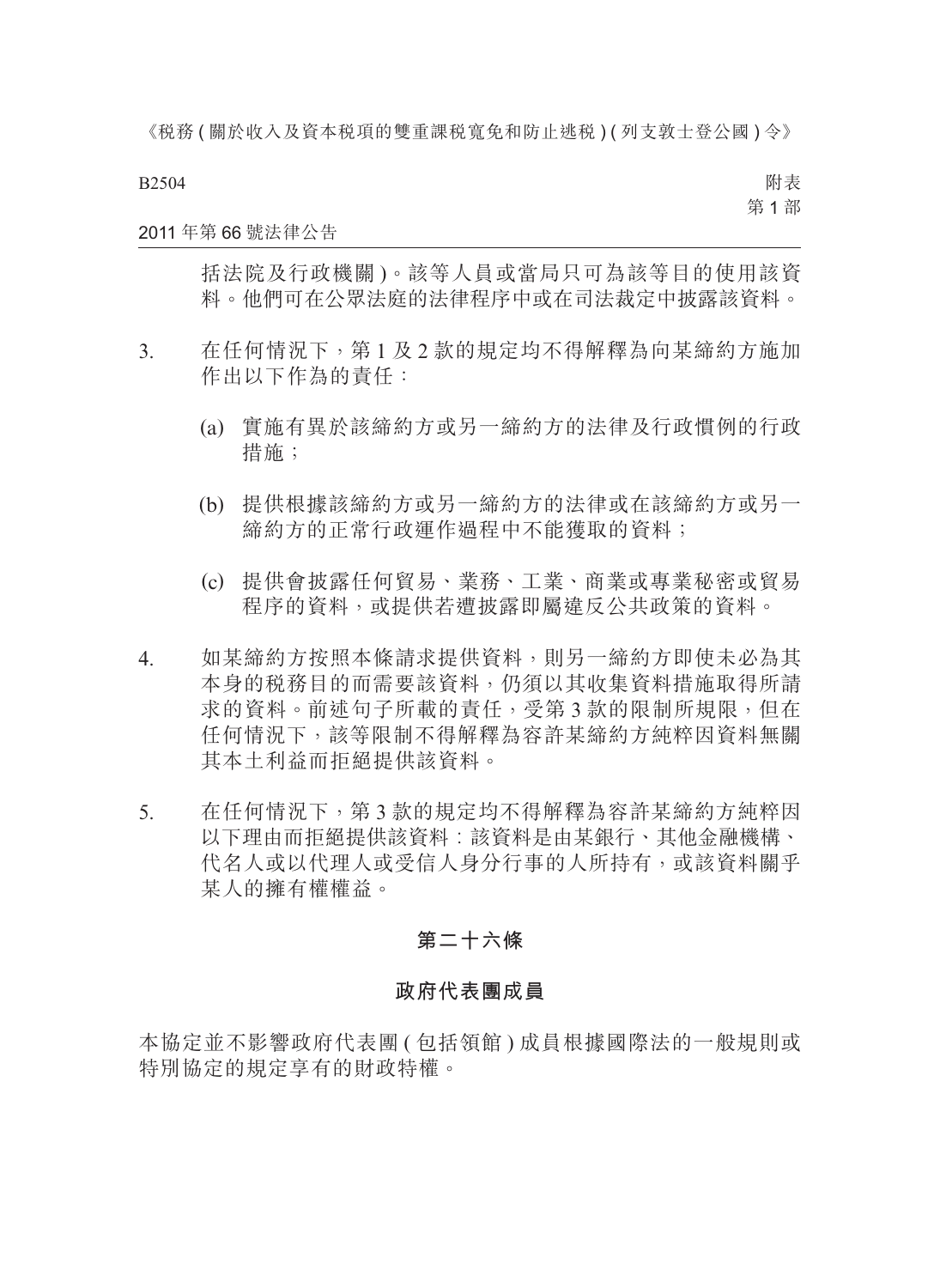B2506

附表 第 1 部

2011 年第 66 號法律公告

### **第二十七條**

#### **議定書**

隨附的議定書是本協定整體的一部分。

#### **第二十八條**

#### **協定的生效**

- 1. 每一締約方均須以書面通知另一締約方已完成其法律規定的使 本協定生效的程序。本協定自上述通知的較後一份的日期起生效。
- 2. 本協定的條文一旦生效,隨即:
	- (a) 在 香 港 特 別 行 政 區,對 在 本 協 定 生 效 的 公 曆 年 的 翌 年 4 月 1 日或之後開始的任何課稅年度具有效力;
	- (b) 在 列 支 敦 士 登, 對 在 本 協 定 生 效 的 公 曆 年 的 翌 年 1 月 1 日或之後開始的任何稅務年度具有效力。

#### **第二十九條**

#### **終止協定**

本協定維持有效,直至被任何締約方終止為止。任何締約方均可在本協 定生效後第五年之後的任何公曆年完結的最少六個月之前,向另一締 約方發出書面終止通知,終止本協定。在該情況下,本協定:

- (a) 在香港特別行政區,不再對在有關通知發出的公曆年的翌年 4 月 1 日或之後開始的任何課稅年度具有效力;
- (b) 在列支敦士登,不再對在有關通知發出的公曆年的翌年 1 月 1 日或之後開始的任何稅務年度具有效力。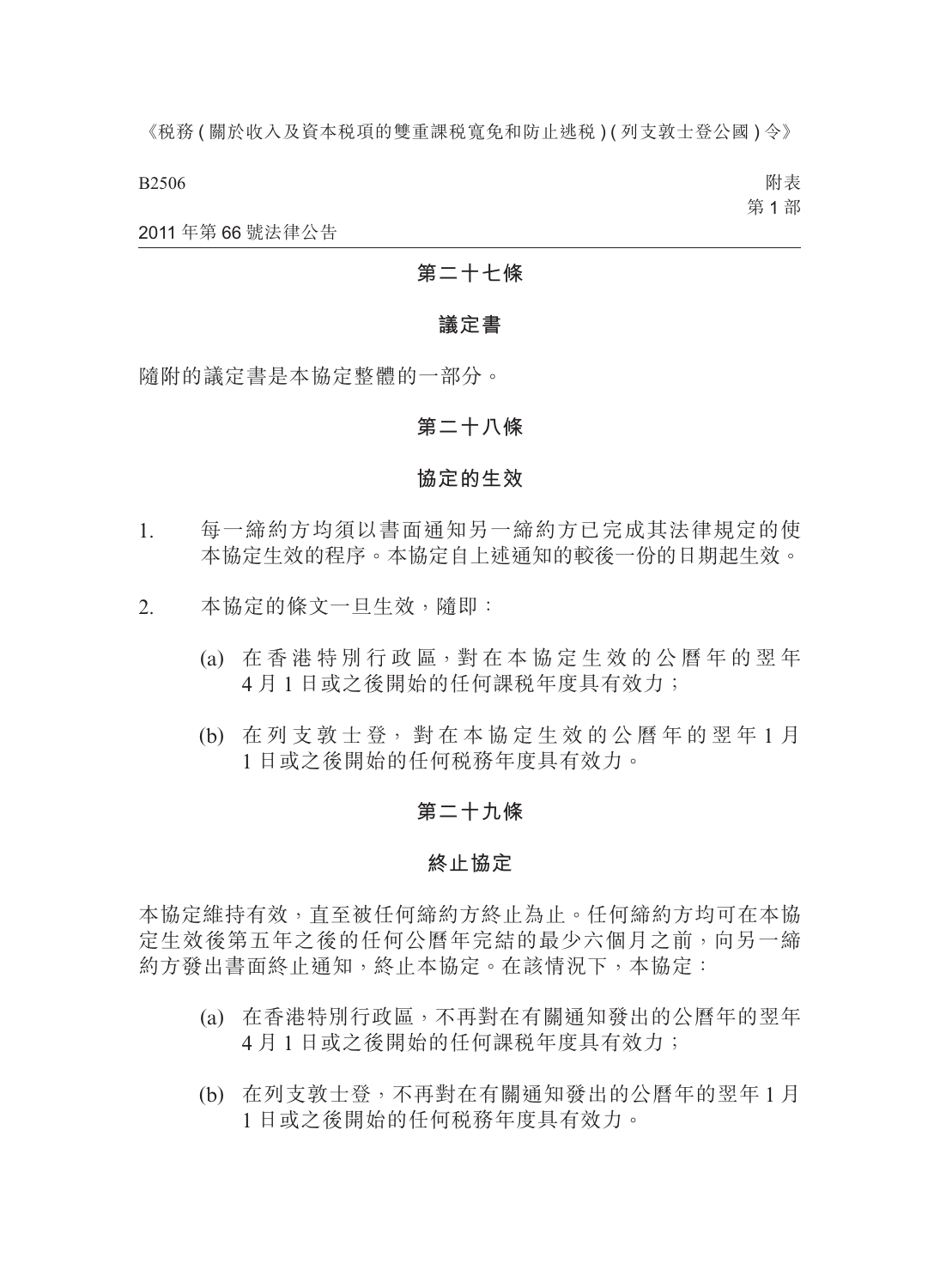《税務(關於收入及資本税項的雙重課税寬免和防止逃税)(列支敦士登公國)令》

B2508

附表 第 2 部

2011 年第 66 號法律公告

### **第 2 部**

# **《中華人民共和國香港特別行政區政府與列支敦士登公 國政府就收入及資本稅項避免雙重課稅和 防止逃稅協定》的議定書第 1 及 2 段**

- 1. With respect to Article 3, it is understood that the terms "Hong Kong Special Administrative Region tax" and "Liechtenstein tax" do not include any penalty or interest (including, in the case of the Hong Kong Special Administrative Region, any sum added to the Hong Kong Special Administrative Region tax by reason of default and recovered therewith and "additional tax" under section 82A of the Inland Revenue Ordinance) imposed under the laws of either Contracting Party relating to the taxes to which the Agreement applies by virtue of Article 2.
- 2. With respect to Article 25, it is understood that:
	- (a) this Article only obliges the Contracting Parties to exchange information upon request, and only in respect of taxable periods for which the provisions of the Agreement have effect;
	- (b) exchange of information according to paragraph 1 of this Article refers to information that is foreseeably relevant to the determination, assessment and collection of such taxes with respect to persons subject to such taxes, or the investigation in or prosecution of criminal tax matters in relation to such persons;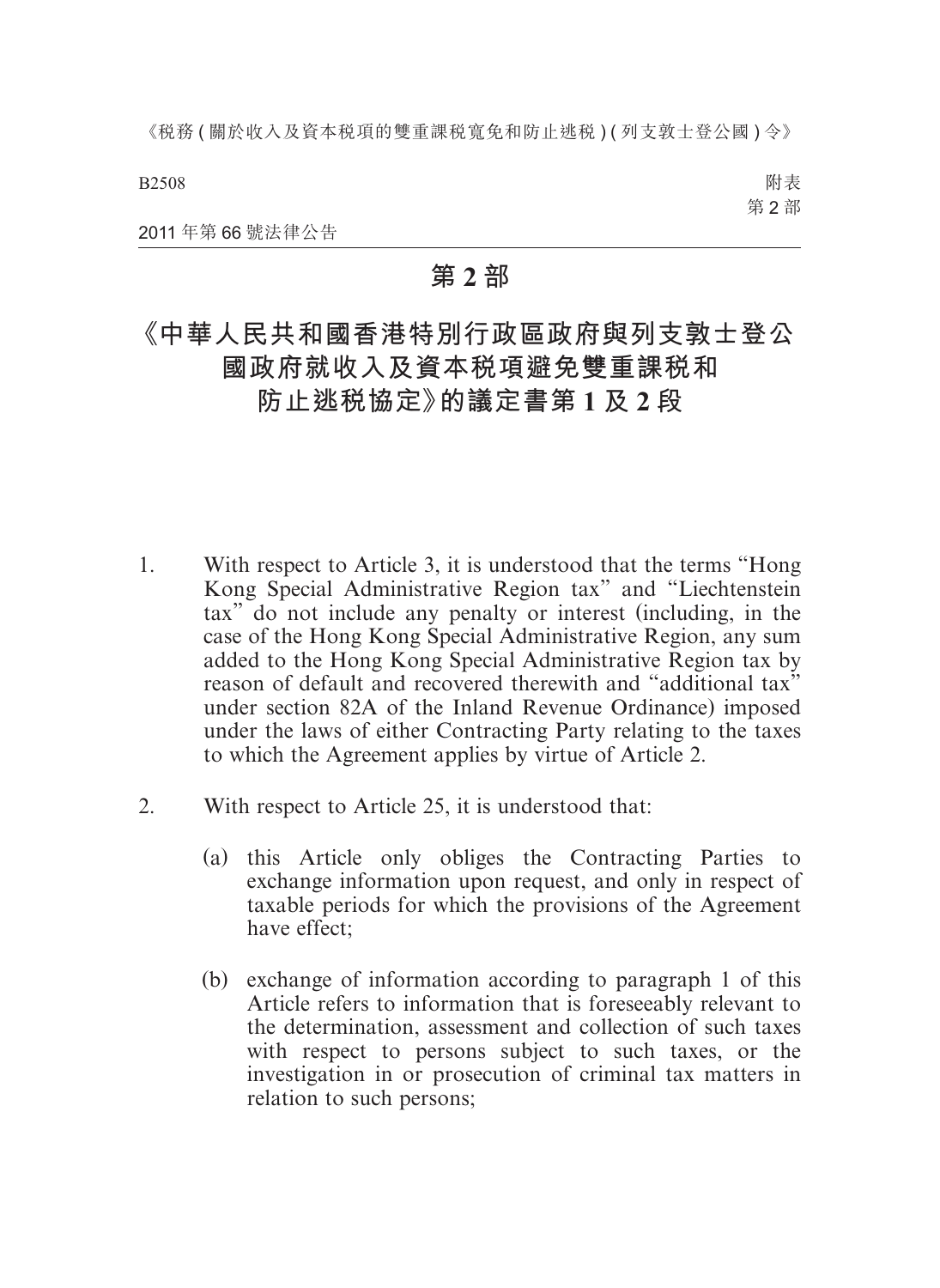B2510 附表 第 2 部

#### 2011 年第 66 號法律公告

- (c) the information exchanged:
	- (i) may not be used for any purpose other than the purposes stated in paragraph 1 of this Article; and
	- (ii) shall not be disclosed to any third jurisdiction for any purpose;
- (d) personal data may only be transmitted to the extent necessary for the exchange of information according to this Article and subject to the provisions of the law of the supplying Contracting Party;
- (e) information received by the requested Contracting Party in conjunction with a request for assistance under this Article shall likewise be treated as confidential in the requested Contracting Party;
- (f) in addition to the circumstances described in paragraph 3 of this Article, a request for exchange of information can be declined, if the request for information is not in conformity with the Agreement, does not meet the requirements laid out in subparagraph (g) hereof, or if:
	- (i) the requesting Contracting Party has not pursued all means available in its own territory to obtain the information, except where recourse to such means would give rise to disproportionate difficulty; or
	- (ii) the information is requested by the requesting Contracting Party to administer or enforce a provision of the tax law of the requesting Contracting Party, or any requirement connected therewith, which discriminates against a person who, in the case of the Hong Kong Special Administrative Region, has the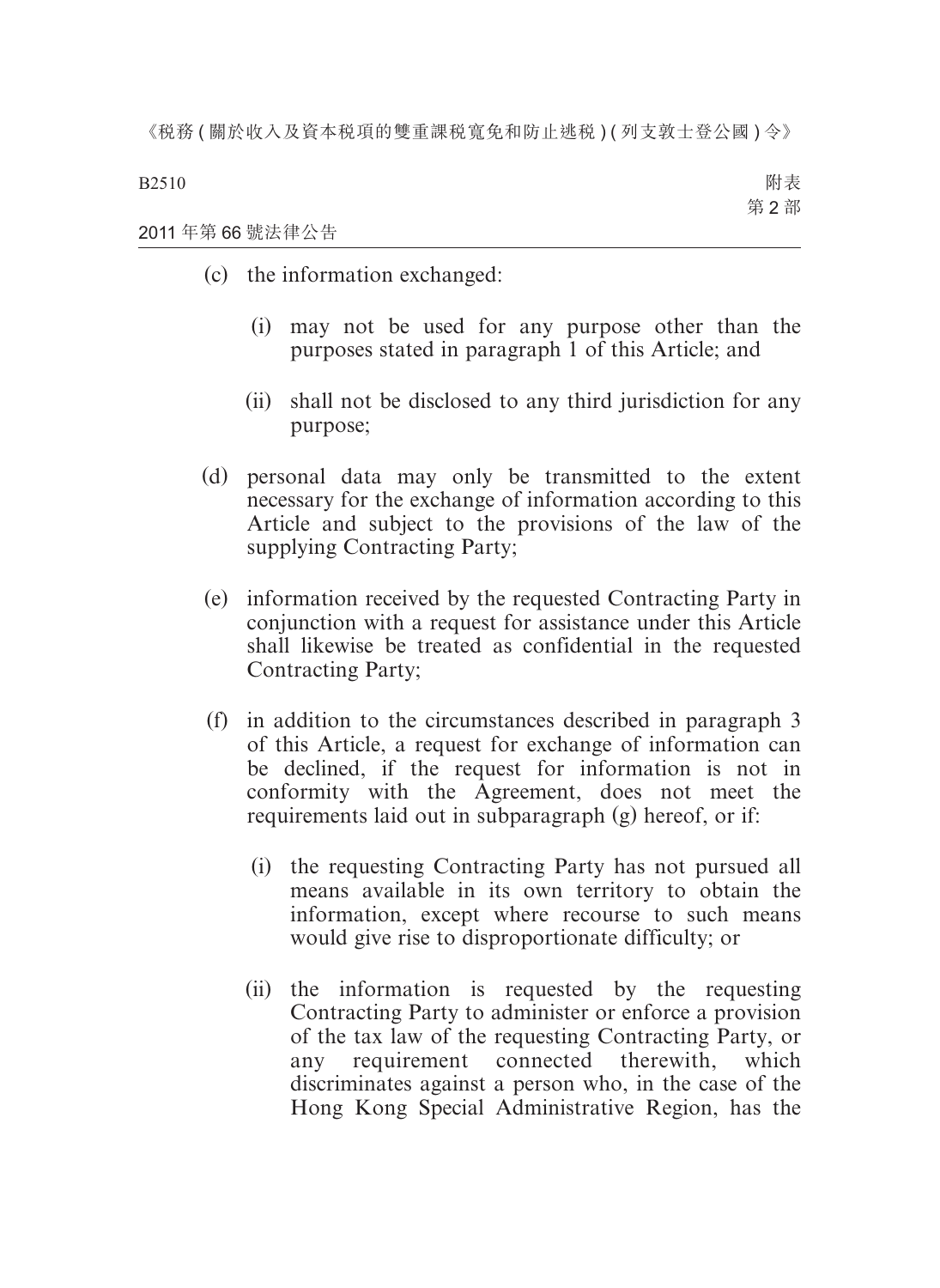#### B2512

附表 第 2 部

#### 2011 年第 66 號法律公告

right of abode or is incorporated or otherwise constituted therein, and, in the case of Liechtenstein, is its national, as compared with a person who, in the case of the Hong Kong Special Administrative Region, has the right of abode or is incorporated or otherwise constituted therein, and, in the case of Liechtenstein, is its national in the same circumstances; or

- (iii) the information requested is subject to legal privilege;
- (g) any request for information shall in all cases specify, in particular, in writing:
	- (i) the identity of the taxpayer under examination or investigation;
	- (ii) the taxable period for which the information is sought;
	- (iii) a statement of the information sought including its nature and the form in which the requesting Contracting Party wishes to receive the information from the requested Contracting Party;
	- (iv) the matter under the requesting Contracting Party's tax law with respect to which the information is sought;
	- (v) grounds for believing that the information requested is foreseeably relevant to the administration and enforcement of the domestic tax laws of the requesting Contracting Party with regard to the person specified in subparagraph (b);
	- (vi) grounds for believing that the information requested is held in the requested Contracting Party or is in the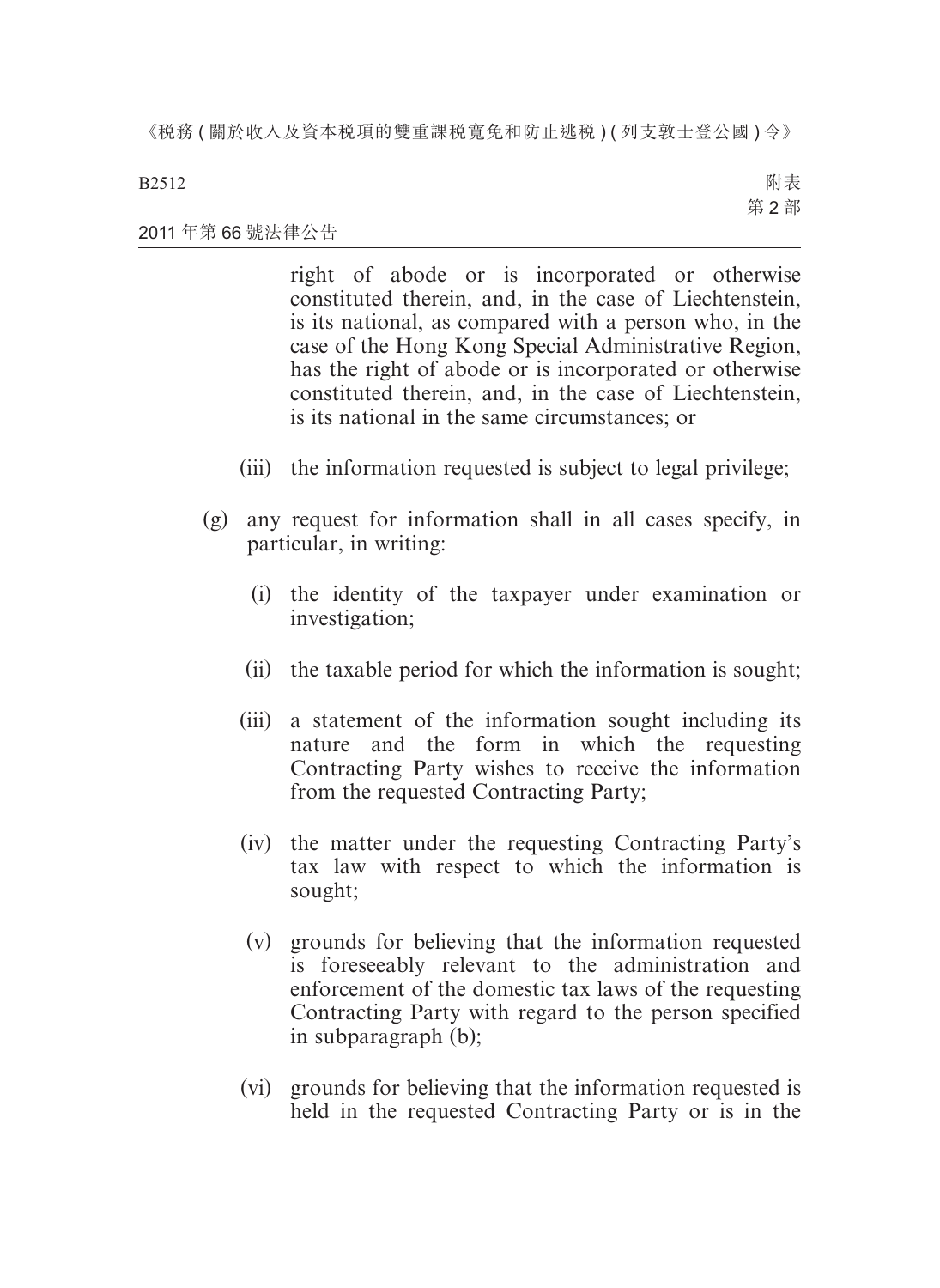B2514

附表 第 2 部

#### 2011 年第 66 號法律公告

possession or control of a person within the jurisdiction of the requested Contracting Party;

- (vii) to the extent known, the name and address of any person believed to be in possession of the requested information;
- (viii) a statement that the request is in conformity with the law and administrative practices of the requesting Contracting Party, that if the requested information was within the jurisdiction of the requesting Contracting Party then the competent authority of the requesting Contracting Party would be able to obtain the information under the laws or in the normal course of administrative practice of the requesting Contracting Party and that it is in conformity with the Agreement; and
	- (ix) a statement that the requesting Contracting Party has pursued all means available in its own territory to obtain the information, except those that would give rise to disproportionate difficulty.

### **( 中文譯本 )**

- 1. 就第三條而言,按締約雙方理解 "香港特別行政區稅項" 及 "列支 敦士登稅項" 兩詞不包括根據任何締約方有關法律所徵收的任何 罰款或利息;而就香港特別行政區而言,有關罰款或利息包括因 拖欠香港特別行政區稅項而加收並連同欠款一併追討的款項及《稅 務條例》第 82A 條所指的 "補加稅"。有關法律,是指關乎本協定 適用 ( 屬憑藉第二條而適用 ) 的稅項的法律。
- 2. 就第二十五條而言,按締約雙方理解: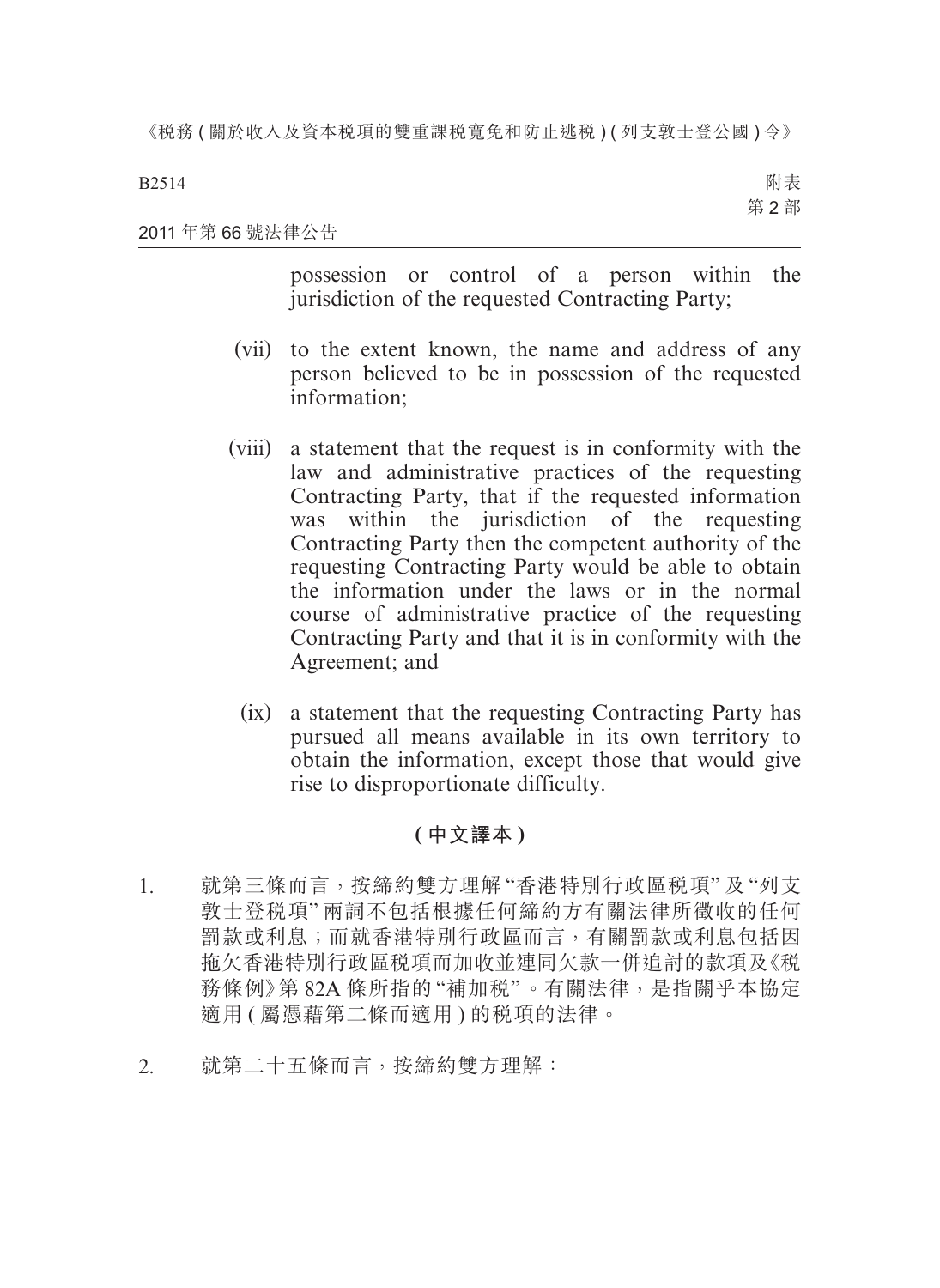B2516

附表 第 2 部

#### 2011 年第 66 號法律公告

- (a) 本條只規定締約雙方在收到請求的情況下,方須交換資料, 並只須交換就關乎本協定的規定對之有效的課稅期的資料;
- (b) 按照本條第 1 款交換的資料,是指可預見攸關須繳付該等稅 項的人士的該等稅項的斷定、評估和徵收的資料,或可預見 攸關對關乎該等人士的刑事稅務事宜進行調查或檢控的資料;
- (c) 所交換的資料:
	- (i) 除本條第 1 款述明的目的外,不可用於任何目的;及
	- (ii) 不論目的為何,不得向任何第三司法管轄區披露;
- (d) 可傳送個人資料,但僅限於傳送為按照本條交換資料而屬必 要的資料,並須符合提供資料的締約方的法律規定;
- (e) 被請求提供資料的締約方,在該方內對根據本條提出的協助 請求,以及連同該請求一起收到的資料,均須同樣地保密處 理;
- (f) 除本條第 3 款描述的情況外,在以下情況下,交換資料的請 求可予拒絕:如該提供資料的請求並不符合本協定,或不符 合本款 (g) 段所列規定, 或如:
	- (i) 請求提供資料的締約方未用盡在其地區內可用的方法以 取得該等資料 ( 採用引致超乎比例的難處的方法除外 ); 或
	- (ii) 請求提供資料的締約方請求提供有關資料的目的,是藉 該資料施行或強制執行該方稅務法律的規定或任何與之 有關連的規定,而該稅務法律的規定或有關連的規定是 使某人 ( 就香港特別行政區而言,指享有該處的居留權 或在該處成立為法團或以其他方式組成的人,而就列支 敦士登而言,則指其國民 ) 在相同情況下,相比另一人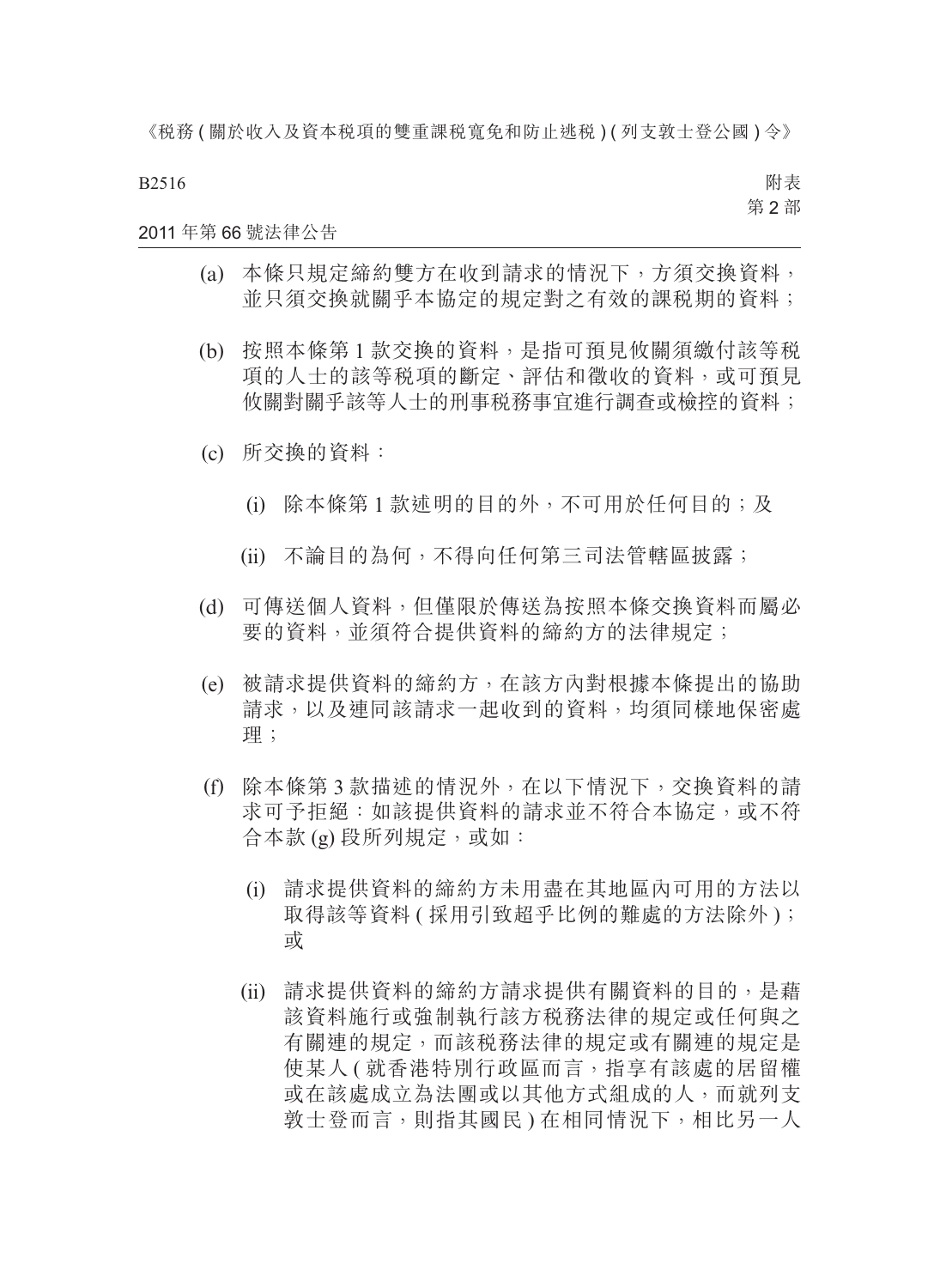#### B2518

附表 第 2 部

#### 2011 年第 66 號法律公告

而言 ( 就香港特別行政區而言,指享有該處的居留權或 在該處成立為法團或以其他方式組成的人,而就列支敦 士登而言,則指其國民) 受到歧視;或

- (iii) 所請求提供的資料享有法律特權;
- (g) 在任何情況下,提供資料的請求尤其須以書面指明:
	- (i) 被審查或調查的納稅人的身分;
	- (ii) 尋求的資料所涉及的課稅期;
	- (iii) 一份述明所尋求的資料的陳述書,包括該等資料的性質 及請求提供資料的締約方欲以何形式收取被請求提供資 料的締約方提供的該等資料;
	- (iv) 尋求的資料所涉及的在請求提供資料的締約方的稅務法 律下的事宜;
	- (v) 相信請求的資料是可預見攸關請求提供資料的締約方就 (b) 段指明的人施行和強制執行當地稅務法律的理由;
	- (vi) 相信被請求提供資料的締約方持有所請求的資料的理由, 或相信該等資料是由被請求提供資料的締約方的管轄區 內的某人管有或控制的理由;
	- (vii) 在所知的範圍內,相信管有所請求的資料的人的姓名或 名稱及地址;
	- (viii) 一份述明以下事宜的陳述:該請求符合請求提供資料的 締約方的法律及行政慣例,如所請求的資料是在請求提 供資料的締約方的管轄區內,則請求提供資料的締約方 的主管當局能根據該方的法律或在該方的行政慣例的正 常過程中取得該資料,以及該項請求符合本協定;及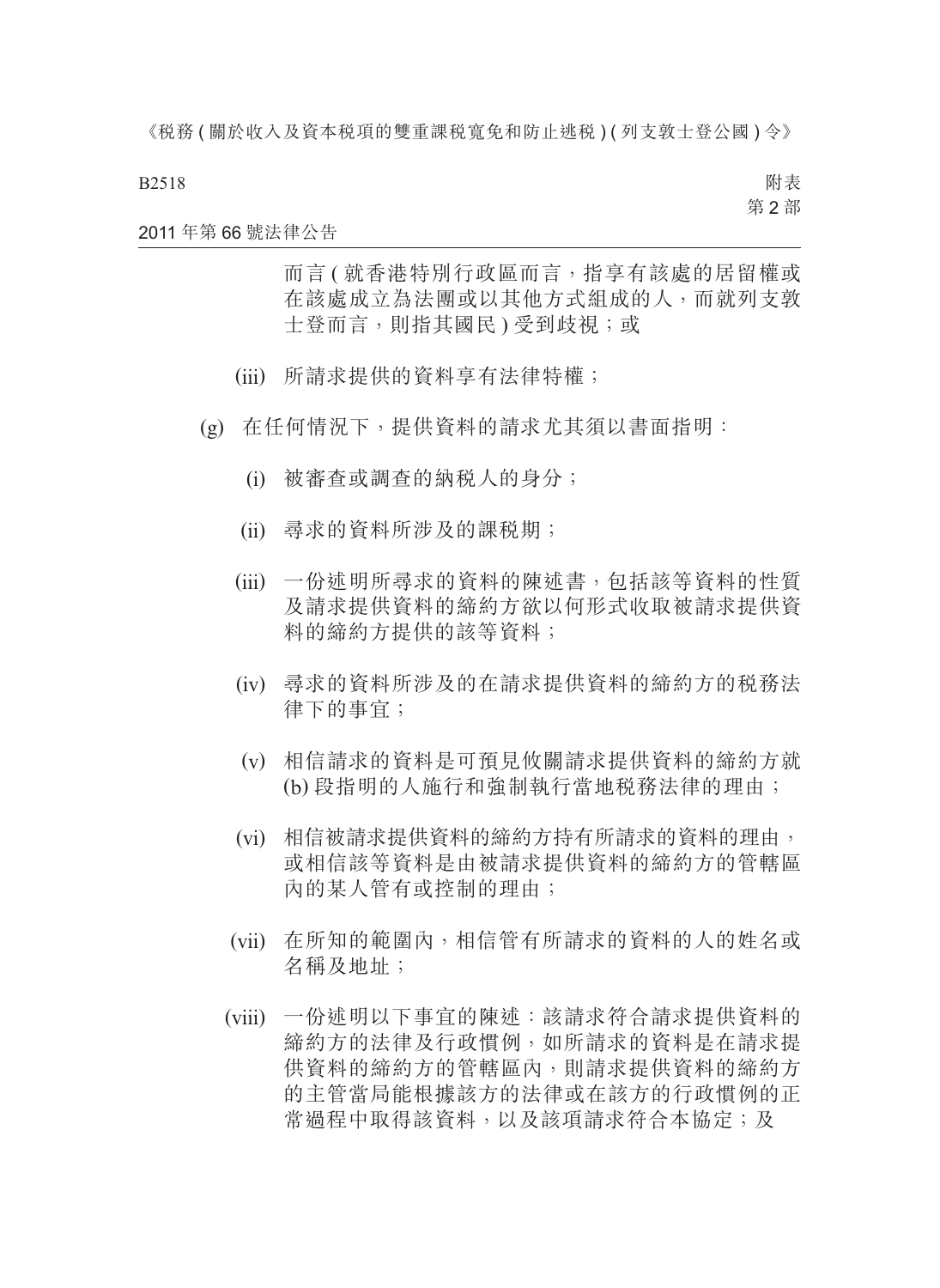B2520

附表 第 2 部

#### 2011 年第 66 號法律公告

(ix) 一份述明以下事宜的陳述:請求提供資料的締約方已用 盡在其地區內可用的方法以取得該等資料 ( 引致超乎比 例的難處的方法除外 )。

> 行政會議秘書 陳詠雯

行政會議廳

2011 年 5 月 3 日